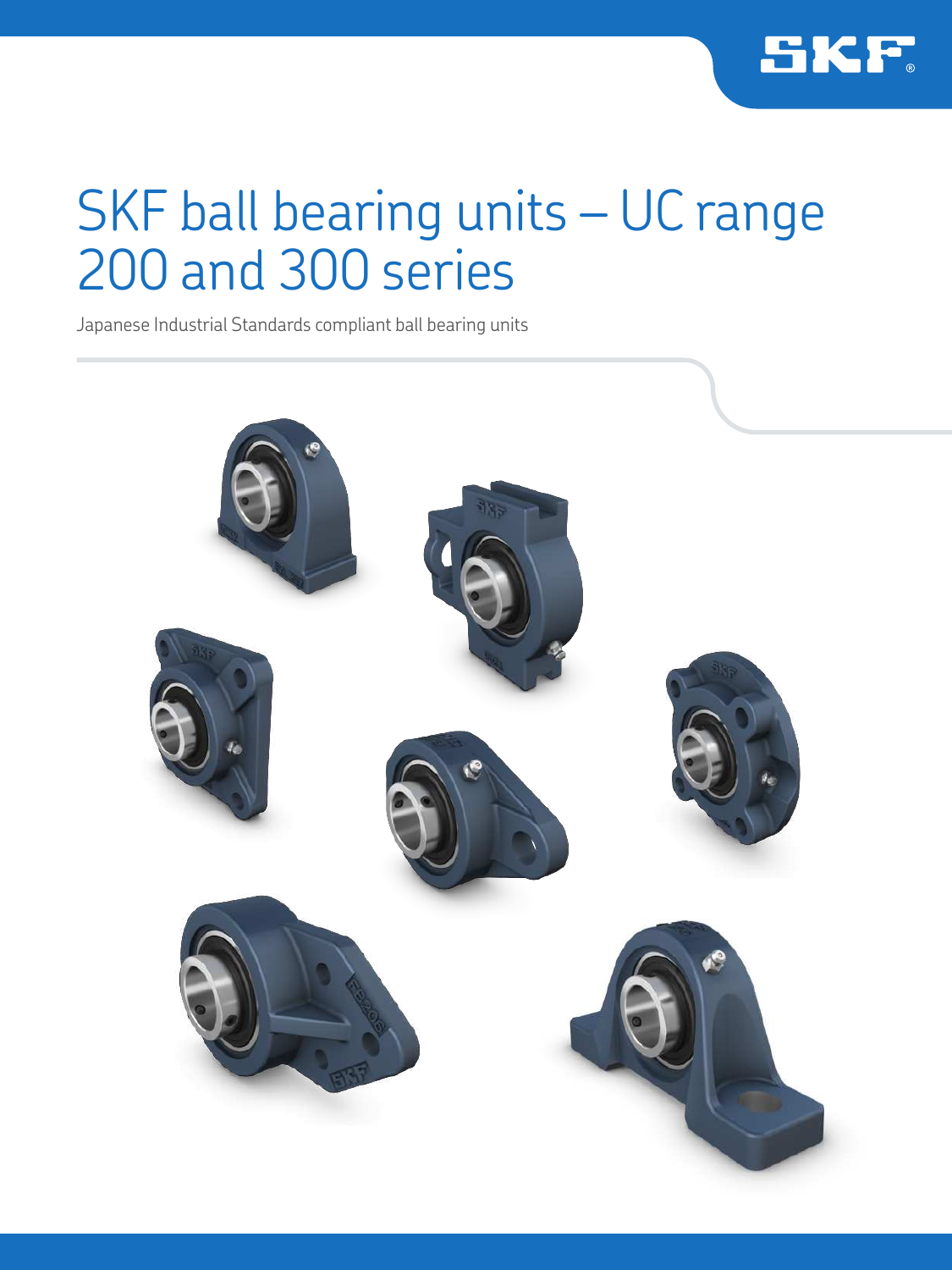# Solid design, solid benefits

**In order to meet the industry's demands of improved protection against contaminant ingress, better shaft balance and locking strength, we have now developed a new range of ball bearing units – the UC range.** 

These bearing units offer optimized protection against contaminants as well as better resistance against washdowns. In addition, the units of the 200 series are designed with a 120° grub screw angle locking system to operate reliably in applications where good shaft balance is needed and where systemic vibration is a characteristic application condition.

## **Easy to order, easy to replace**

You want a solution that makes your life easy – a solution with interchangeable boundary dimensions, housing configurations and part numbers. The UC range ball bearing units achieve this and more. It's compatible with JIS\* housings available today on the market. No modification of your machine is needed. The dimensions meet most of the current UC designated bearing unit fitting requirements. And whatever product you need, with SKF you know it will be easy to obtain, straightforward to install and manufactured to SKF quality levels.

\* JIS: Japanese Industrial Standards







## Main applications include

- Material handling conveyors
- Agriculture machinery
- Food & beverage machinery
- Packaging equipment
- Fitness equipment
- Air handling

## Other industries

- Textile machinery
- Construction machinery
- Escalators
- Metal industry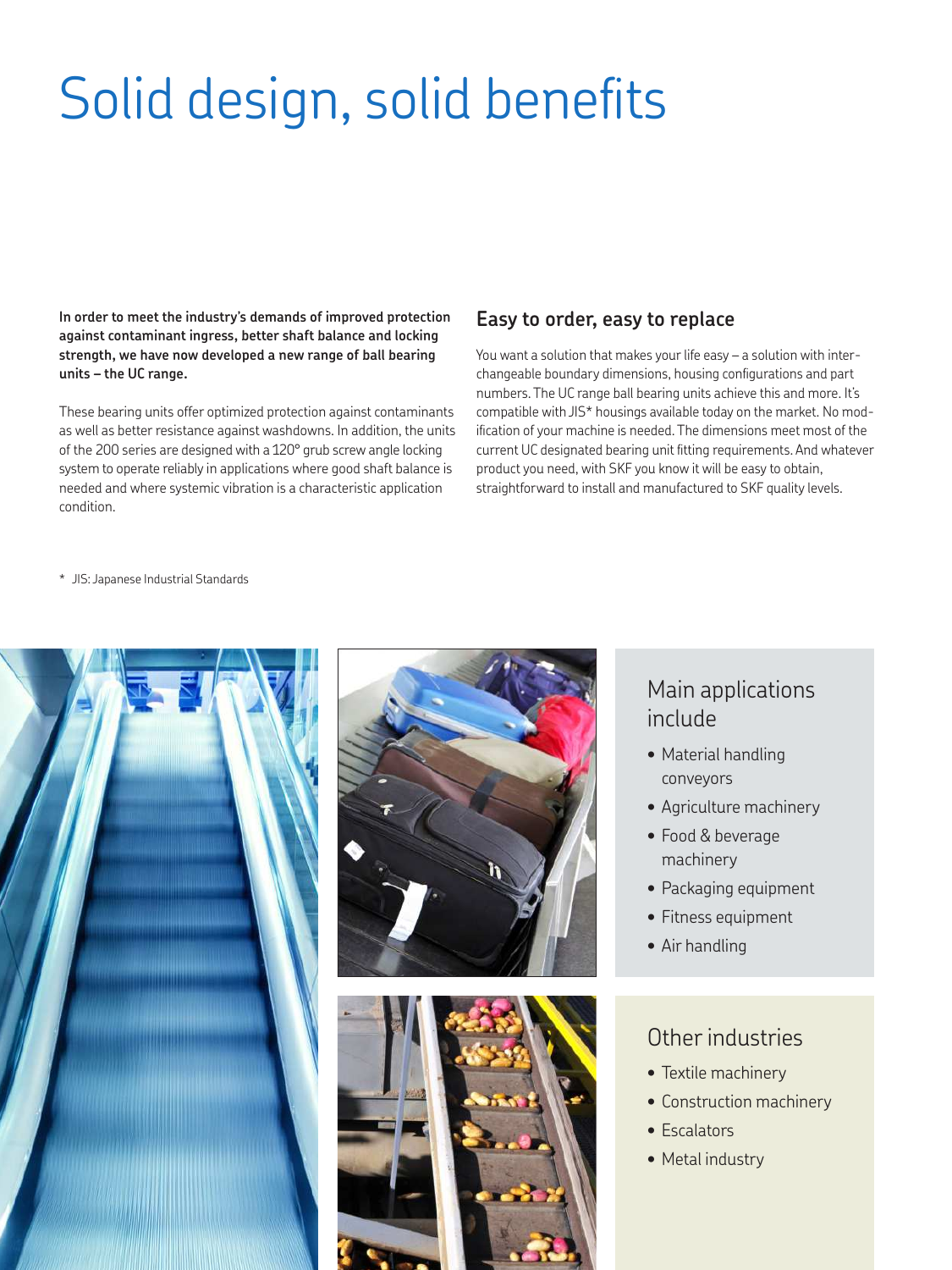

## **Sealing system**

SKF has cascaded its extensive field proven sealing experience to this new product range. The sealing system consists of an integral single- lip inner seal and an external flinger fitted on the inner ring (**fig 1**). This additional barrier acting as a deflector, together with the seal, improves bearing protection against the ingress of contaminants. Comparative tests of contaminant and washdown resistance show that SKF units perform better than comparable competitor products (**diagrams 1** and **2**).

## **Solid design for increased cleanliness**

The solid base design provides a smooth surface to avoid the harboring of contaminants, especially in contaminated conveyor operating environments. The solid design also limits the risk of dirt collecting underneath the housing support and improves resistance to vibration.

To help comply with health and safety regulations, UC bearing units of the 200 series with flanged and take-up housings are available with hydrophobic polypropylene end covers. We offer these end covers as a high availability option.







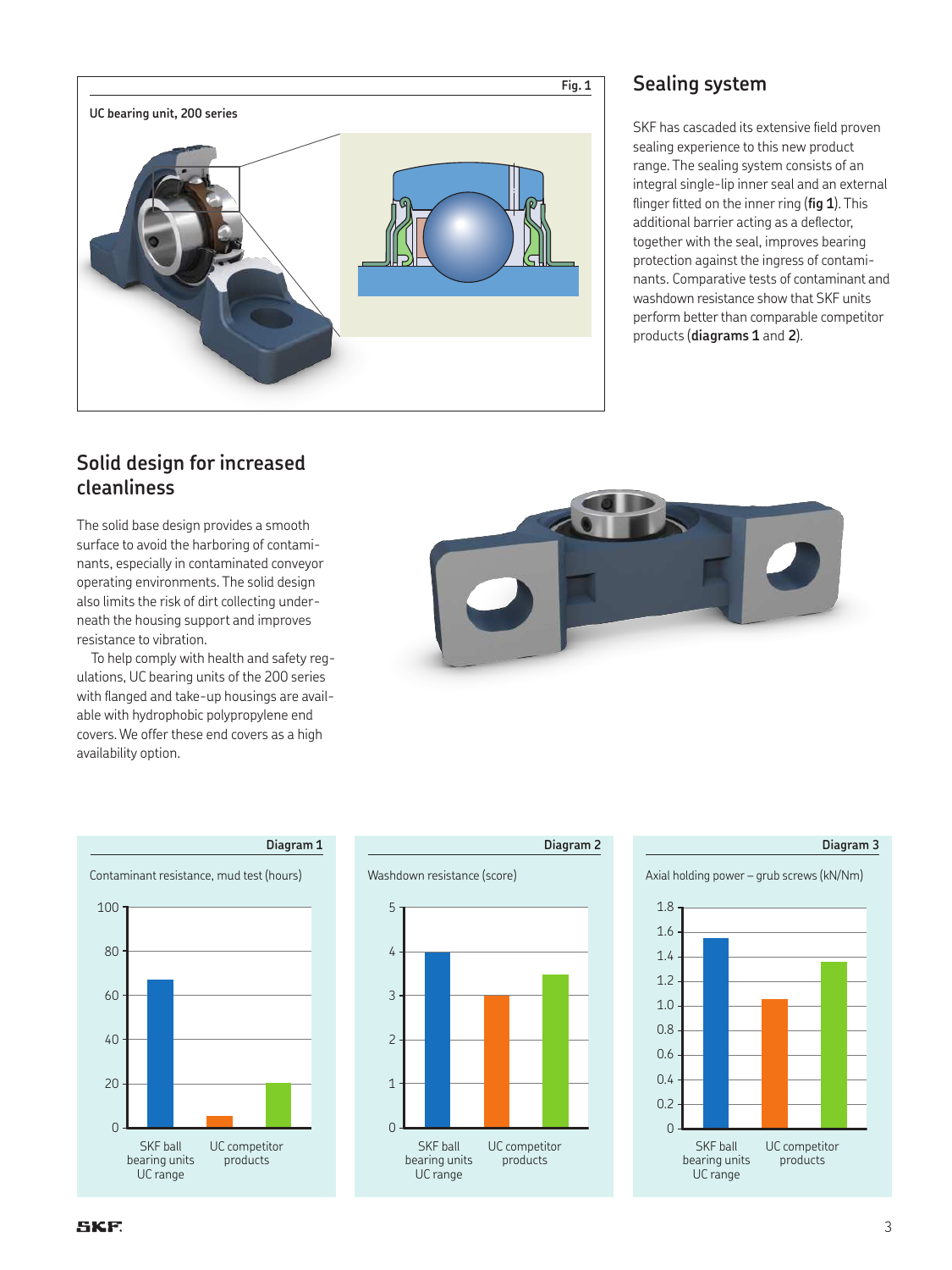

## **Better balance with a 120°** 1) **locking screw angle**

One of the most frequent causes for ball bearing unit failures in high speed applications is shaft imbalance and vibration loosening the locking system. Designing the UC range of the 200 series with a grub screw angle of 120° not only improves balance at high speed, it also reduces deformation of the bearing when locking. For distribution of the forces acting on the shaft (**fig 2**).

A test of the axial holding power of the grub screw showed that the SKF locking system performed better than our competitors' equivalent offers (**diagram 3**, **page 3**).

1) Valid up to bore diameter 65 mm, for larger diameter shaft applications and for the 300 series characterized by higher peak loads and lower rotational speeds, the ball bearing unit features a grub screw angle of 62°

| SK 5<br>ECY 206 |
|-----------------|
|                 |
|                 |
|                 |

*Please note that end covers are not included with the SKF ball bearing units and must be ordered separately.*

## **SKF high-quality grease**

Poor lubrication accounts for over 36% of premature bearing failures. In fact, most low speed applications fail due to lubrication related issues, not necessarily due to bearing fatigue. Provided that recommended maintenance intervals are followed, SKF high-quality grease helps bearings achieve expected service life as the SKF lubricants are designed to perform under real conditions (**table 1**).

|                                                  |                                                                          | Table 1 |
|--------------------------------------------------|--------------------------------------------------------------------------|---------|
| Lubricating greases                              |                                                                          |         |
| <b>Technical specification</b>                   | Grease fills in<br>standard ball bearings<br>standard ball bearing units |         |
| <b>Thickener</b>                                 | Lithium-calcium soap                                                     |         |
| Base oil                                         | Mineral oil                                                              |         |
| Colour                                           | Yellowish brown                                                          |         |
| Temperature range [°C]<br>(continuous operation) | $-30$ to $+1201$                                                         |         |
| <b>Kinematic viscosity</b> $\text{mm2/s}$        | 190/15                                                                   |         |
| Consistency<br>(to NLGI scale)                   | $\mathcal{P}$                                                            |         |
| Other                                            | Long life grease                                                         |         |

## **Your benefits at a glance**

SKF understands machine and plant productivity and the need to deliver high rotating equipment performance. The UC range has been designed to provide reliable performance as well as reduce machine downtime. It includes specific features that can make the difference in your equipment:

- Interchangeable with JIS housing
- Full range assortment
- Shorter lead times with available local stock
- 120° grub screw angle for the 200 series better balance at high speed and less deformation when locking
- 62° grub screw angle for the 300 series better holding power for high peak load and low speed
- Robust design reducing contaminant ingress and vibration
- Enhanced washdown resistance

1) The temperature range for reliable operation in accordance with the SKF traffic light concept is between 10 and 120 °C.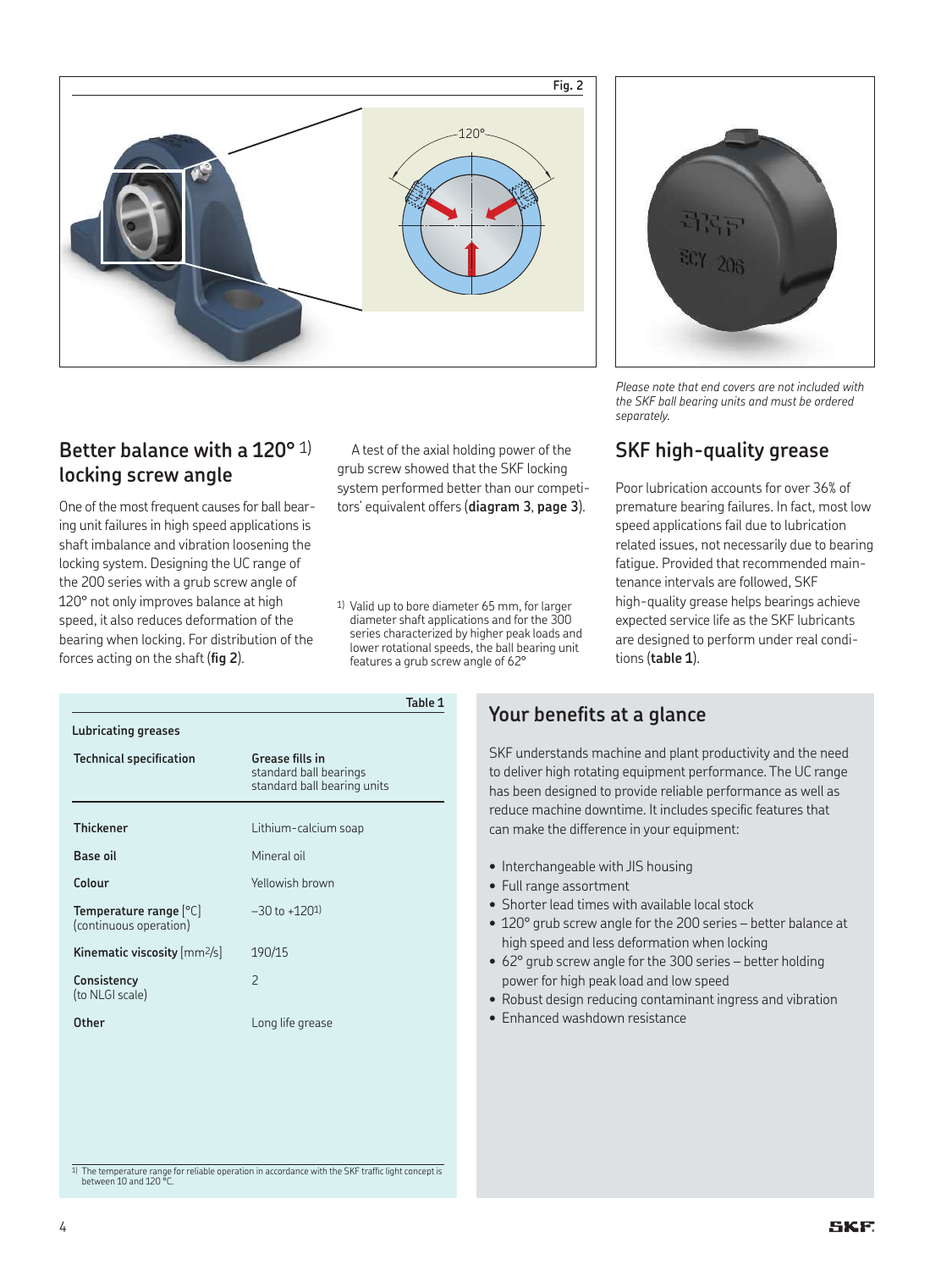## **Designations**

The complete designation for the SKF ball bearing units – UC range consists of:

- Prefixes, identifying ball bearing housing type
- Figures, identifying the size
- Suffixes, identifying design and variants

More details about the basic designations and the supplementary designations can be obtained from the table **Designation system.**

## **SKF's global distribution network – always close to you**

Finding replacement parts can sometimes be a challenge. SKF is well positioned to bring you the right support and the right parts, no matter where your application is based. We have 17,000 distribution locations in over 130 countries around the globe, which, together with our distribution partners, help us achieve industry leading product availability.

|                                       | <b>Designation system</b>                                                                                                                                                                                                                 |           |                                              |                    |          |    |
|---------------------------------------|-------------------------------------------------------------------------------------------------------------------------------------------------------------------------------------------------------------------------------------------|-----------|----------------------------------------------|--------------------|----------|----|
|                                       | Examples: UCFL 204/H<br><b>UCP 316</b>                                                                                                                                                                                                    | <b>UC</b> | FL .<br>$\mathsf{U} \mathsf{C}$ $\mathsf{P}$ | 2<br>$\mathcal{E}$ | 04<br>16 | /H |
|                                       |                                                                                                                                                                                                                                           |           |                                              |                    |          |    |
| UC<br>UK <sup>1</sup>                 | Insert bearing with grub screws<br>Insert bearing with a tapered bore and adapter sleeve                                                                                                                                                  |           |                                              |                    |          |    |
|                                       |                                                                                                                                                                                                                                           |           |                                              |                    |          |    |
| P<br>F<br>FL<br>FC.<br>т<br>FB.<br>PA | Pillow block unit<br>Flanged unit, square 4-bolt flange<br>Flanged unit, oval 2-bolt flange<br>Flanged unit, round 4-bolt flange<br>Take-up unit for linear motion<br>Flanged unit, 3-bolt bracket flange<br>Short base pillow block unit |           |                                              |                    |          |    |
|                                       | Dimension series - The Committee of the Committee of the Committee of the Committee of the Committee of the Co                                                                                                                            |           |                                              |                    |          |    |
| 2<br>3                                | Normal series<br>Heavy duty series                                                                                                                                                                                                        |           |                                              |                    |          |    |
|                                       | Bore diameter - The Contract of the Contract of the Contract of the Contract of the Contract of the Contract of                                                                                                                           |           |                                              |                    |          |    |
| For metric shaft<br>04<br>to<br>18    | $20 \, \text{mm}$<br>to<br>90 mm                                                                                                                                                                                                          |           |                                              |                    |          |    |
|                                       | Suffixes <u>- Superintended</u>                                                                                                                                                                                                           |           |                                              |                    |          |    |
| /H                                    | Higher contamination resistance compared to standard and also<br>specifically for UC, higher stability and better load balance than<br>standard with 120° grub screw angle instead of 62°.                                                |           |                                              |                    |          |    |
| ĸ                                     | Without adapter sleeve                                                                                                                                                                                                                    |           |                                              |                    |          |    |
|                                       | 1) Order adapter sleeve separately.                                                                                                                                                                                                       |           |                                              |                    |          |    |

| <b>Technical specifications</b>       |                                                                                                                                                                                                                                               |                                                                                                                                                                                                                                                          |
|---------------------------------------|-----------------------------------------------------------------------------------------------------------------------------------------------------------------------------------------------------------------------------------------------|----------------------------------------------------------------------------------------------------------------------------------------------------------------------------------------------------------------------------------------------------------|
| Dimensions and tolerances             | Ball bearings UC type according to ISO 9628:2006<br>Ball bearings UK type according to JIS B 1558:1995, with tapered bore 1:12<br>Adapter sleeve for UK type H23 series according to ISO 2982-1:1995<br>Housings according to JIS B 1559:1995 |                                                                                                                                                                                                                                                          |
| Bearing radial internal clearance     | Ball bearings UC type with cylindrical bore according to Group N (CN) ISO 9628:2006<br>Ball bearings UK type with tapered bore according to Group 3 (C3) ISO 9628:2006                                                                        |                                                                                                                                                                                                                                                          |
| Recommended fits and shaft tolerances | Ball bearings UC type with cylindrical bore:                                                                                                                                                                                                  | • for $P > 0,05$ C and/or high speeds $\rightarrow$ h6<br>• for 0,035 C < P $\leq$ 0,05 C $\rightarrow$ h7<br>• for 0,02 C < P $\leq$ 0,035 C and/or low speeds $\rightarrow$ h8<br>• simple bearing arrangements or $P \le 0.02 C \rightarrow h9 - h11$ |
|                                       | Ball bearings UK type with tapered bore:                                                                                                                                                                                                      | • for all loads and speeds $\rightarrow$ h9/IT5                                                                                                                                                                                                          |
| <b>Rotation limiting speed</b>        | Please refer to the technical tables enclosed                                                                                                                                                                                                 |                                                                                                                                                                                                                                                          |
| Permissible misalignment              | Up to 5° when lubrication is not required<br>Up to 2° when lubrication is required                                                                                                                                                            |                                                                                                                                                                                                                                                          |
| Lubrication and maintenance           | Standard grease characteristics, please refer to Table 1<br>Bearing relubrication is not required if:                                                                                                                                         | • loads and speeds are moderate<br>• vibration does not occur<br>• operating temperatures are between 40 and 55 °C                                                                                                                                       |

#### **SKF**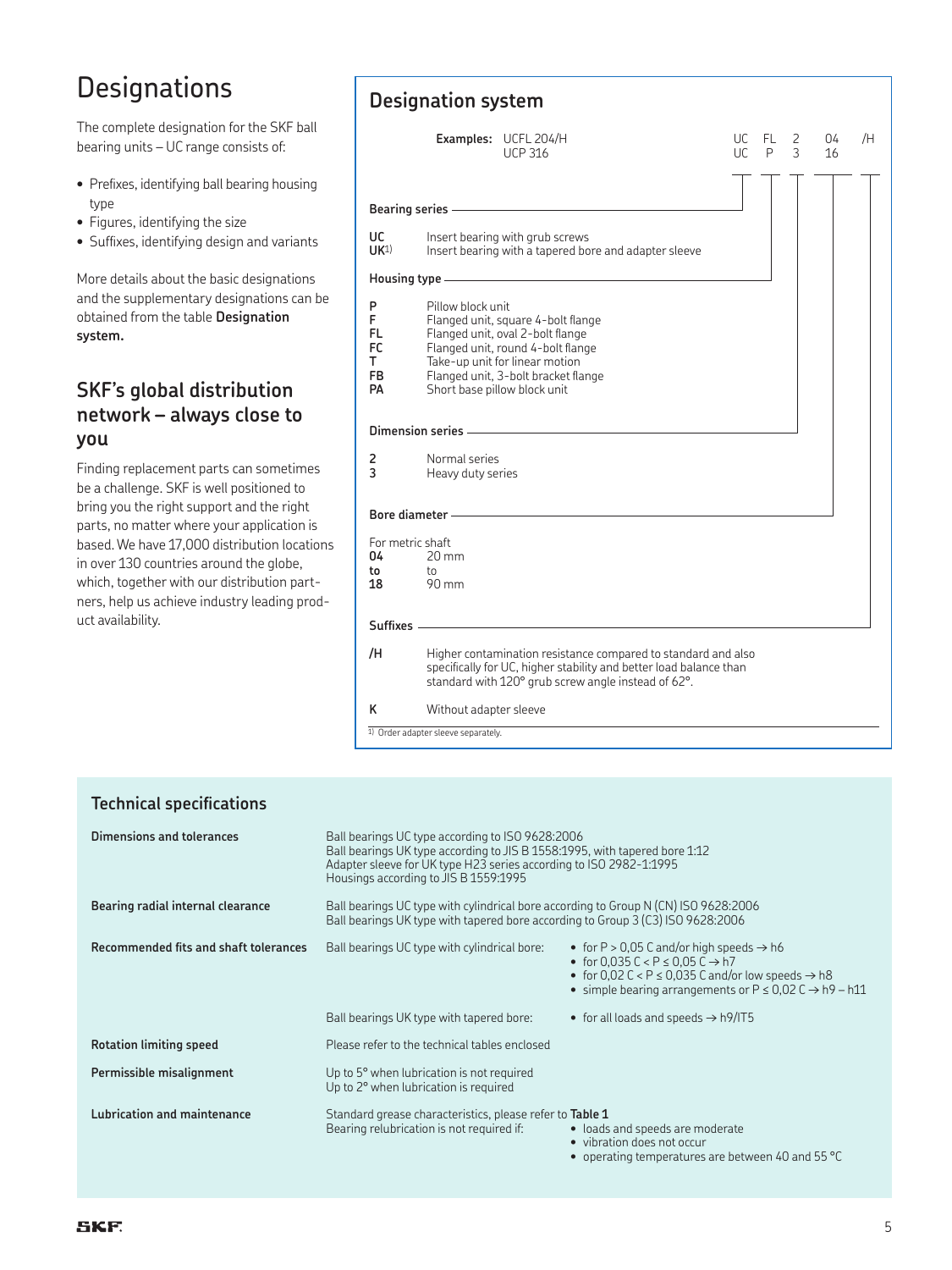

#### Pressed steel cage

|     | <b>Dimensions</b> |     |    |       |                |                        | <b>Basic load ratings</b><br>dynamic static |       | <b>Fatigue load</b><br>limit | Limiting speed<br>with shaft | Mass | Designation              |
|-----|-------------------|-----|----|-------|----------------|------------------------|---------------------------------------------|-------|------------------------------|------------------------------|------|--------------------------|
| d   | D                 | B   | С  | $d_1$ | $\mathsf{s}_1$ | $\frac{r_{1,2}}{min.}$ | С                                           | $C_0$ | $P_u$                        | tolerance<br>h <sub>6</sub>  |      |                          |
| mm  |                   |     |    |       |                |                        | kN                                          |       | kN                           | r/min                        | kg   | $\overline{\phantom{0}}$ |
| 30  | 72                | 43  | 21 | 44,8  | 26             | $\overline{c}$         | 26,5                                        | 15,0  | 0,6                          | 5 3 0 0                      | 0,54 | <b>UC306</b>             |
| 35  | 80                | 48  | 23 | 50,4  | 29             | 2,5                    | 33,2                                        | 19,3  | 0,8                          | 4700                         | 0,71 | <b>UC 307</b>            |
| 40  | 90                | 52  | 25 | 56,5  | 33             | 2,5                    | 41,0                                        | 24,0  | 1,0                          | 4 2 0 0                      | 0,96 | <b>UC308</b>             |
| 45  | 100               | 57  | 29 | 63    | 35             | 2,5                    | 52,7                                        | 32,0  | 1,3                          | 3750                         | 1,3  | <b>UC309</b>             |
| 50  | 110               | 61  | 30 | 69,1  | 39             | 3                      | 61,8                                        | 38,0  | 1,6                          | 3400                         | 1,7  | <b>UC 310</b>            |
| 55  | 120               | 66  | 32 | 76,1  | 41             | 3                      | 71,5                                        | 45,0  | 1,9                          | 3100                         | 2,1  | <b>UC 311</b>            |
| 60  | 130               | 71  | 35 | 81,7  | 45             | 3,5                    | 81,9                                        | 52,0  | 2,2                          | 2900                         | 2,6  | <b>UC 312</b>            |
| 75  | 160               | 82  | 43 | 101,3 | 50             | 3,5                    | 114                                         | 76,5  | 3,0                          | 2 3 0 0                      | 4,7  | <b>UC 315</b>            |
| 80  | 170               | 86  | 44 | 107,9 | 52             | 3,5                    | 124                                         | 86,5  | 3,3                          | 2150                         | 5,5  | <b>UC 316</b>            |
| 100 | 215               | 108 | 54 | 135,5 | 66             | 4,5                    | 174                                         | 140,0 | 4,8                          | 1700                         | 10,9 | <b>UC320</b>             |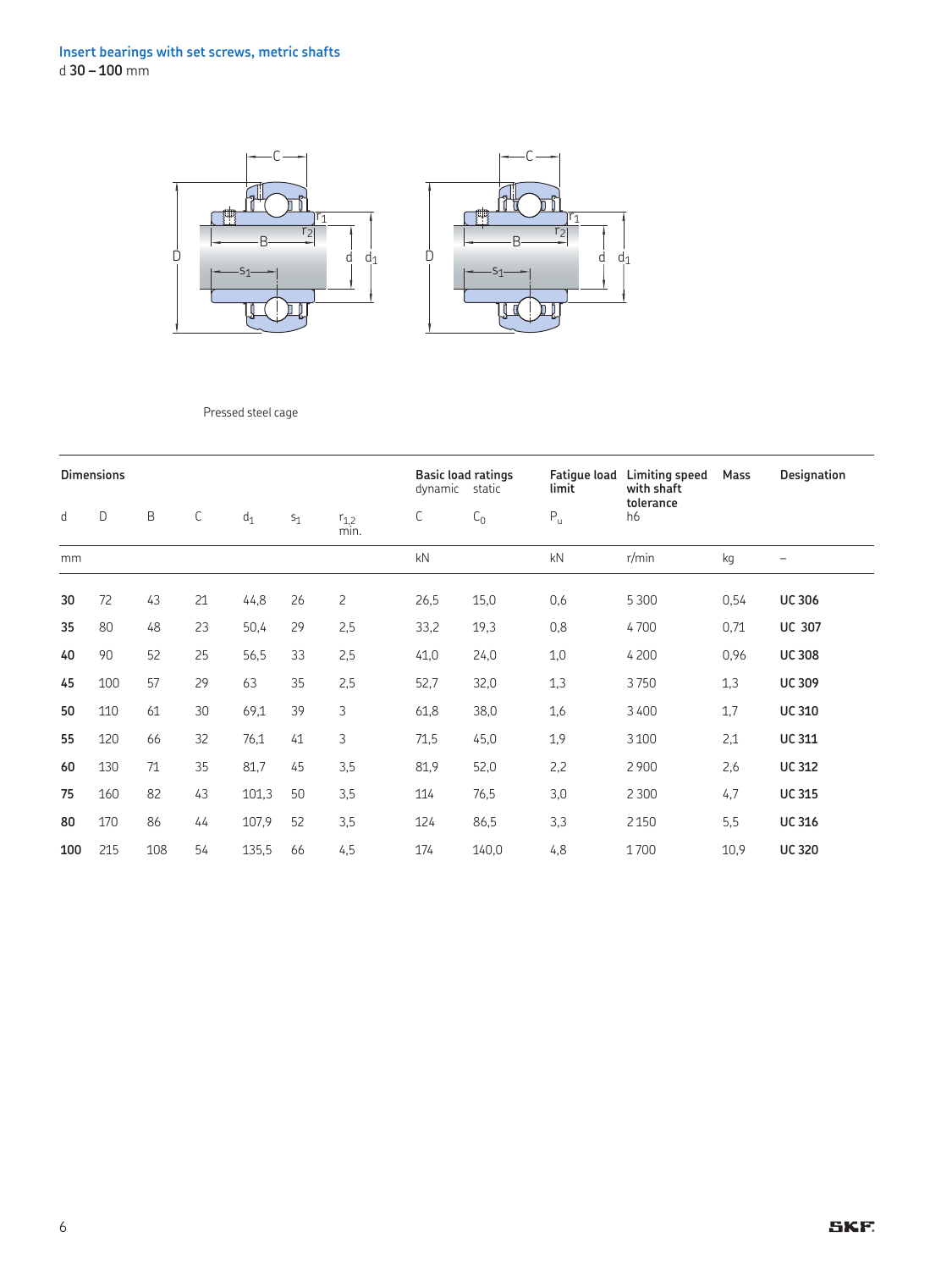#### **Insert bearings with set screws, inch shafts** d **3 – 4** in. *76,2 – 101,6 mm*



#### Pressed steel cage

|            | <b>Dimensions</b> |     |    |       |       |                   |     | Basic load ratings<br>dynamic static | <b>Fatique load</b><br>limit | <b>Limiting speed</b><br>with shaft | Mass | <b>Designation</b> |  |
|------------|-------------------|-----|----|-------|-------|-------------------|-----|--------------------------------------|------------------------------|-------------------------------------|------|--------------------|--|
| d          | D                 | B   | С  | $d_1$ | $S_1$ | $r_{1,2}$<br>min. | U   | $C_0$                                | $P_u$                        | tolerance<br>h6                     |      |                    |  |
| in/mm      |                   |     |    |       |       |                   | kN  |                                      | kN                           | r/min                               | kg   | $\qquad \qquad -$  |  |
| 3<br>76,2  | 160               | 82  | 43 | 101,3 | 50    | 3,5               | 114 | 76,5                                 | 3                            | 2 3 0 0                             | 4,55 | UC 315-48          |  |
| 4<br>101,6 | 215               | 108 | 54 | 135,5 | 66    | 4,5               | 174 | 140                                  | 4,75                         | 1700                                | 10,7 | UC 320-64          |  |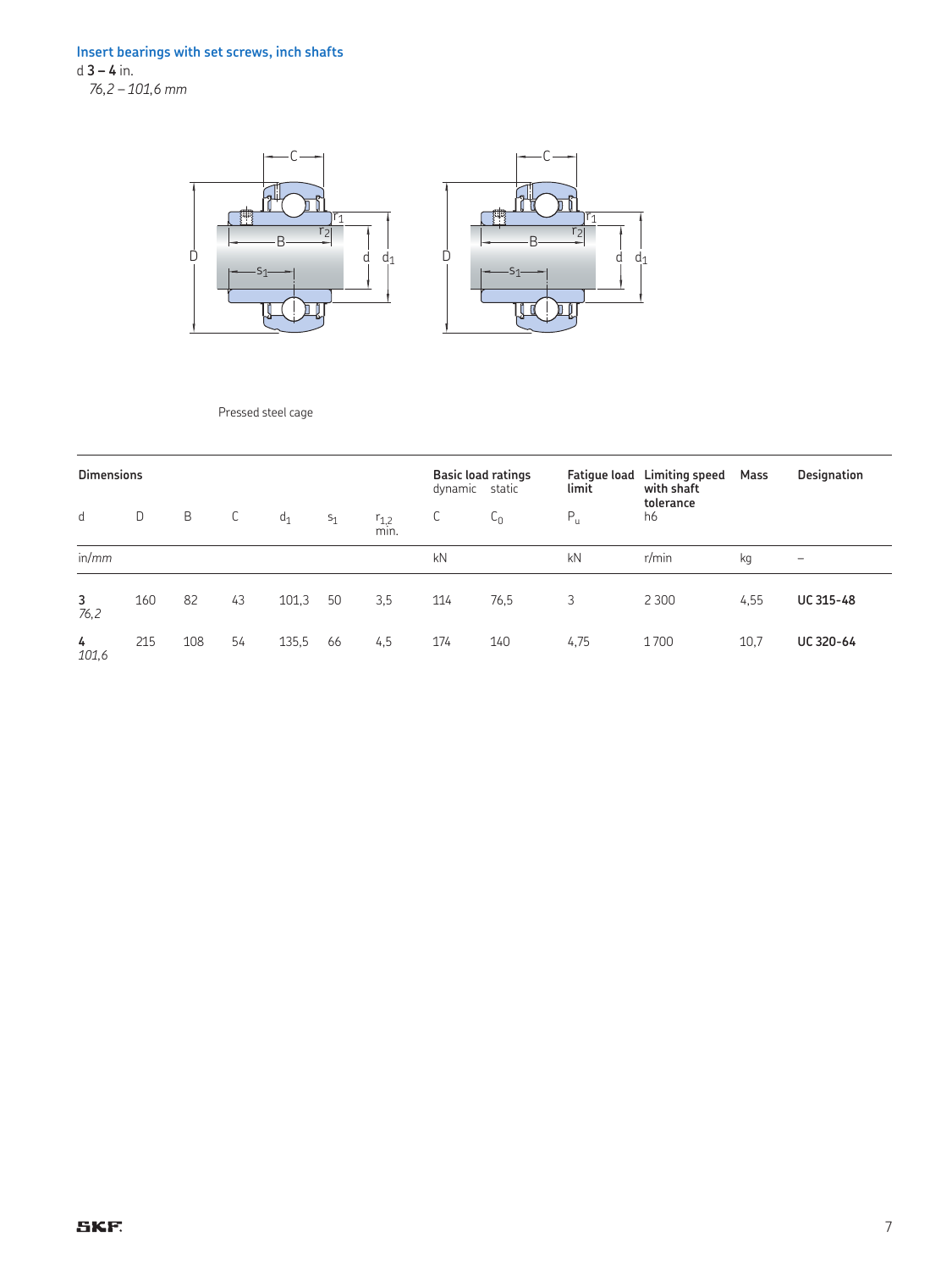





UCP 204/H to UCP 213/H

#### UCP 214 to UCP 218 UCP 306 to UCP 320

|     | <b>Principal dimensions</b> |              |              | <b>Basic load ratings</b> | <b>Fatique load</b> | Limiting speed             | Mass                               | <b>Designations</b>                |
|-----|-----------------------------|--------------|--------------|---------------------------|---------------------|----------------------------|------------------------------------|------------------------------------|
|     |                             |              | dynamic      | static                    | limit               | with shaft<br>tolerance h6 |                                    |                                    |
| d   | $H_1$                       | J            | С            | $C_0$                     | $P_u$               |                            |                                    |                                    |
| mm  |                             |              | kN           |                           |                     | r/min                      | kg                                 | $\qquad \qquad -$                  |
| 20  | 33,3                        | 95           | 12,7         | 6,55                      | 0,28                | 6500                       | 0,6                                | <b>UCP 204/H</b>                   |
| 25  | 36,5                        | 105          | 14           | 7,8                       | 0,335               | 5850                       | 0,76                               | <b>UCP 205/H</b>                   |
| 30  | 42,9<br>50                  | 121<br>140   | 19,5<br>26,5 | 11,2<br>15                | 0,475<br>0,64       | 5000<br>5 3 0 0            | 1,2<br>2,15                        | <b>UCP 206/H</b><br><b>UCP 306</b> |
| 35  | 47,6<br>56                  | 127<br>160,5 | 25,5<br>33,2 | 15,3<br>19,3              | 0,655<br>0,815      | 4300<br>4700               | 1,5<br>3                           | <b>UCP 207/H</b><br><b>UCP 307</b> |
| 40  | 49,2<br>60                  | 137<br>170,5 | 30,7<br>41   | 19<br>24                  | 0,8<br>1,02         | 3750<br>4 2 0 0            | $\overline{c}$<br>$\overline{3,6}$ | <b>UCP 208/H</b><br><b>UCP 308</b> |
| 45  | 54<br>67                    | 146<br>190   | 33,2<br>52,7 | 21,6<br>32                | 0,915<br>1,34       | 3400<br>3750               | 2,2<br>5,05                        | <b>UCP 209/H</b><br><b>UCP 309</b> |
| 50  | 57,2<br>75                  | 159<br>212,5 | 35,1<br>61,8 | 23,2<br>38                | 0,98<br>1,6         | 3 3 0 0<br>3400            | 2,7<br>6,5                         | <b>UCP 210/H</b><br><b>UCP 310</b> |
| 55  | 63,5<br>80                  | 171<br>236,5 | 43,6<br>71,5 | 29<br>45                  | 1,25<br>1,9         | 3000<br>3100               | 3,55<br>7,8                        | <b>UCP 211/H</b><br><b>UCP 311</b> |
| 60  | 69,8<br>85                  | 184<br>250,5 | 52,7<br>81,9 | 36<br>52                  | 1,53<br>2,2         | 2700<br>2900               | 4,55<br>9,75                       | <b>UCP 212/H</b><br><b>UCP 312</b> |
| 65  | 76,2                        | 203          | 57,2         | 40                        | 1,7                 | 2 3 5 0                    | 6,25                               | <b>UCP 213/H</b>                   |
| 70  | 79,4                        | 210          | 62,4         | 45                        | 1,86                | 2 2 5 0                    | 6,8                                | <b>UCP 214</b>                     |
| 75  | 82,6<br>100                 | 217<br>290,5 | 66,3<br>114  | 49<br>76,5                | 2,04<br>3           | 2100<br>2 3 0 0            | 7,3<br>15,5                        | <b>UCP 215</b><br><b>UCP 315</b>   |
| 80  | 88,9<br>106                 | 232<br>300,5 | 71,5<br>124  | 54<br>86,5                | 2,2<br>3,25         | 1900<br>2 1 5 0            | 9,45<br>18,2                       | <b>UCP 216</b><br><b>UCP 316</b>   |
| 85  | 95,2                        | 247          | 83,2         | 64,0                      | 2,5                 | 1800                       | 12,9                               | <b>UCP 217</b>                     |
| 90  | 101,6                       | 262          | 95,6         | 72                        | 2,7                 | 1600                       | 14,1                               | <b>UCP 218</b>                     |
| 100 | 140                         | 380,5        | 174          | 140                       | 4,75                | 1700                       | 36,7                               | <b>UCP 320</b>                     |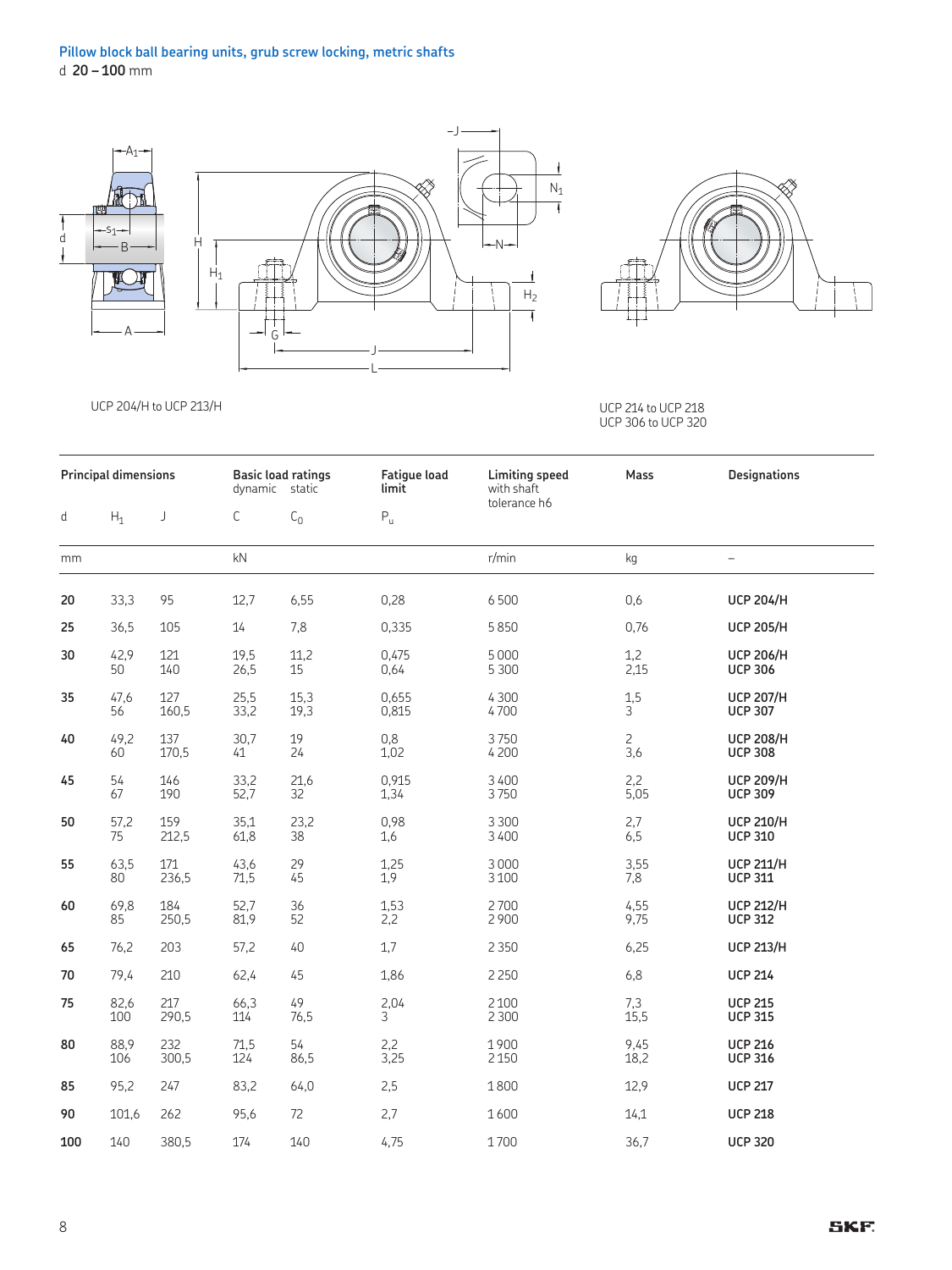| <b>Dimensions</b> |              |          |                         |                           |                                         |              |            |                  |                                         |                         |
|-------------------|--------------|----------|-------------------------|---------------------------|-----------------------------------------|--------------|------------|------------------|-----------------------------------------|-------------------------|
| d                 | $\mathsf A$  | $A_1$    | $\mathsf B$             | $\boldsymbol{\mathsf{H}}$ | H <sub>2</sub>                          | $\mathsf L$  | $\hbox{N}$ | $N_1$            | G                                       | $s_1$                   |
| mm                |              |          |                         |                           |                                         |              |            |                  |                                         |                         |
| 20                | $34$         | 21       | $31\,$                  | 64,5                      | 13,5                                    | 127          | 18         | 13               | $10$                                    | 18,3                    |
| 25                | 38           | 22       | 34,1                    | 70,5                      | 16                                      | 139,5        | 18         | 13               | $10\,$                                  | 19,8                    |
| 30                | 45<br>47     | 24<br>32 | 38,1<br>43              | 83,5<br>100               | 16,5<br>21                              | 165<br>182   | 21<br>19   | $17\,$<br>17     | $14$<br>$14$                            | 22,2<br>26              |
| 35                | 46<br>54     | 27<br>36 | 42,9<br>48              | 93,5<br>111,5             | 18,5<br>23                              | 166,5<br>209 | 21<br>24,5 | $17\,$<br>17     | $14$<br>14                              | 25,4<br>29              |
| 40                | 49<br>57     | 29<br>38 | 49,2<br>52              | 101<br>119,5              | 20,5<br>25                              | 184<br>221   | 21<br>26,5 | $17\,$<br>$17\,$ | $14$<br>14                              | 30,2<br>33 <sup>7</sup> |
| 45                | $51\,$<br>63 | 29<br>42 | 49,2<br>57              | 108<br>136                | 19<br>25                                | 189,5<br>247 | 21<br>29   | $17\,$<br>20     | $14$<br>16                              | 30,2<br>35              |
| 50                | 56<br>65     | 31<br>43 | 51,6<br>61              | 116<br>152                | 19<br>25                                | 206,5<br>275 | 22<br>34,5 | 20<br>20         | 16<br>16                                | 32,6<br>39 <sup>7</sup> |
| 55                | 59<br>68     | 35<br>45 | 55,6<br>66              | 126<br>162                | $\begin{array}{c} 22 \\ 25 \end{array}$ | 219<br>302   | 22<br>37,5 | 20<br>20         | 16<br>16                                | 33,4<br>41              |
| 60                | 62<br>72     | 36<br>48 | 65,1<br>71              | 141,5<br>171              | 22<br>35                                | 239,5<br>321 | 25<br>36,5 | 20<br>24         | 16<br>20                                | 39,7<br>45              |
| 65                | 72           | 35       | 68,3                    | 153,5                     | 25,5                                    | 265          | $30\,$     | 25               | 20                                      | 42,9                    |
| 70                | 72           | 41       | 69,9                    | 159,5                     | 28                                      | 266          | $30\,$     | 25               | 20                                      | 39,7                    |
| 75                | 73<br>86     | 42<br>58 | 77,8<br>82 <sup>2</sup> | 164<br>202                | 25,5<br>40                              | 271,5<br>368 | 30<br>39,5 | 25<br>27         | 20<br>22                                | 44,5<br>50 <sup>2</sup> |
| 80                | 78<br>93     | 45<br>62 | 82,6<br>86              | 176<br>215                | 32,5<br>40                              | 292<br>378   | 35<br>39,5 | 25<br>27         | $\begin{array}{c} 20 \\ 22 \end{array}$ | 49,3<br>52              |
| 85                | 83,2         | 47,6     | 85,7                    | 188,91                    | 36                                      | 310,36       | 35         | 25               | M20                                     | 51,6                    |
| 90                | 88           | 51       | 96                      | 202,5                     | 36,5                                    | 327          | 40         | 27               | 22                                      | 56,3                    |
| 100               | 107          | 71       | 108                     | 283                       | 55                                      | 482          | 49,5       | 36               | 30                                      | 66                      |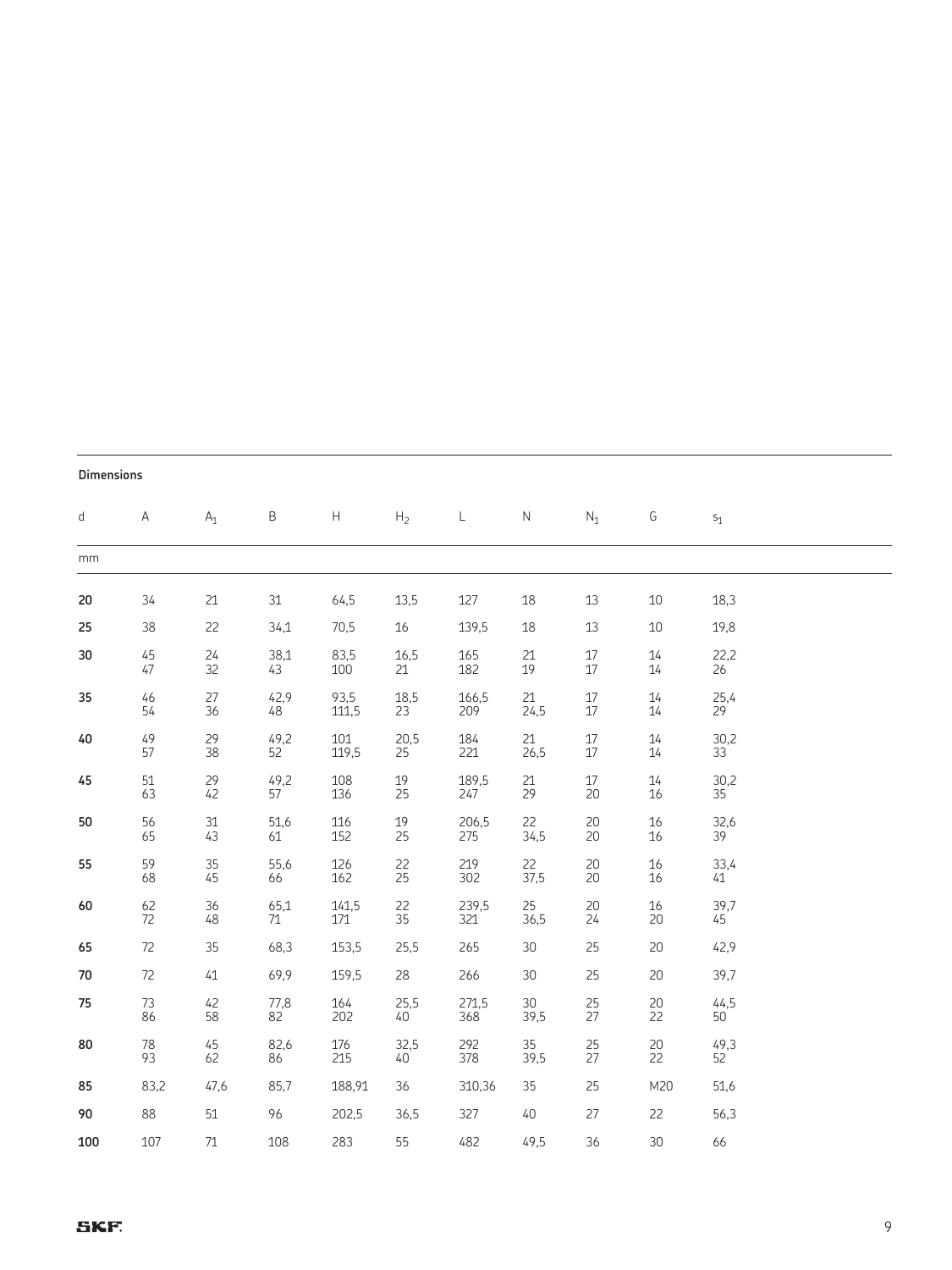#### **Pillow block ball bearing units, grub screw locking, inch shafts**

d **3/4 – 4** in.

*19,05 – 101,6 mm*



|                               | <b>Principal dimensions</b> |           | <b>Basic load ratings</b><br>dynamic static |       | <b>Fatigue load</b><br>limit | <b>Limiting speed</b><br>with shaft<br>tolerance h6 | Mass | <b>Designations</b>      |
|-------------------------------|-----------------------------|-----------|---------------------------------------------|-------|------------------------------|-----------------------------------------------------|------|--------------------------|
| d                             | $H_1$                       | $\bigcup$ | $\mathsf C$                                 | $C_0$ | $\mathsf{P}_\mathsf{u}$      |                                                     |      |                          |
| in./mm                        | mm                          |           | $\mathsf{k}\mathsf{N}$                      |       |                              | $r/m$ in                                            | kg   | $\overline{\phantom{a}}$ |
| 3/4<br>19,05                  | 33,3                        | 95        | 12,7                                        | 6,7   | 0,285                        | 6500                                                | 0,6  | <b>UCP 204-12</b>        |
| $^{7/8}$<br>22,225            | 36,5                        | 105       | 14                                          | 7,8   | 0,335                        | 5850                                                | 0,79 | <b>UCP 205-14</b>        |
| 15/16<br>23,812               | 36,5                        | 105       | 14                                          | 7,8   | 0,335                        | 5850                                                | 0,77 | <b>UCP 205-15</b>        |
| $\mathbf{1}$<br>25,4          | 36,5                        | 105       | 14                                          | 7,8   | 0,335                        | 5850                                                | 0,76 | UCP 205-16               |
| $11/8$<br>28,575              | 42,9                        | 121       | 19,5                                        | 11,4  | 0,48                         | 5 0 0 0                                             | 1,2  | UCP 206-18               |
| $1 \frac{3}{16}$<br>30,162    | 42,9                        | 121       | 19,5                                        | 11,4  | 0,48                         | 5 0 0 0                                             | 1,2  | UCP 206-19               |
| $1 \frac{1}{4}$<br>31,75      | 47,6                        | 127       | 25,5                                        | 15,3  | 0,655                        | 4300                                                | 1,55 | <b>UCP 207-20</b>        |
| $1 \frac{3}{8}$<br>34,925     | 47,6                        | 127       | 25,5                                        | 15,3  | 0,655                        | 4300                                                | 1,5  | <b>UCP 207-22</b>        |
| $1 \frac{7}{16}$<br>36,512    | 47,6                        | 127       | 25,5                                        | 15,3  | 0,655                        | 4300                                                | 1,5  | <b>UCP 207-23</b>        |
| $1 \frac{1}{2}$<br>38,1       | 49,2                        | 137       | 32,5                                        | 20    | 0,85                         | 3750                                                | 2,05 | <b>UCP 208-24</b>        |
| $\frac{1 \frac{3}{4}}{44,45}$ | 54                          | 146       | 32,5                                        | 20,4  | 0,865                        | 3400                                                | 2,25 | <b>UCP 209-28</b>        |
| $\overline{2}$<br>50,8        | 63,5                        | 171       | 43,6                                        | 29    | 1,25                         | 3000                                                | 3,75 | UCP 211-32               |
| $2 \frac{1}{4}$<br>57,15      | 69,8                        | 184       | 52,7                                        | 36    | 1,53                         | 2700                                                | 4,8  | UCP 212-36               |
| $2 \frac{1}{2}$<br>63,5       | 76,2                        | 203       | 57,2                                        | 40    | 1,7                          | 2 3 5 0                                             | 6,35 | UCP 213-40               |
| $\mathbf{3}$<br>76,2          | 100                         | 290       | 114                                         | 76,5  | 3                            | 2 3 0 0                                             | 15,4 | UCP 315-48               |
| 4<br>101,6                    | 140                         | 380       | 174                                         | 140   | 4,75                         | 1700                                                | 36,4 | UCP 320-64               |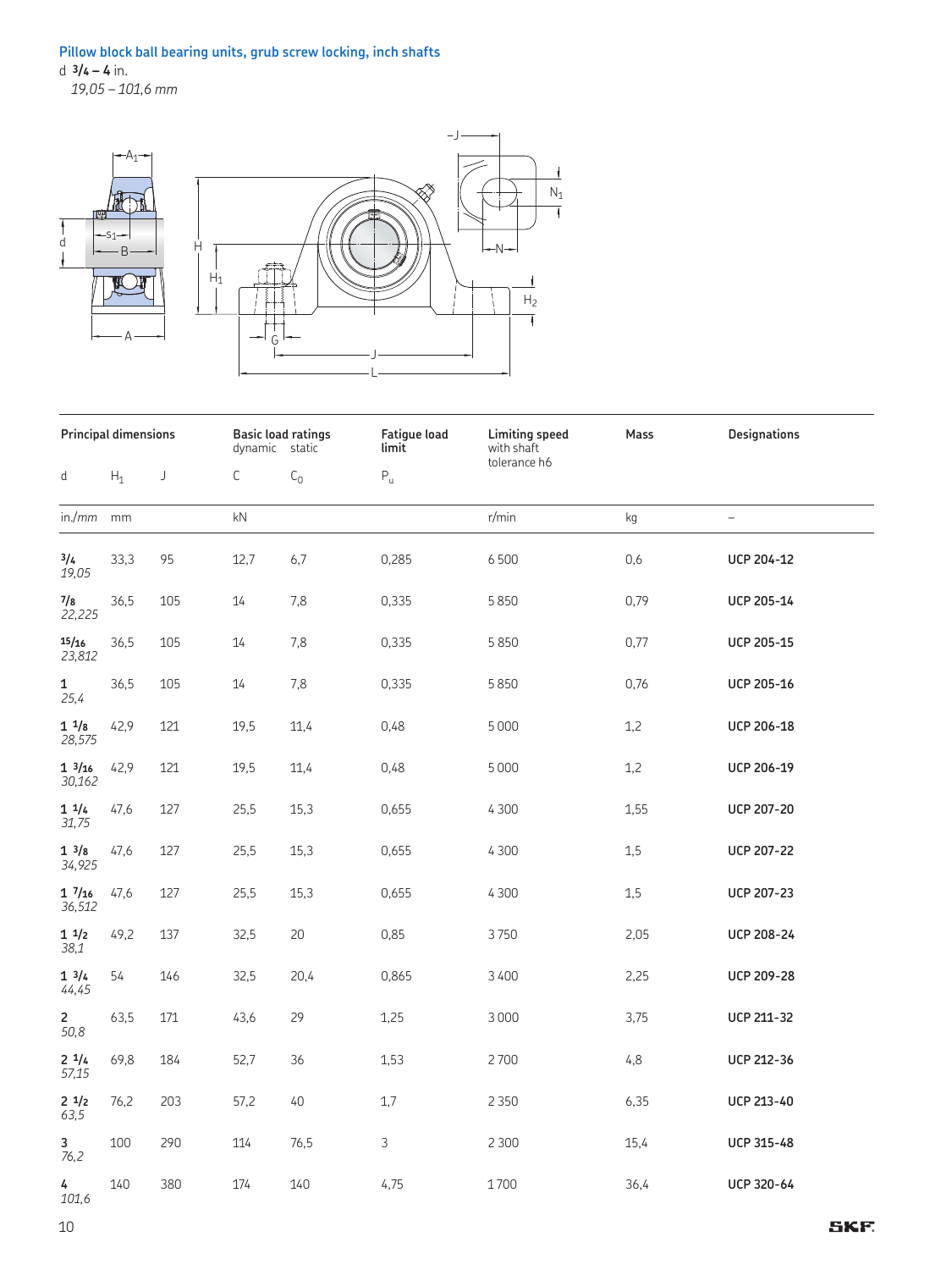|                             | <b>Dimensions</b> |       |             |                                                     |                |             |             |        |      |       |  |  |
|-----------------------------|-------------------|-------|-------------|-----------------------------------------------------|----------------|-------------|-------------|--------|------|-------|--|--|
| $\operatorname{\mathsf{d}}$ | $\mathsf A$       | $A_1$ | $\mathsf B$ | $\mathsf{H}% _{\mathsf{H}}^{\ast}(\mathcal{M}_{0})$ | H <sub>2</sub> | $\mathsf L$ | $\mathsf N$ | $N_1$  | G    | $s_1$ |  |  |
| in./mm                      | mm                |       |             |                                                     |                |             |             |        |      |       |  |  |
| 3/4<br>19,05                | 34                | 21    | $31\,$      | 64,5                                                | 13,5           | 127         | 18          | $13\,$ | $10$ | 18,3  |  |  |
| $\frac{7}{8}$<br>22,225     | 38                | 22    | 34          | 70,5                                                | 16             | 139,5       | 18          | $13\,$ | $10$ | 19,7  |  |  |
| 15/16<br>23,812             | 38                | 22    | 34          | 70,5                                                | 16             | 139,5       | 18          | 13     | $10$ | 19,7  |  |  |
| $\mathbf{1}$<br>25,4        | 38                | 22    | 34          | 70,5                                                | 16             | 139,5       | 18          | 13     | 10   | 14,3  |  |  |
| $1 \frac{1}{8}$<br>28,575   | 45                | 24    | 38,1        | 83,5                                                | 16,5           | 165         | 21          | $17\,$ | 14   | 22,2  |  |  |
| $1 \frac{3}{16}$<br>30,162  | 45                | 24    | 38,1        | 83,5                                                | 16,5           | 165         | 21          | $17\,$ | 14   | 22,2  |  |  |
| $1 \frac{1}{4}$<br>31,75    | 46                | 27    | 42,9        | 93,5                                                | 18,5           | 166,5       | 21          | $17\,$ | 14   | 25,4  |  |  |
| $1 \frac{3}{8}$<br>34,925   | 46                | 27    | 42,9        | 93,5                                                | 18,5           | 166,5       | 21          | $17\,$ | $14$ | 25,4  |  |  |
| $1 \frac{7}{16}$<br>36,512  | 46                | 27    | 42,9        | 93,5                                                | 18,5           | 166,5       | 21          | $17\,$ | 14   | 25,4  |  |  |
| $1 \frac{1}{2}$<br>38,1     | 49                | 29    | 49,2        | 101                                                 | 20,5           | 184         | 21          | $17\,$ | 14   | 30,2  |  |  |
| $1 \frac{3}{4}$<br>44,45    | 51                | 29    | 49,2        | 108                                                 | 19             | 189,5       | 21          | $17\,$ | 14   | 30,2  |  |  |
| $\frac{2}{50,8}$            | 59                | 35    | 55,6        | 126                                                 | 22             | 219         | 22          | 20     | 16   | 33,4  |  |  |
| $2 \frac{1}{4}$<br>57,15    | 62                | 36    | 65,1        | 141,5                                               | 22             | 239,5       | 25          | 20     | 16   | 39,7  |  |  |
| $2 \frac{1}{2}$<br>63,5     | 72                | 35    | 65,1        | 153,5                                               | 25,5           | 265         | $30\,$      | 25     | 20   | 39,7  |  |  |
| $\mathbf{3}$<br>76,2        | 86                | 57,6  | 82          | 202,7                                               | 40             | 368         | 39,5        | 27     | 22   | 50    |  |  |
| 4<br>101,6                  | 107               | 71,4  | 108         | 283,7                                               | 55             | 482         | 49,5        | 36     | 30   | 66    |  |  |

#### **SKF**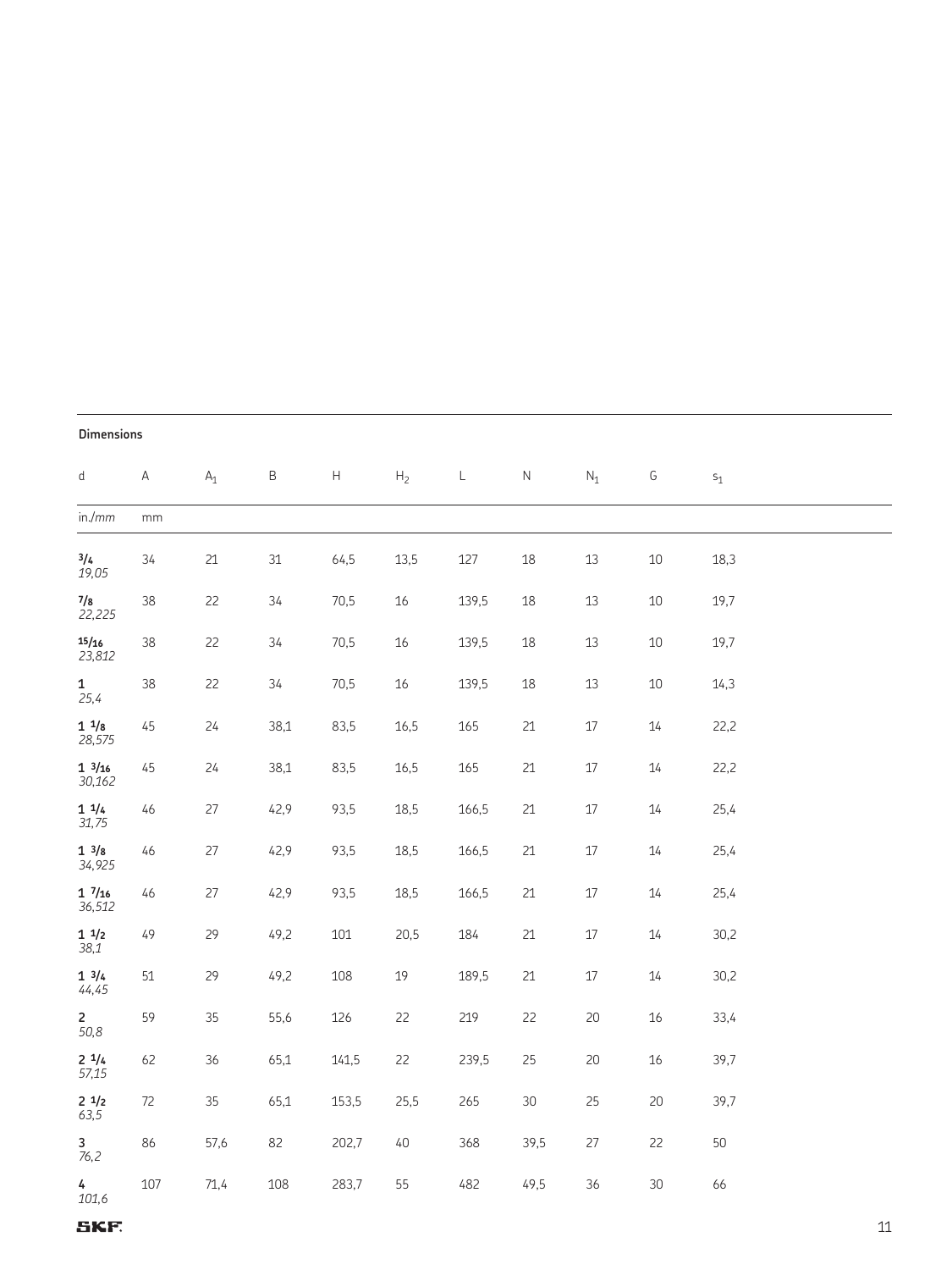#### **Square flanged ball bearing units, grub screw locking, metric shafts** d **20 – 100** mm

L

T



## UCF 214 to UCF 218 UCF 306 to UCF 320 UCF 204/H to UCF 213/H

|     | <b>Principal dimensions</b> | dynamic      | <b>Basic load ratings</b><br>static | <b>Fatigue load</b><br>limit | <b>Limiting speed</b><br>with shaft<br>tolerance h6 | Mass         | <b>Designations</b><br>Ball bearing unit | Associated<br>end cover                    |
|-----|-----------------------------|--------------|-------------------------------------|------------------------------|-----------------------------------------------------|--------------|------------------------------------------|--------------------------------------------|
| d   | J                           | $\mathsf C$  | $C_0$                               | $P_u$                        |                                                     |              |                                          |                                            |
| mm  |                             | kN           |                                     |                              | r/min                                               | kg           | $\overline{\phantom{0}}$                 |                                            |
| 20  | 64                          | 12,7         | 6,55                                | 0,28                         | 6500                                                | 0,53         | <b>UCF 204/H</b>                         | <b>ECY 204</b>                             |
| 25  | 70                          | 14           | 7,8                                 | 0,335                        | 5850                                                | 0,72         | <b>UCF 205/H</b>                         | <b>ECY 205</b>                             |
| 30  | 83<br>95                    | 19,5<br>26,5 | 11,2<br>15                          | 0,475<br>0,64                | 5000<br>5 3 0 0                                     | 1,05<br>1,75 | <b>UCF 206/H</b><br><b>UCF 306</b>       | <b>ECY 206</b><br>$\overline{\phantom{0}}$ |
| 35  | 92<br>100                   | 25,5<br>33,2 | 15,3<br>19,3                        | 0,655<br>0,815               | 4 3 0 0<br>4700                                     | 1,35<br>2,1  | <b>UCF 207/H</b><br><b>UCF 307</b>       | <b>ECY 207</b>                             |
| 40  | 102<br>112                  | 30.7<br>41   | 19<br>24                            | 0,8<br>1,02                  | 3750<br>4 2 0 0                                     | 1,8<br>2,65  | <b>UCF 208/H</b><br><b>UCF 308</b>       | <b>ECY 208</b><br>$\qquad \qquad -$        |
| 45  | 105<br>125                  | 33,2<br>52,7 | 21,6<br>32 <sup>2</sup>             | 0,915<br>1,34                | 3400<br>3750                                        | 2,1<br>3,8   | <b>UCF 209/H</b><br><b>UCF 309</b>       | <b>ECY 209</b><br>$\overline{\phantom{0}}$ |
| 50  | 111<br>132                  | 35,1<br>61,8 | 23,2<br>38                          | 0,98<br>1,6                  | 3 3 0 0<br>3400                                     | 2,4<br>4,95  | <b>UCF 210/H</b><br><b>UCF 310</b>       | <b>ECY 210</b><br>$\overline{\phantom{0}}$ |
| 55  | 130<br>140                  | 43,6<br>71,5 | 29<br>45                            | 1,25<br>1,9                  | 3000<br>3100                                        | 3,4<br>5,5   | <b>UCF 211/H</b><br><b>UCF 311</b>       | <b>ECY 211</b><br>$\overline{\phantom{0}}$ |
| 60  | 143<br>150                  | 52,7<br>81,9 | 36<br>52                            | 1,53<br>2,2                  | 2700<br>2900                                        | 4,05<br>7    | <b>UCF 212/H</b><br><b>UCF 312</b>       | <b>ECY 212</b><br>$\overline{\phantom{0}}$ |
| 65  | 149                         | 57,2         | 40                                  | 1,7                          | 2 3 5 0                                             | 5,35         | <b>UCF 213/H</b>                         | <b>ECY 213</b>                             |
| 70  | 152                         | 62           | 44                                  | 1,86                         | 2 2 5 0                                             | 5,95         | <b>UCF 214</b>                           | <b>ECY 214</b>                             |
| 75  | 159<br>184                  | 66<br>114    | 49<br>76,5                          | 2,04<br>3                    | 2100<br>2 3 0 0                                     | 6,2<br>11,6  | <b>UCF 215</b><br><b>UCF 315</b>         | <b>ECY 215</b><br>$\overline{\phantom{0}}$ |
| 80  | 165<br>196                  | 72<br>124    | 54<br>86,5                          | 2,2<br>3,25                  | 1900<br>2 1 5 0                                     | 7,35<br>15,4 | <b>UCF 216</b><br><b>UCF 316</b>         | <b>ECY 216</b><br>$\overline{\phantom{0}}$ |
| 85  | 175                         | 83,2         | 64,0                                | 2,5                          | 1800                                                | 8,91         | <b>UCF 217</b>                           | <b>ECY 217</b>                             |
| 90  | 187                         | 96           | 72                                  | 2,7                          | 1600                                                | 11,5         | <b>UCF 218</b>                           | <b>ECY 218</b>                             |
| 100 | 242                         | 174          | 140                                 | 4,75                         | 1700                                                | 29,8         | <b>UCF 320</b>                           | -                                          |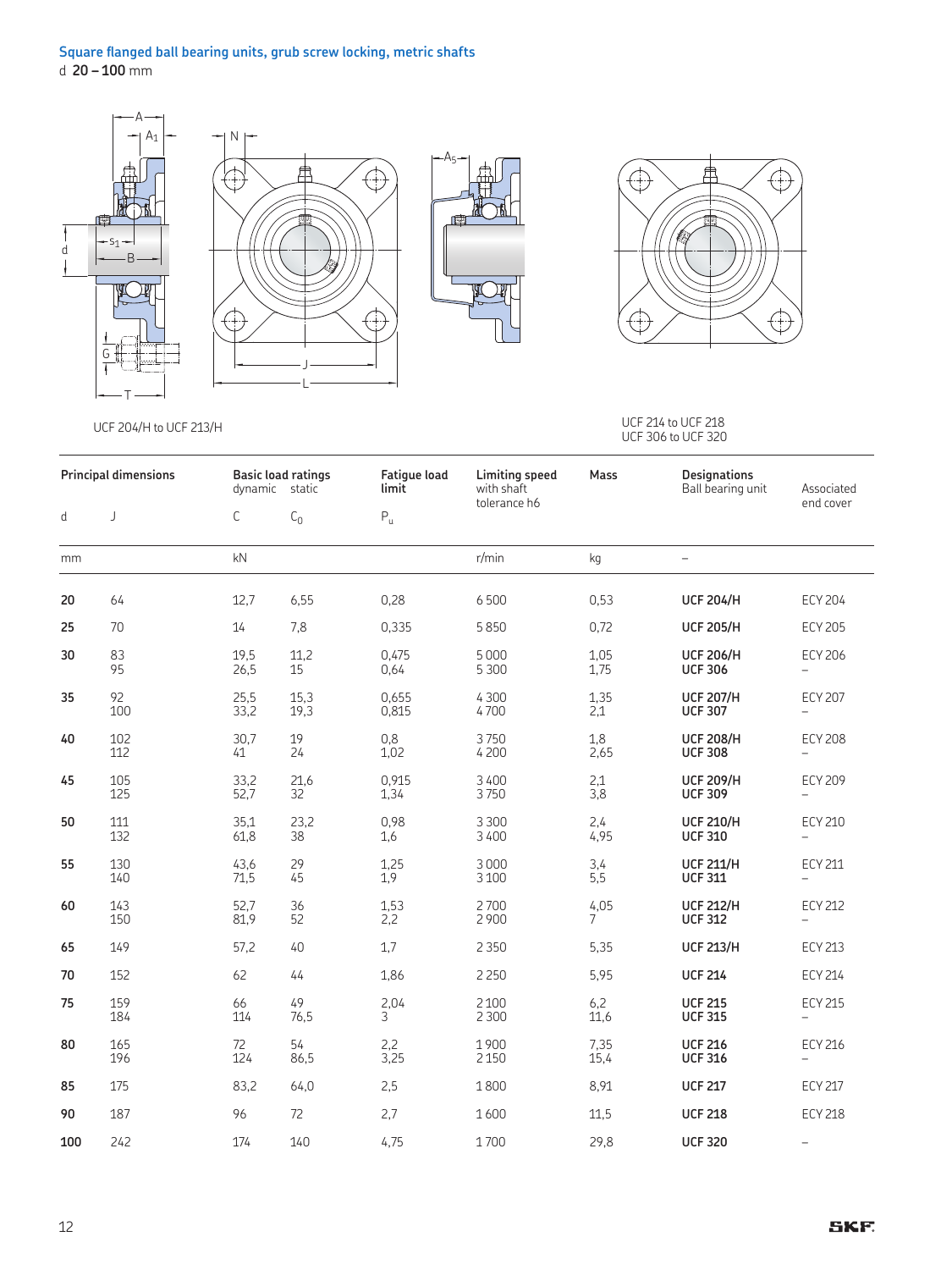| <b>Dimensions</b> |              |              |                                  |            |             |              |              |                         |            |  |  |
|-------------------|--------------|--------------|----------------------------------|------------|-------------|--------------|--------------|-------------------------|------------|--|--|
| d                 | Α            | $A_1$        | A <sub>5</sub>                   | Β          | $\mathsf L$ | $\mathsf N$  | G            | $S_1$                   | $\top$     |  |  |
| mm                |              |              |                                  |            |             |              |              |                         |            |  |  |
| $20\,$            | 25,5         | $11\,$       | 20,5                             | $31\,$     | 86          | $12\,$       | $10\,$       | 18,3                    | 33,3       |  |  |
| 25                | 27           | 13           | 20,5                             | 34,1       | 95          | 12           | 10           | 19,8                    | 35,8       |  |  |
| 30                | 30<br>34     | 14<br>16     | 22,5<br>$\overline{\phantom{0}}$ | 38,1<br>43 | 108<br>127  | $12$<br>16   | $10\,$<br>14 | 22,2<br>26              | 40,2<br>44 |  |  |
| 35                | 32<br>38     | 15<br>17     | 24,5<br>$-$                      | 42,9<br>48 | 118<br>137  | $14$<br>19   | 12<br>16     | 25,4<br>29              | 44,4<br>49 |  |  |
| 40                | 35,5<br>42   | 15<br>18     | 26<br>$-$                        | 49,2<br>52 | 130<br>149  | 16<br>19     | $14\,$<br>16 | 30,2<br>33 <sup>7</sup> | 51,2<br>56 |  |  |
| 45                | 38<br>46     | 16<br>19     | 26,5<br>$\overline{\phantom{0}}$ | 49,2<br>57 | 137<br>162  | 16<br>19     | $14$<br>16   | 30,2<br>35              | 52,2<br>60 |  |  |
| 50                | 39,5<br>49,5 | $16\,$<br>20 | 33<br>$\equiv$                   | 51,6<br>61 | 143<br>175  | $16\,$<br>23 | $14$<br>20   | 32,6<br>39              | 54,6<br>67 |  |  |
| 55                | 43<br>53     | $18\,$<br>21 | 37,5<br>$\overline{\phantom{0}}$ | 55,6<br>66 | 162<br>175  | 19<br>23     | $16\,$<br>20 | 33,4<br>41              | 58,4<br>71 |  |  |
| 60                | 47,5<br>57,5 | $18\,$<br>23 | 39<br>$\overline{\phantom{0}}$   | 65,1<br>71 | 175<br>193  | 19<br>23     | $16\,$<br>20 | 39,7<br>45              | 68,7<br>78 |  |  |
| 65                | 50           | 22           | 39                               | 68,3       | 187         | 19           | $16\,$       | 42,9                    | 72,9       |  |  |
| 70                | 54           | 22           | 41,5                             | 74,6       | 193         | 19           | 16           | 44,4                    | 75,4       |  |  |
| 75                | 56,5<br>68   | 22<br>26     | 41,5<br>$-$                      | 77,8<br>82 | 200<br>229  | 19<br>25     | $16\,$<br>22 | 44,5<br>50              | 78,3<br>89 |  |  |
| 80                | 58<br>68,5   | 22<br>28     | 41,5<br>$-$                      | 82,6<br>86 | 208<br>252  | 23<br>$31\,$ | 20<br>28     | 49,3<br>52              | 83,3<br>90 |  |  |
| 85                | 62,7         | 23,8         | 43,2                             | 85,7       | 219,9       | 23           | 20           | 51,6                    | 87,6       |  |  |
| 90                | 68,5         | 25           | 45,5                             | 96         | 235         | 23           | 20           | 56,3                    | 96         |  |  |
| 100               | 94,5         | 33           |                                  | 108        | 312         | 38           | 33           | 66                      | 125        |  |  |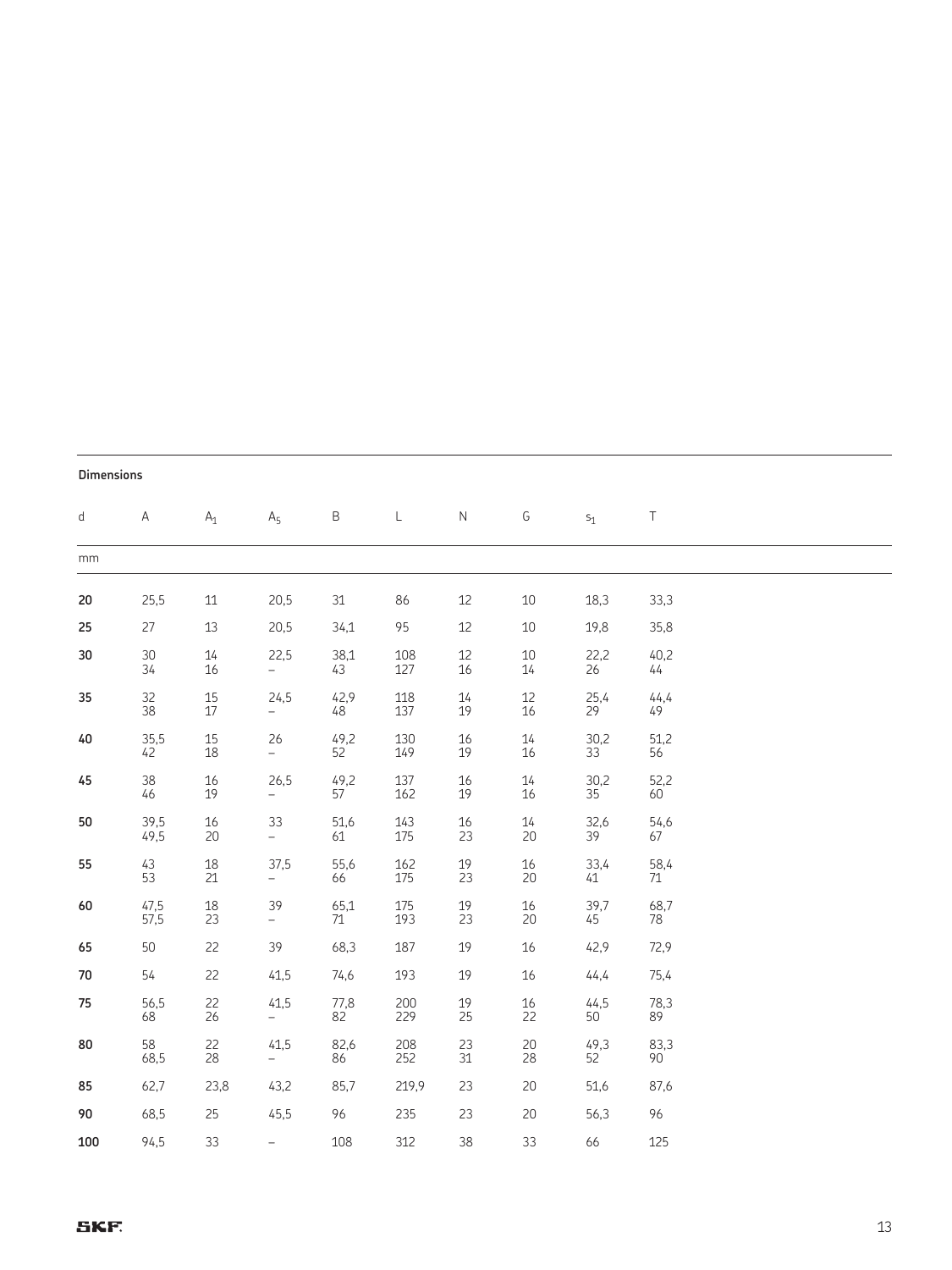#### **Square flanged ball bearing units, grub screw locking, inch shafts**

d **3/4 – 4** in.

*19,05 – 101,6 mm*







|                            | <b>Principal dimensions</b> | <b>Basic load ratings</b><br>dynamic | static | <b>Fatigue load</b><br>limit | <b>Limiting speed</b><br>with shaft | Mass | <b>Designations</b><br>Ball bearing unit | Associated     |
|----------------------------|-----------------------------|--------------------------------------|--------|------------------------------|-------------------------------------|------|------------------------------------------|----------------|
| d                          | J                           | $\mathsf{C}$                         | $C_0$  | $P_u$                        | tolerance h6                        |      |                                          | end cover      |
| $in./mm$ mm                |                             | $\mathsf{k}\mathsf{N}$               |        |                              | r/min                               | kg   | $\equiv$                                 |                |
| 3/4<br>19,05               | 64                          | 12,7                                 | 6,7    | 0,285                        | 6500                                | 0,53 | <b>UCF 204-12</b>                        | <b>ECY 204</b> |
| $^{7/8}$<br>22,225         | 70                          | 14                                   | 7,8    | 0,335                        | 5850                                | 0,74 | <b>UCF 205-14</b>                        | <b>ECY 205</b> |
| 15/16<br>23,812            | 70                          | 14                                   | 7,8    | 0,335                        | 5850                                | 0,73 | <b>UCF 205-15</b>                        | <b>ECY 205</b> |
| $\mathbf{1}$<br>25,4       | 70                          | 14                                   | 7,8    | 0,335                        | 5850                                | 0,71 | <b>UCF 205-16</b>                        | <b>ECY 205</b> |
| $1 \frac{1}{8}$<br>28,575  | 83                          | 19,5                                 | 11,4   | 0,48                         | 5000                                | 1,05 | <b>UCF 206-18</b>                        | <b>ECY 206</b> |
| $1 \frac{3}{16}$<br>30,162 | 83                          | 19,5                                 | 11,4   | 0,48                         | 5000                                | 1,05 | UCF 206-19                               | <b>ECY 206</b> |
| $1 \frac{1}{4}$<br>31,75   | 92                          | 25,5                                 | 15,3   | 0,655                        | 4 3 0 0                             | 1,4  | <b>UCF 207-20</b>                        | <b>ECY 207</b> |
| $1 \frac{3}{8}$<br>34,925  | 92                          | 25,5                                 | 15,3   | 0,655                        | 4 3 0 0                             | 1,35 | <b>UCF 207-22</b>                        | <b>ECY 207</b> |
| $1 \frac{7}{16}$<br>36,512 | 92                          | 25,5                                 | 15,3   | 0,655                        | 4 3 0 0                             | 1,3  | <b>UCF 207-23</b>                        | <b>ECY 207</b> |
| $1 \frac{1}{2}$<br>38,1    | 102                         | 32,5                                 | 20     | 0,85                         | 3750                                | 1,85 | <b>UCF 208-24</b>                        | <b>ECY 208</b> |
| $1 \frac{3}{4}$<br>44,45   | 105                         | 32,5                                 | 20,4   | 0,865                        | 3400                                | 2,1  | <b>UCF 209-28</b>                        | <b>ECY 209</b> |
| $\overline{2}$<br>50,8     | 130                         | 43,6                                 | 29     | 1,25                         | 3000                                | 3,6  | UCF 211-32                               | ECY 211        |
| $2 \frac{1}{4}$<br>57,15   | 143                         | 52,7                                 | 36     | 1,53                         | 2700                                | 4,25 | UCF 212-36                               | ECY 212        |
| $2 \frac{1}{2}$<br>63,5    | 149                         | 57,2                                 | $40\,$ | 1,7                          | 2 3 5 0                             | 5,4  | <b>UCF 213-40</b>                        | ECY 213        |
| $\mathbf{3}$<br>76,2       | 184                         | 114                                  | 76,5   | 3                            | 2 3 0 0                             | 11,6 | <b>UCF 315-48</b>                        | ECP 315        |
| 4<br>101,6                 | 242                         | 174                                  | 140    | 4,75                         | 1700                                | 29,5 | <b>UCF 320-64</b>                        | <b>ECP 320</b> |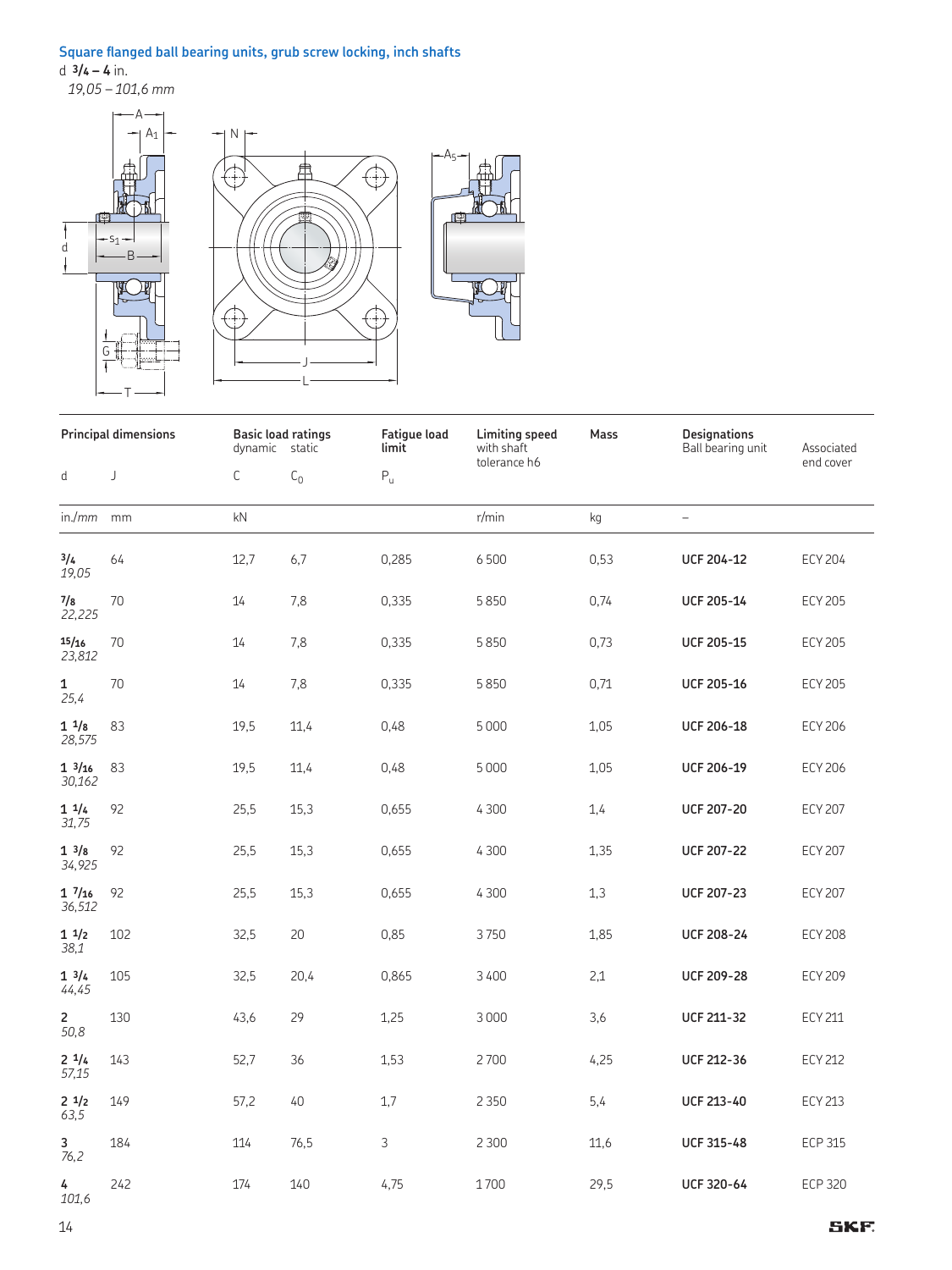|                                  | <b>Dimensions</b> |                |                                 |             |             |           |        |                |        |  |  |
|----------------------------------|-------------------|----------------|---------------------------------|-------------|-------------|-----------|--------|----------------|--------|--|--|
| $\operatorname{\mathsf{d}}$      | $\mathsf A$       | $\mathsf{A}_1$ | $\mathsf{A}_5$                  | $\mathsf B$ | $\mathsf L$ | ${\sf N}$ | G      | $\mathsf{s}_1$ | $\top$ |  |  |
| in./mm                           | $\rm mm$          |                |                                 |             |             |           |        |                |        |  |  |
| $\frac{3}{4}$<br>$\frac{19}{05}$ | 25,5              | $11\,$         | 20,5                            | $31\,$      | 86          | $12$      | $10$   | 18,3           | 33,3   |  |  |
| $\frac{7}{8}$<br>22,225          | 27                | 13             | 20,5                            | $34$        | 95          | $12$      | 10     | 19,7           | 35,7   |  |  |
| 15/16<br>23,812                  | 27                | 13             | 20,5                            | 34          | 95          | $12$      | $10$   | 19,7           | 35,7   |  |  |
| $\mathbf{1}$<br>25,4             | 27                | 13             | 20,5                            | $34$        | 95          | $12$      | $10\,$ | 14,3           | 35,7   |  |  |
| $1 \frac{1}{8}$<br>28,575        | 30                | $14$           | 22,5                            | 38,1        | 108         | $12$      | $10\,$ | 22,2           | 40,2   |  |  |
| $1 \frac{3}{16}$<br>30,162       | 30                | $14\,$         | 22,5                            | 38,1        | 108         | $12$      | $10$   | 22,2           | 40,2   |  |  |
| $1 \frac{1}{4}$<br>31,75         | 32                | 15             | 24,5                            | 42,9        | 118         | $14\,$    | 12     | 25,4           | 44,4   |  |  |
| $1 \frac{3}{8}$<br>34,925        | 32                | 15             | 24,5                            | 42,9        | 118         | $14\,$    | 12     | 25,4           | 44,4   |  |  |
| $1 \frac{7}{16}$<br>36,512       | 32                | 15             | 24,5                            | 42,9        | 118         | $14\,$    | 12     | 25,4           | 44,4   |  |  |
| $1 \frac{1}{2}$<br>38,1          | 35,5              | 15             | 26                              | 49,2        | 130         | 16        | $14$   | 30,2           | 51,2   |  |  |
| $1 \frac{3}{4}$<br>44,45         | 38                | 16             | 26,5                            | 49,2        | 137         | 16        | $14$   | 30,2           | 52,2   |  |  |
| $\overline{2}$<br>50,8           | 43                | 18             | 37,5                            | 55,6        | 162         | $19$      | 16     | 33,4           | 58,4   |  |  |
| $2 \frac{1}{4}$<br>57,15         | 47,5              | 18             | 39                              | 65,1        | 175         | $19$      | 16     | 39,7           | 68,7   |  |  |
| $2 \frac{1}{2}$<br>63,5          | 50                | 22             | 39                              | 65,1        | 187         | 19        | 16     | 39,7           | 69,7   |  |  |
| $\overline{3}$<br>76,2           | 68                | 26             | $\overline{\phantom{0}}$        | 82          | 229         | 25        | 22     | 50             | 89     |  |  |
| $\overline{4}$<br>101,6          | 94,5              | 33             | $\overbrace{\phantom{1232211}}$ | 108         | 312         | 38        | 33     | 66             | 125    |  |  |

#### **SKF**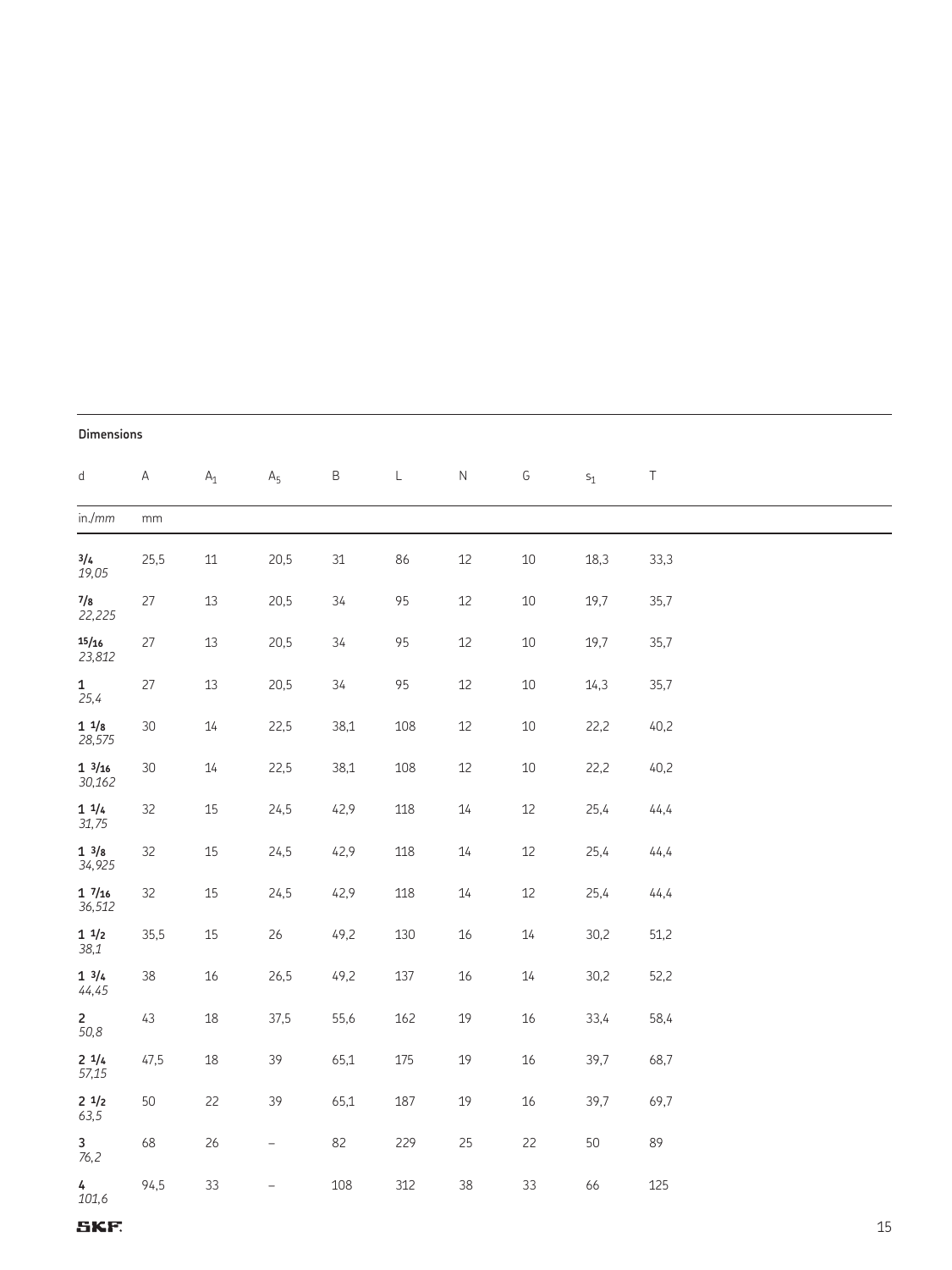#### **Oval flanged ball bearing units, grub screw locking**

UCFL 204/H to UCFL 213/H

d **20 – 90** mm



UCFL 214 to UCFL 218

|    | <b>Principal dimensions</b> | <b>Basic load ratings</b><br>dynamic | static | <b>Fatique load</b><br>limit | <b>Limiting speed</b><br>with shaft | Mass | <b>Designations</b><br>Ball bearing unit | Associated     |
|----|-----------------------------|--------------------------------------|--------|------------------------------|-------------------------------------|------|------------------------------------------|----------------|
| d  | J                           | $\mathsf{C}$                         | $C_0$  | $\mathsf{P}_\mathsf{u}$      | tolerance h6                        |      |                                          | end cover      |
| mm |                             | $\mathsf{k}\mathsf{N}$               |        |                              | r/min                               | kg   | $\qquad \qquad -$                        |                |
| 20 | 90                          | 12,7                                 | 6,55   | 0,28                         | 6500                                | 0,44 | <b>UCFL 204/H</b>                        | <b>ECY 204</b> |
| 25 | 99                          | 14                                   | 7,8    | 0,335                        | 5850                                | 0,61 | <b>UCFL 205/H</b>                        | <b>ECY 205</b> |
| 30 | 117                         | 19,5                                 | 11,2   | 0,475                        | 5000                                | 0,9  | <b>UCFL 206/H</b>                        | <b>ECY 206</b> |
| 35 | 130                         | 25,5                                 | 15,3   | 0,655                        | 4 3 0 0                             | 1,15 | <b>UCFL 207/H</b>                        | <b>ECY 207</b> |
| 40 | 144                         | 30,7                                 | 19     | 0,8                          | 3750                                | 1,5  | <b>UCFL 208/H</b>                        | <b>ECY 208</b> |
| 45 | 148                         | 33,2                                 | 21,6   | 0,915                        | 3400                                | 1,8  | <b>UCFL 209/H</b>                        | <b>ECY 209</b> |
| 50 | 157                         | 35,1                                 | 23,2   | 0,98                         | 3 3 0 0                             | 2,2  | <b>UCFL 210/H</b>                        | <b>ECY 210</b> |
| 55 | 184                         | 43,6                                 | 29     | 1,25                         | 3000                                | 3,05 | <b>UCFL 211/H</b>                        | <b>ECY 211</b> |
| 60 | 202                         | 52,7                                 | 36     | 1,53                         | 2700                                | 3,85 | <b>UCFL 212/H</b>                        | <b>ECY 212</b> |
| 65 | 210                         | 57,2                                 | 40     | 1,7                          | 2 3 5 0                             | 4,85 | <b>UCFL 213/H</b>                        | <b>ECY 213</b> |
| 70 | 216                         | 62,4                                 | 44     | 1,86                         | 2 2 5 0                             | 5,45 | <b>UCFL 214</b>                          | <b>ECY 214</b> |
| 75 | 225                         | 66,3                                 | 49     | 2,04                         | 2100                                | 5,95 | <b>UCFL 215</b>                          | <b>ECY 215</b> |
| 80 | 233                         | 71,5                                 | 54     | 2,2                          | 1900                                | 7,5  | <b>UCFL 216</b>                          | <b>ECY 216</b> |
| 85 | 248                         | 83,2                                 | 64,0   | 2,5                          | 1800                                | 8,83 | <b>UCFL 217</b>                          | <b>ECY 217</b> |
| 90 | 265                         | 95,6                                 | 72     | 2,7                          | 1600                                | 11,3 | <b>UCFL 218</b>                          | <b>ECY 218</b> |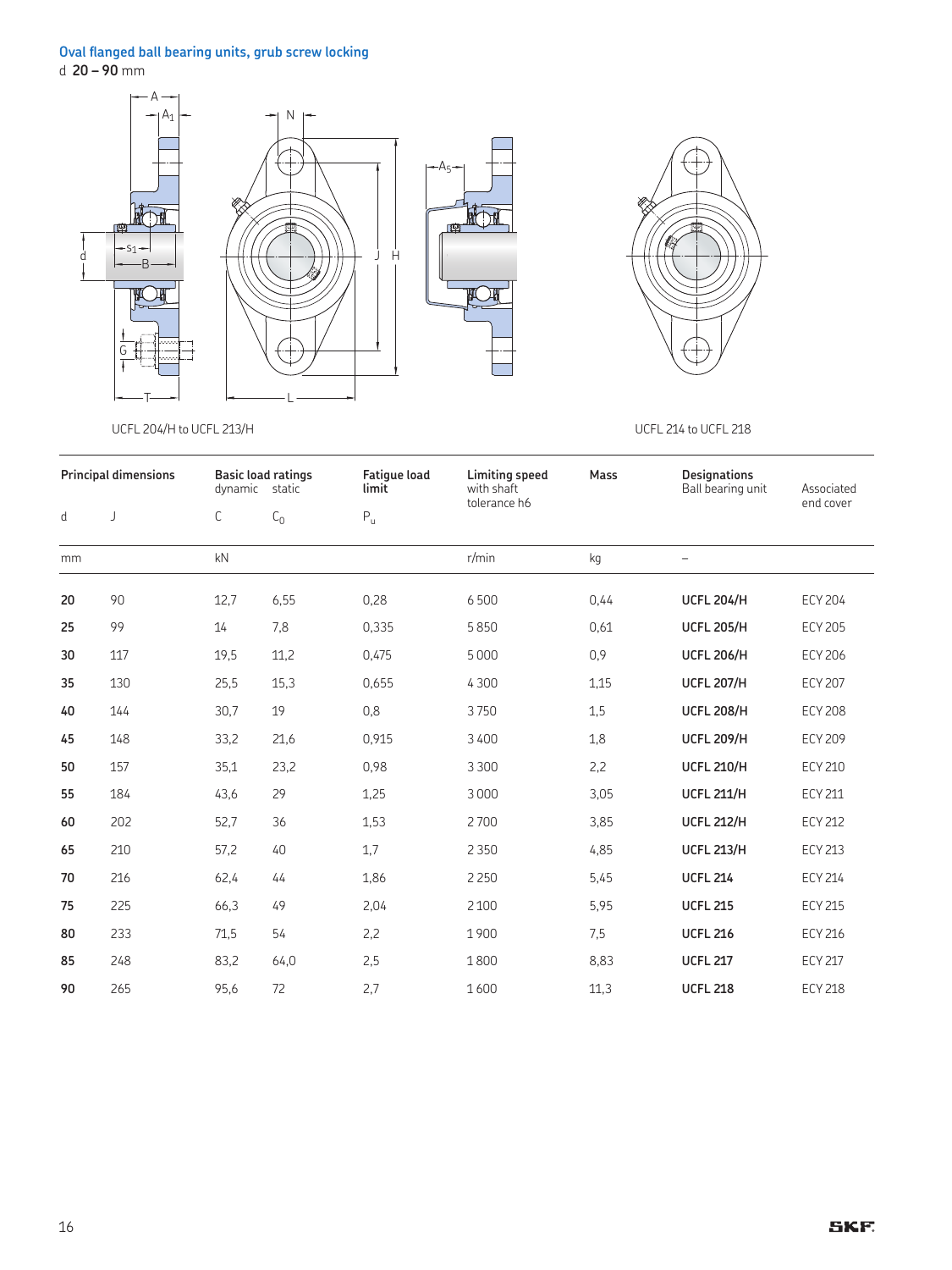| <b>Dimensions</b> |        |        |                |             |       |              |              |      |       |      |  |  |
|-------------------|--------|--------|----------------|-------------|-------|--------------|--------------|------|-------|------|--|--|
| d                 | Α      | $A_1$  | A <sub>5</sub> | $\mathsf B$ | H     | $\mathsf{L}$ | $\mathsf{N}$ | G    | $S_1$ | Τ    |  |  |
| mm                |        |        |                |             |       |              |              |      |       |      |  |  |
| 20                | 25,5   | $11\,$ | 20,5           | 31          | 113   | 60           | 12           | 10   | 18,3  | 33,3 |  |  |
| 25                | 27     | 13     | 20,5           | 34,1        | 130   | 68           | 16           | 14   | 19,8  | 35,8 |  |  |
| 30                | $30\,$ | 13     | 22,5           | 38,1        | 147,5 | $80\,$       | 16           | $14$ | 22,2  | 40,2 |  |  |
| 35                | 32     | 14     | 24,5           | 42,9        | 161   | 90           | 16           | 14   | 25,4  | 44,4 |  |  |
| 40                | 34     | 14     | 26             | 49,2        | 174,5 | 100          | 16           | 14   | 30,2  | 51,2 |  |  |
| 45                | 35     | 15     | 26,5           | 49,2        | 188   | 108          | 19           | 16   | 30,2  | 51,2 |  |  |
| 50                | 39     | 15     | 33             | 51,6        | 197   | 115          | 19           | 16   | 32,6  | 53,6 |  |  |
| 55                | 41,5   | 18     | 37,5           | 55,6        | 224   | 130          | 19           | 16   | 33,4  | 58,4 |  |  |
| 60                | 45     | 18     | 39             | 65,1        | 250   | 140          | 23           | 20   | 39,7  | 68,7 |  |  |
| 65                | $47\,$ | 20     | 39             | 68,3        | 258   | 155          | 23           | 20   | 42,9  | 72,9 |  |  |
| 70                | 50     | $20\,$ | 41,5           | 74,6        | 265   | 160          | 23           | 20   | 44,4  | 75,4 |  |  |
| 75                | 54     | 20     | 41,5           | 77,8        | 275   | 164          | 23           | 20   | 44,5  | 78,5 |  |  |
| 80                | 56     | 20     | 41,5           | 82,6        | 290   | 180          | 25           | 22   | 49,3  | 83,3 |  |  |
| 85                | 60     | 22     | 43,2           | 85,7        | 305   | 190          | 25           | 22   | 51,6  | 87,6 |  |  |
| 90                | 68     | 23     | 45,5           | 96          | 320   | 205          | 25           | 22   | 56,3  | 96,3 |  |  |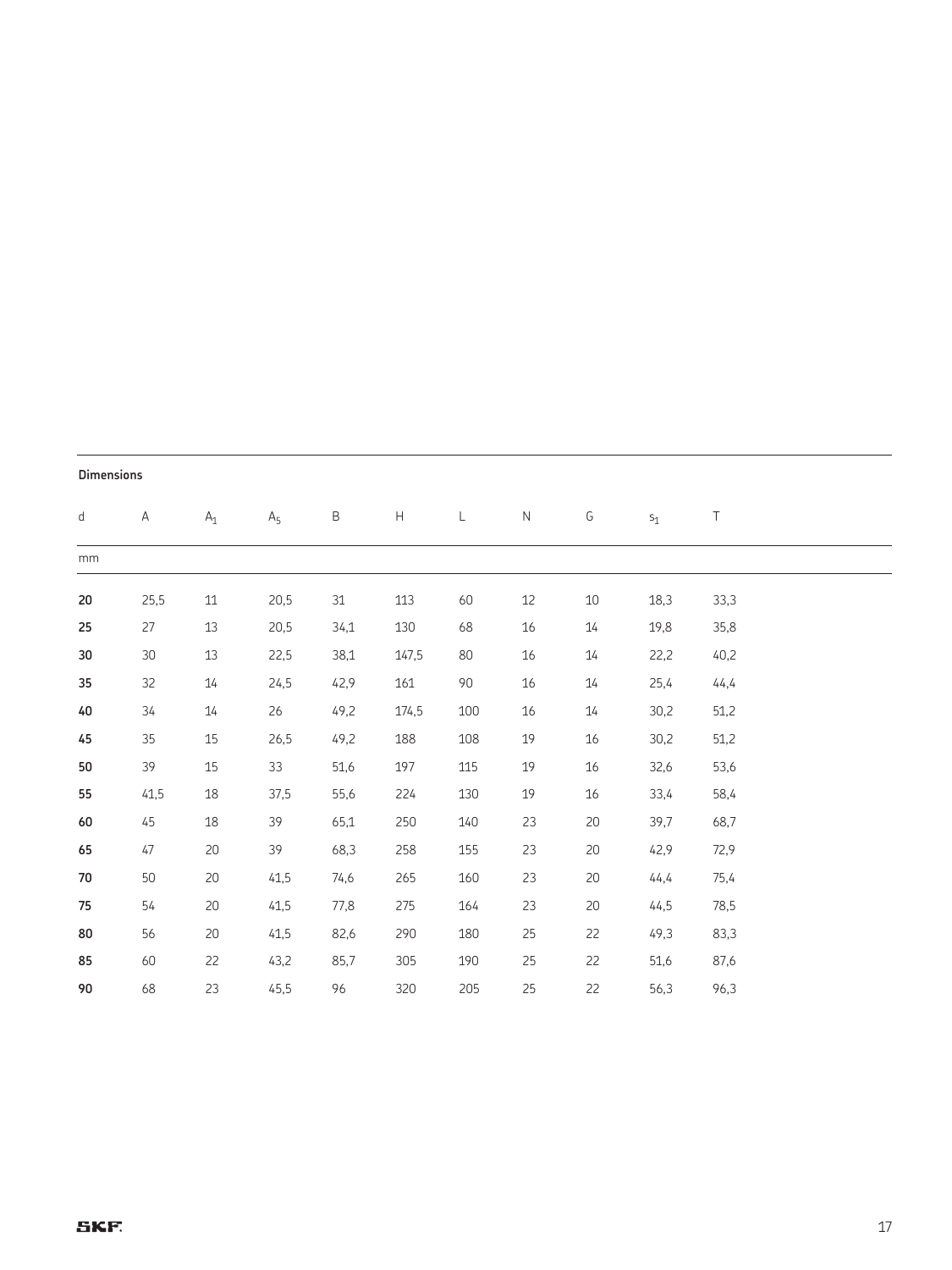#### **Round flanged ball bearing units, grub screw locking**

d **20 – 90** mm



#### UCFC 204/H to UCFC 213/H UCFC 218

|    | <b>Principal dimensions</b> |     |                |      | <b>Basic load ratings</b><br>dynamic static | <b>Fatique load</b><br>limit | Limiting speed<br>with shaft<br>tolerance h6 | Mass           | <b>Designations</b><br>Ball bearing unit | Associated<br>end cover |
|----|-----------------------------|-----|----------------|------|---------------------------------------------|------------------------------|----------------------------------------------|----------------|------------------------------------------|-------------------------|
| d  | $D_{a}$                     | J   | $\mathsf{J}_1$ | C    | $C_0$                                       | $P_{\rm u}$                  |                                              |                |                                          |                         |
|    | h <sub>8</sub>              |     |                |      |                                             |                              |                                              |                |                                          |                         |
| mm |                             |     |                | kN   |                                             |                              | $r/m$ in                                     | kg             | -                                        |                         |
| 20 | 62                          | 78  | 55,2           | 12,7 | 6,55                                        | 0,28                         | 6500                                         | 0,71           | <b>UCFC 204/H</b>                        | <b>ECY 204</b>          |
| 25 | 70                          | 90  | 63,6           | 14   | 7,8                                         | 0,335                        | 5850                                         | $\mathbf{1}$   | <b>UCFC 205/H</b>                        | <b>ECY 205</b>          |
| 30 | 80                          | 100 | 70,7           | 19,5 | 11,2                                        | 0,475                        | 5 0 0 0                                      | 1,3            | <b>UCFC 206/H</b>                        | <b>ECY 206</b>          |
| 35 | 90                          | 110 | 77,8           | 25,5 | 15,3                                        | 0,655                        | 4300                                         | 1,6            | <b>UCFC 207/H</b>                        | <b>ECY 207</b>          |
| 40 | 100                         | 120 | 84,9           | 30,7 | 19                                          | 0,8                          | 3750                                         | $\overline{c}$ | <b>UCFC 208/H</b>                        | <b>ECY 208</b>          |
| 45 | 105                         | 132 | 93,3           | 33,2 | 21,6                                        | 0,915                        | 3400                                         | 2,7            | <b>UCFC 209/H</b>                        | <b>ECY 209</b>          |
| 50 | 110                         | 138 | 97,6           | 35,1 | 23,2                                        | 0,98                         | 3 3 0 0                                      | 2,9            | <b>UCFC 210/H</b>                        | <b>ECY 210</b>          |
| 55 | 125                         | 150 | 106,1          | 43,6 | 29                                          | 1,25                         | 3000                                         | 4,1            | <b>UCFC 211/H</b>                        | <b>ECY 211</b>          |
| 60 | 135                         | 160 | 113,1          | 52,7 | 36                                          | 1,53                         | 2700                                         | 4,95           | <b>UCFC 212/H</b>                        | <b>ECY 212</b>          |
| 65 | 145                         | 170 | 120,2          | 57,2 | 40                                          | 1,7                          | 2 3 5 0                                      | 5,65           | <b>UCFC 213/H</b>                        | <b>ECY 213</b>          |
| 70 | 150                         | 177 | 125,2          | 62,4 | 44                                          | 1,86                         | 2 2 5 0                                      | 6,85           | <b>UCFC 214</b>                          | <b>ECY 214</b>          |
| 75 | 160                         | 184 | 130,1          | 66,3 | 49                                          | 2,04                         | 2100                                         | 7,35           | <b>UCFC 215</b>                          | <b>ECY 215</b>          |
| 80 | 170                         | 200 | 141,4          | 71,5 | 54                                          | 2,2                          | 1900                                         | 9,1            | <b>UCFC 216</b>                          | <b>ECY 216</b>          |
| 85 | 180                         | 208 | 147,1          | 83,2 | 64,0                                        | 2,5                          | 1800                                         | 10,3           | <b>UCFC 217</b>                          | <b>ECY 217</b>          |
| 90 | 190                         | 220 | 155.6          | 95,6 | 72                                          | 2,7                          | 1600                                         | 12,8           | <b>UCFC 218</b>                          | <b>ECY 218</b>          |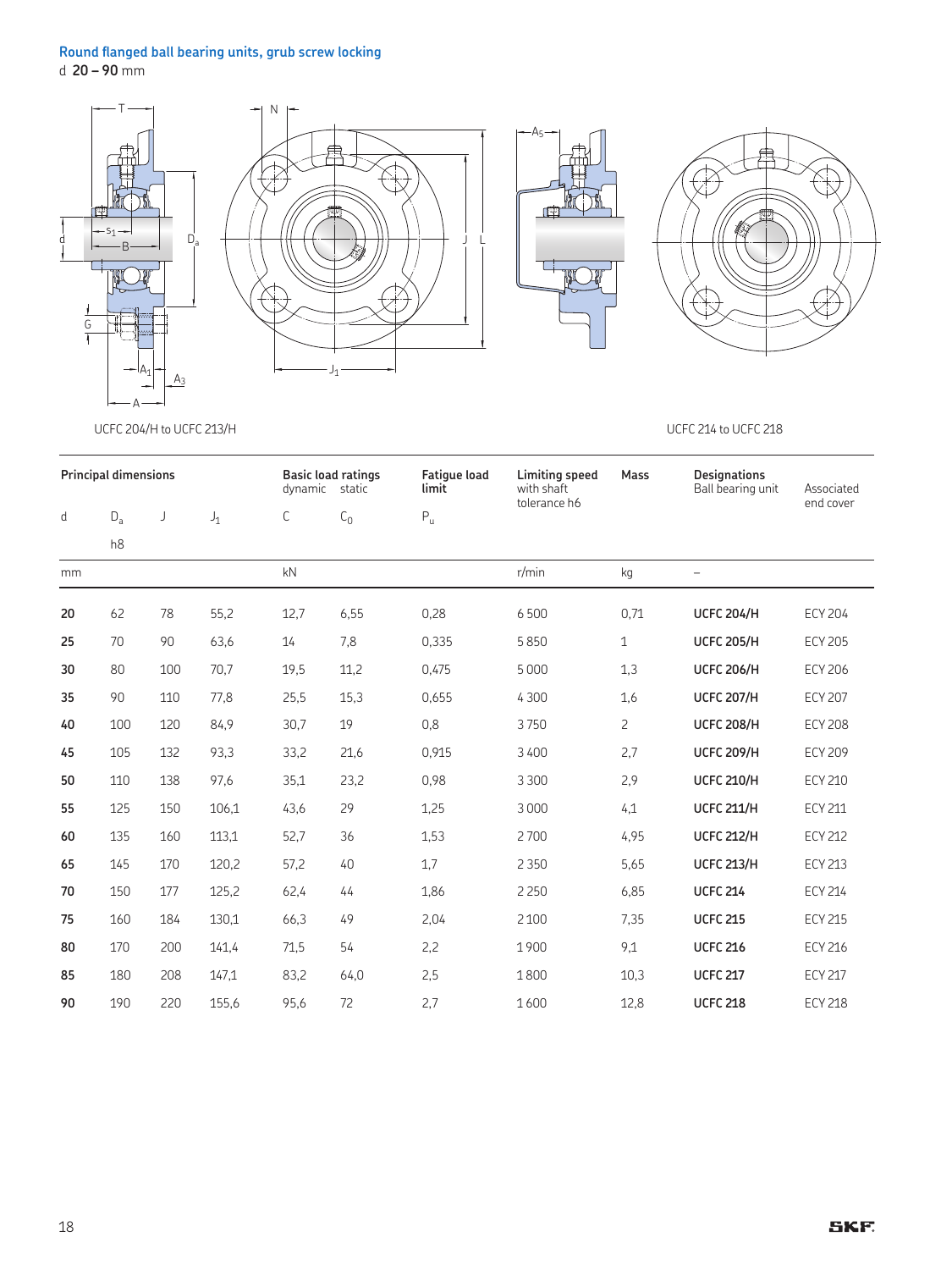| <b>Dimensions</b> |             |        |        |                |             |     |           |        |       |        |  |  |
|-------------------|-------------|--------|--------|----------------|-------------|-----|-----------|--------|-------|--------|--|--|
| d                 | $\mathsf A$ | $A_1$  | $A_3$  | A <sub>5</sub> | $\mathsf B$ | L   | ${\sf N}$ | G      | $S_1$ | $\top$ |  |  |
| mm                |             |        |        |                |             |     |           |        |       |        |  |  |
| 20                | 26          | 7      | 5      | 20,5           | $31\,$      | 100 | 12        | $10\,$ | 18,3  | 28,3   |  |  |
| 25                | 27,5        | 7      | 6      | 20,5           | 34,1        | 115 | $12$      | $10\,$ | 19,8  | 29,8   |  |  |
| 30                | $30\,$      | 8      | 8      | 22,5           | 38,1        | 125 | 12        | $10$   | 22,2  | 32,2   |  |  |
| 35                | 32          | 9      | 8      | 24,5           | 42,9        | 135 | $14$      | $12$   | 25,4  | 36,4   |  |  |
| $40\,$            | 35,5        | 9      | $10\,$ | 26             | 49,2        | 145 | 14        | $12$   | 30,2  | 41,2   |  |  |
| 45                | 37,5        | 14     | 12     | 26,5           | 49,2        | 160 | 16        | $14\,$ | 30,2  | 40,2   |  |  |
| 50                | 39          | 14     | 12     | 33             | 51,6        | 165 | 16        | $14\,$ | 32,6  | 42,6   |  |  |
| 55                | 43          | $15\,$ | 12     | 37,5           | 55,6        | 185 | 19        | 16     | 33,4  | 46,4   |  |  |
| 60                | 47,5        | $15\,$ | 12     | 39             | 65,1        | 195 | 19        | 16     | 39,7  | 56,7   |  |  |
| 65                | 50          | 15     | 14     | 39             | 68,3        | 205 | 19        | 16     | 42,9  | 58,9   |  |  |
| 70                | 54          | 10     | 14     | 41,5           | 74,6        | 215 | 19        | $16\,$ | 44,4  | 61,4   |  |  |
| 75                | 56          | 10     | 16     | 41,5           | 77,8        | 220 | 19        | 16     | 44,5  | 62,5   |  |  |
| 80                | 58          | 10     | 16     | 41,5           | 82,6        | 240 | 23        | 20     | 49,3  | 67,3   |  |  |
| 85                | 62,7        | 18     | 18     | 43,2           | 85,7        | 250 | 23        | 20     | 51,6  | 69,6   |  |  |
| 90                | 68,5        | 20     | 18     | 45,5           | 96          | 265 | 23        | 20     | 56,3  | 78,3   |  |  |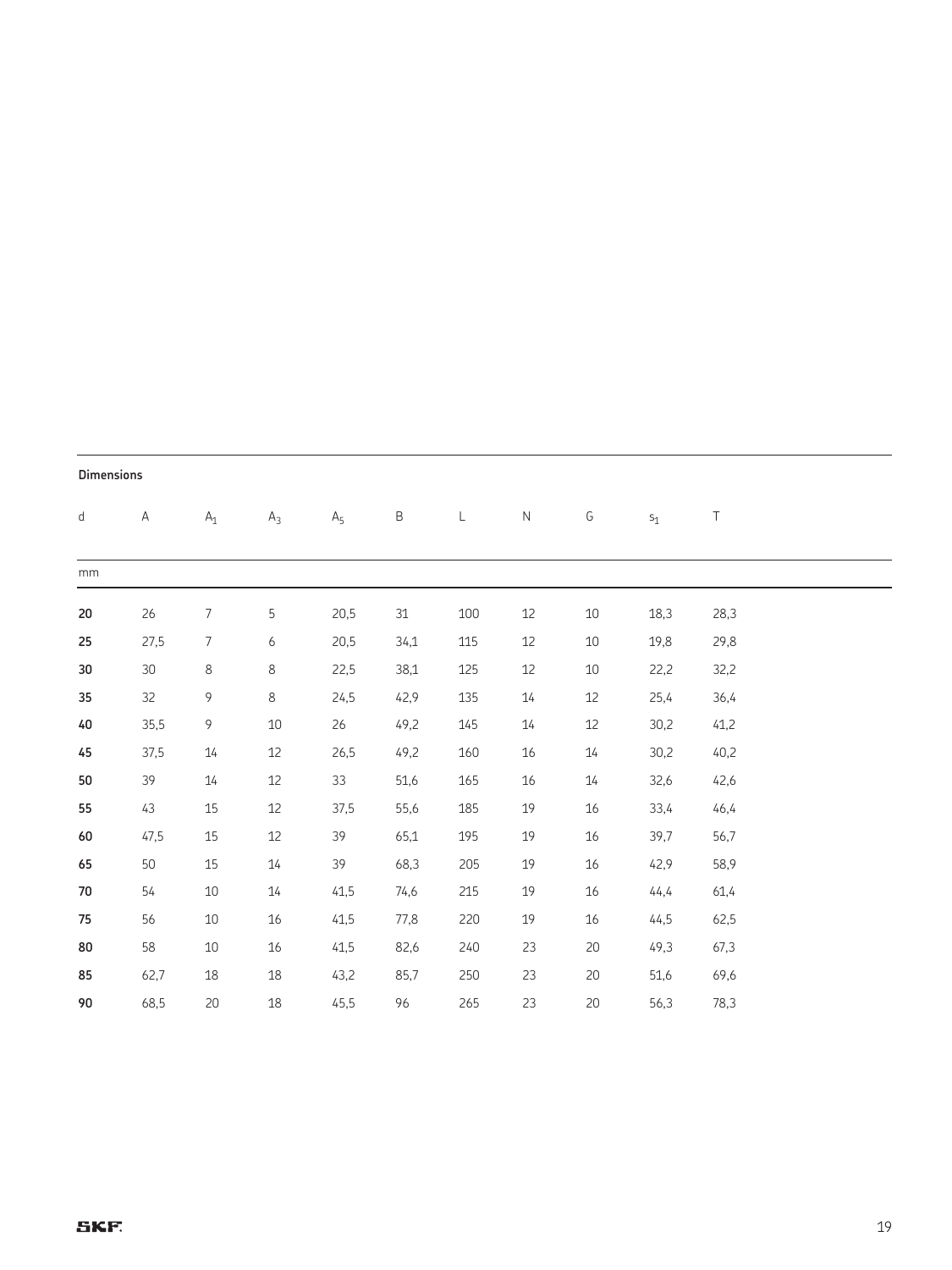$N_1$  $L_3$ A<sub>2</sub>  $-A<sub>5</sub>$  $L_2$ 風江  $\overline{\mathscr{G}}$ €\$ 南  $\overline{s_1}$ B d H H<sup>1</sup> N H<sup>2</sup> N2  $A_1$  $-L_1$ A

L

UCT 204/H to UCT 213/H

UCT 214 to UCT 217

|    | <b>Principal dimensions</b> |    |    | dynamic                          | <b>Basic load ratings</b><br>static | <b>Fatique load</b><br>limit | <b>Limiting speed</b><br>with shaft | Mass | <b>Designations</b><br>Ball bearing | Associated     |
|----|-----------------------------|----|----|----------------------------------|-------------------------------------|------------------------------|-------------------------------------|------|-------------------------------------|----------------|
| d  | N<br>$H_1$<br>$A_1$         |    | С  | $\mathsf{P}_\mathsf{u}$<br>$C_0$ |                                     | tolerance h6                 |                                     | unit | end cover                           |                |
| mm |                             |    |    | kN                               |                                     |                              | r/min                               | kg   |                                     |                |
| 20 | 76                          | 12 | 19 | 12,7                             | 6,55                                | 0,28                         | 6500                                | 0,7  | <b>UCT 204/H</b>                    | <b>ECY 204</b> |
| 25 | 76                          | 12 | 19 | 14                               | 7,8                                 | 0,335                        | 5850                                | 0,79 | <b>UCT 205/H</b>                    | <b>ECY 205</b> |
| 30 | 89                          | 12 | 22 | 19,5                             | 11,2                                | 0,475                        | 5 0 0 0                             | 1,25 | <b>UCT 206/H</b>                    | <b>ECY 206</b> |
| 35 | 89                          | 12 | 22 | 25,5                             | 15,3                                | 0,655                        | 4300                                | 1,6  | <b>UCT 207/H</b>                    | <b>ECY 207</b> |
| 40 | 102                         | 16 | 29 | 30,7                             | 19                                  | 0,8                          | 3750                                | 2,35 | <b>UCT 208/H</b>                    | <b>ECY 208</b> |
| 45 | 102                         | 16 | 29 | 33,2                             | 21,6                                | 0,915                        | 3400                                | 2,35 | <b>UCT 209/H</b>                    | <b>ECY 209</b> |
| 50 | 102                         | 16 | 29 | 35,1                             | 23,2                                | 0,98                         | 3 3 0 0                             | 2,5  | <b>UCT 210/H</b>                    | <b>ECY 210</b> |
| 55 | 130                         | 22 | 35 | 43,6                             | 29                                  | 1,25                         | 3 0 0 0                             | 3,85 | <b>UCT 211/H</b>                    | <b>ECY 211</b> |
| 60 | 130                         | 22 | 35 | 52,7                             | 36                                  | 1,53                         | 2700                                | 4,7  | <b>UCT 212/H</b>                    | <b>ECY 212</b> |
| 65 | 151                         | 26 | 41 | 57,2                             | 40                                  | 1,7                          | 2 3 5 0                             | 6,7  | <b>UCT 213/H</b>                    | <b>ECY 213</b> |
| 70 | 151                         | 26 | 41 | 62,4                             | 44                                  | 1,86                         | 2 2 5 0                             | 6,9  | <b>UCT 214</b>                      | <b>ECY 214</b> |
| 75 | 151                         | 26 | 41 | 66,3                             | 49                                  | 2,04                         | 2 1 0 0                             | 7,2  | <b>UCT 215</b>                      | <b>ECY 215</b> |
| 80 | 165                         | 26 | 41 | 71,5                             | 54                                  | 2,2                          | 1900                                | 8,3  | <b>UCT 216</b>                      | <b>ECY 216</b> |
| 85 | 173                         | 30 | 48 | 83,2                             | 64                                  | 2,5                          | 1800                                | 10,8 | <b>UCT 217</b>                      | <b>ECY 217</b> |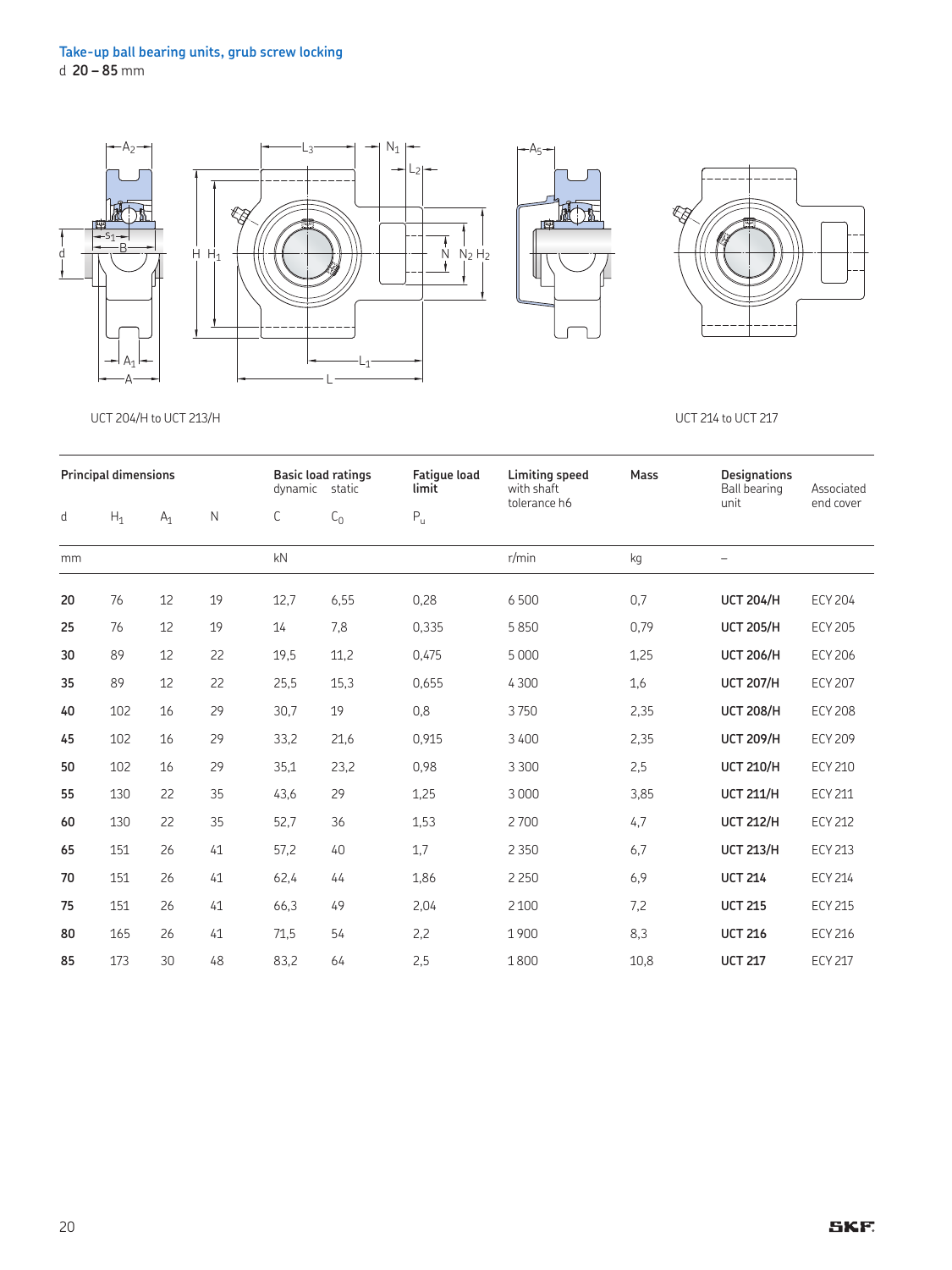| <b>Dimensions</b> |    |                |                |             |                           |                |     |                |                |       |                |        |                |
|-------------------|----|----------------|----------------|-------------|---------------------------|----------------|-----|----------------|----------------|-------|----------------|--------|----------------|
| d                 | Α  | A <sub>2</sub> | A <sub>5</sub> | $\mathsf B$ | $\boldsymbol{\mathsf{H}}$ | H <sub>2</sub> | L   | $\mathsf{L}_1$ | L <sub>2</sub> | $L_3$ | $\mathsf{N}_1$ | $N_2$  | $\mathsf{s}_1$ |
| mm                |    |                |                |             |                           |                |     |                |                |       |                |        |                |
| 20                | 32 | 21             | 20,5           | 31          | 89                        | 51             | 94  | 61             | 10             | 51    | 16             | 32     | 18,3           |
| 25                | 32 | 24             | 20,5           | 34,1        | 89                        | 51             | 97  | 62             | $10$           | 51    | 16             | 32     | 19,8           |
| 30                | 37 | 28             | 22,5           | 38,1        | 102                       | 56             | 113 | 70             | 10             | 57    | 16             | 37,5   | 22,2           |
| 35                | 37 | 30             | 24,5           | 42,9        | 102                       | 64             | 129 | 78             | 13             | 64    | 16             | 37,5   | 25,4           |
| 40                | 49 | 33             | 26             | 49,2        | 114                       | 83             | 145 | 88             | 16             | 83    | 19             | 49     | 30,2           |
| 45                | 49 | 35             | 26,5           | 49,2        | 117                       | 83             | 145 | 87             | 16             | 83    | 21             | 51     | 30,2           |
| 50                | 49 | 37             | 33             | 51,6        | 117                       | 83             | 148 | 90             | 16             | 86    | 19             | 49     | 32,6           |
| 55                | 64 | 38             | 37,5           | 55,6        | 146                       | 102            | 172 | 106            | 19             | 95    | 25             | 64,5   | 33,4           |
| 60                | 64 | 42             | 39             | 65,1        | 146                       | 102            | 45  | 119            | 19             | 102   | 32             | 64,5   | 39,7           |
| 65                | 70 | 44             | 39             | 68,3        | 167                       | 111            | 225 | 137            | 21             | 121   | 32             | 70     | 42,9           |
| 70                | 70 | 46             | 41,5           | 74,6        | 167                       | 111            | 225 | 137            | 21             | 121   | 32             | 70     | 44,4           |
| 75                | 70 | 48             | 41,5           | 77,8        | 167                       | 111            | 232 | 140            | 21             | 121   | 32             | 70     | 44,5           |
| 80                | 70 | 51             | 41,5           | 82,6        | 184                       | 111            | 235 | 140            | 21             | 121   | 32             | $70\,$ | 49,3           |
| 85                | 73 | 54             | 43             | 85,7        | 198                       | 124            | 260 | 162            | 29             | 157   | 38             | 73     | 51,6           |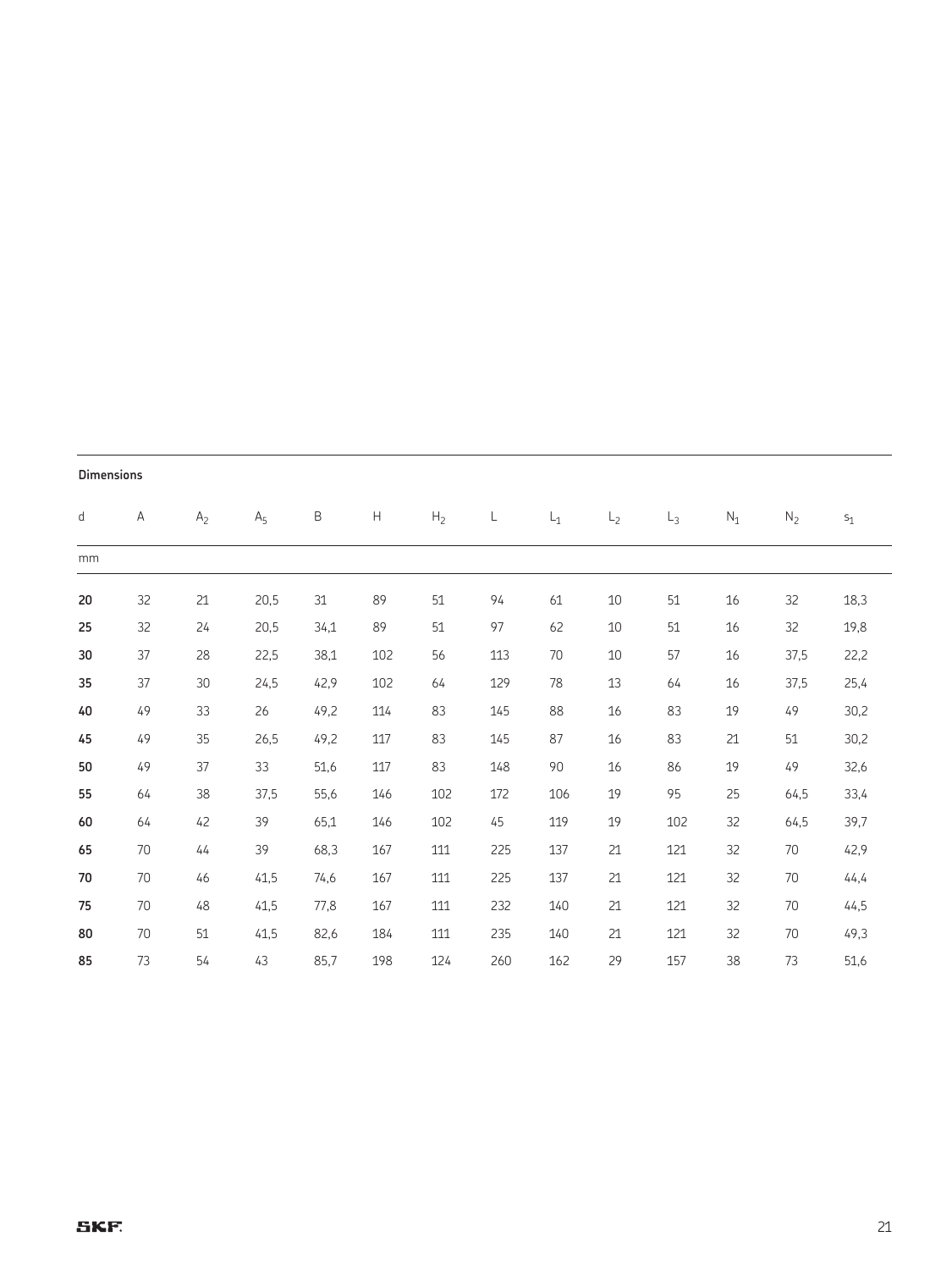## **3-bolt bracket flanged ball bearing units, grub screw locking**

d **20 – 45** mm



|    | <b>Principal dimensions</b> |    |                | <b>Basic load ratings</b><br>dynamic | static | <b>Fatique load</b><br>limit | Limiting speed<br>with shaft | Mass | <b>Designations</b><br>Ball bearing unit | Associated     |
|----|-----------------------------|----|----------------|--------------------------------------|--------|------------------------------|------------------------------|------|------------------------------------------|----------------|
| d  | $H_1$                       | J  | $\mathsf{J}_1$ | U                                    | $C_0$  | $P_u$                        | tolerance h6                 |      |                                          | end cover      |
| mm |                             |    |                | kN                                   |        |                              | r/min                        | kg   | -                                        |                |
| 20 | 42                          | 32 | 27             | 12,7                                 | 6,7    | 0,285                        | 6700                         | 0,59 | <b>UCFB 204/H</b>                        | <b>ECY204</b>  |
|    |                             |    |                |                                      |        |                              |                              |      |                                          |                |
| 25 | 45                          | 34 | 27             | 14                                   | 7,8    | 0,335                        | 7000                         | 0,72 | <b>UCFB 205/H</b>                        | <b>ECY205</b>  |
| 30 | 50                          | 40 | 29             | 19,5                                 | 11,2   | 0,475                        | 5000                         | 1,05 | <b>UCFB 206/H</b>                        | <b>ECY 206</b> |
| 35 | 55                          | 46 | 32             | 25,5                                 | 15,3   | 0,655                        | 4 3 0 0                      | 1,4  | <b>UCFB 207/H</b>                        | <b>ECY 207</b> |
| 40 | 60                          | 50 | 41             | 30,7                                 | 19     | 0,8                          | 3750                         | 1,8  | <b>UCFB 208/H</b>                        | <b>ECY 208</b> |
| 45 | 65                          | 54 | 43             | 33,2                                 | 21,6   | 0,915                        | 3400                         | 2,15 | <b>UCFB 209/H</b>                        | <b>ECY 209</b> |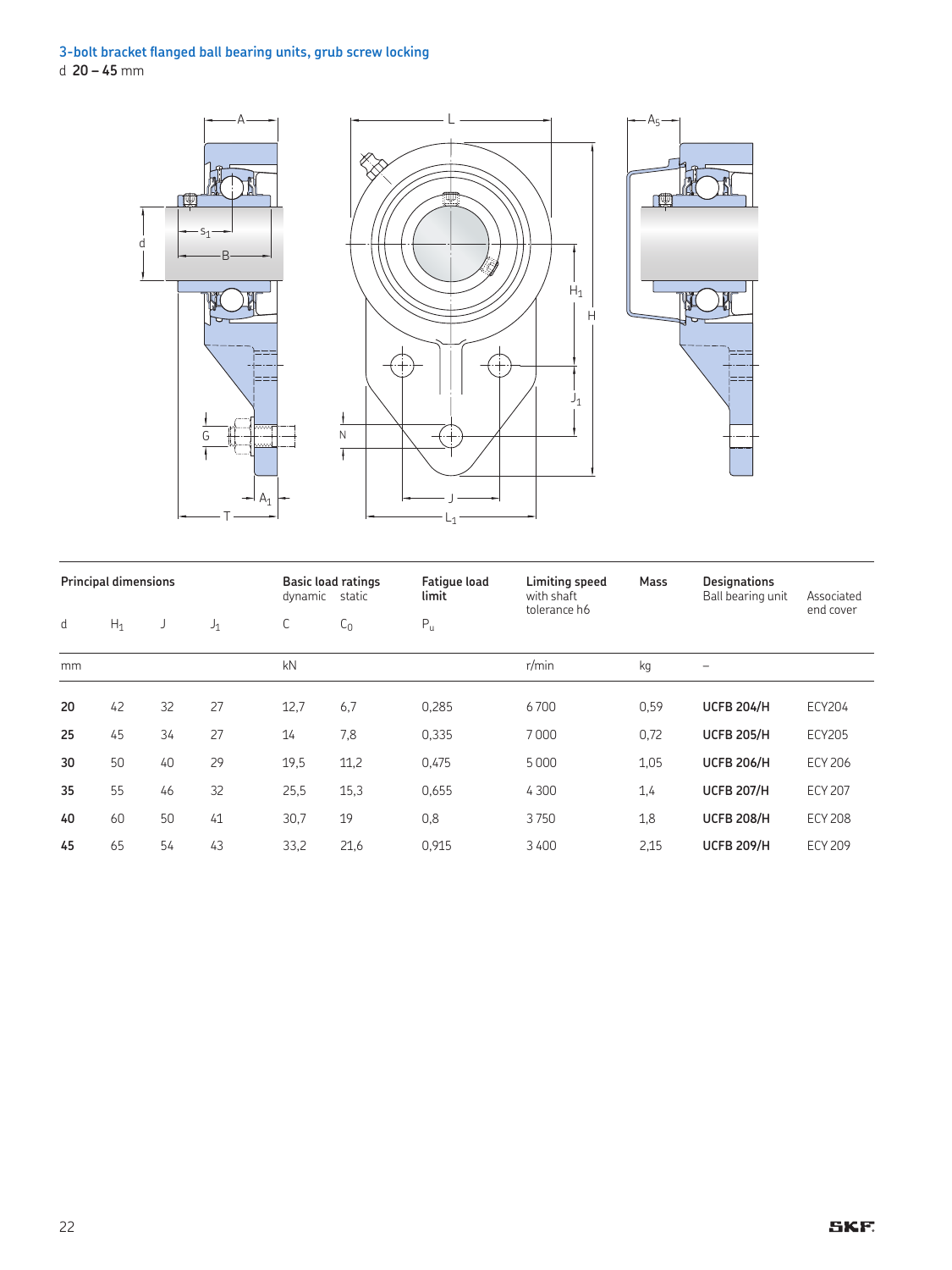| <b>Dimensions</b> |      |        |                |             |     |           |       |              |    |       |      |
|-------------------|------|--------|----------------|-------------|-----|-----------|-------|--------------|----|-------|------|
| d                 | Α    | $A_1$  | A <sub>5</sub> | $\mathsf B$ | H   | $\lfloor$ | $L_1$ | $\mathsf{N}$ | G  | $S_1$ | Τ    |
| mm                |      |        |                |             |     |           |       |              |    |       |      |
| 20                | 25,5 | 8      | 20,5           | 31          | 112 | 64        | 64    | 9,5          | 8  | 18,3  | 31,8 |
| 25                | 27   | 10     | 20,5           | 34,1        | 118 | 70        | 66    | 9,5          | 8  | 19,8  | 34,7 |
| 30                | $30$ | $10\,$ | 22,5           | 38,1        | 137 | 83        | 70    | 9,5          | 8  | 22,2  | 40,9 |
| 35                | 33,5 | 13     | 24,5           | 42,9        | 144 | 90        | 83    | 9,5          | 8  | 25,4  | 44,4 |
| 40                | 35,5 | 16     | 26             | 49,2        | 164 | 100       | 78    | 11           | 10 | 30,2  | 51,2 |
| 45                | 37   | 18     | 26,5           | 49,2        | 176 | 106       | 80    | 11           | 10 | 30,2  | 50,2 |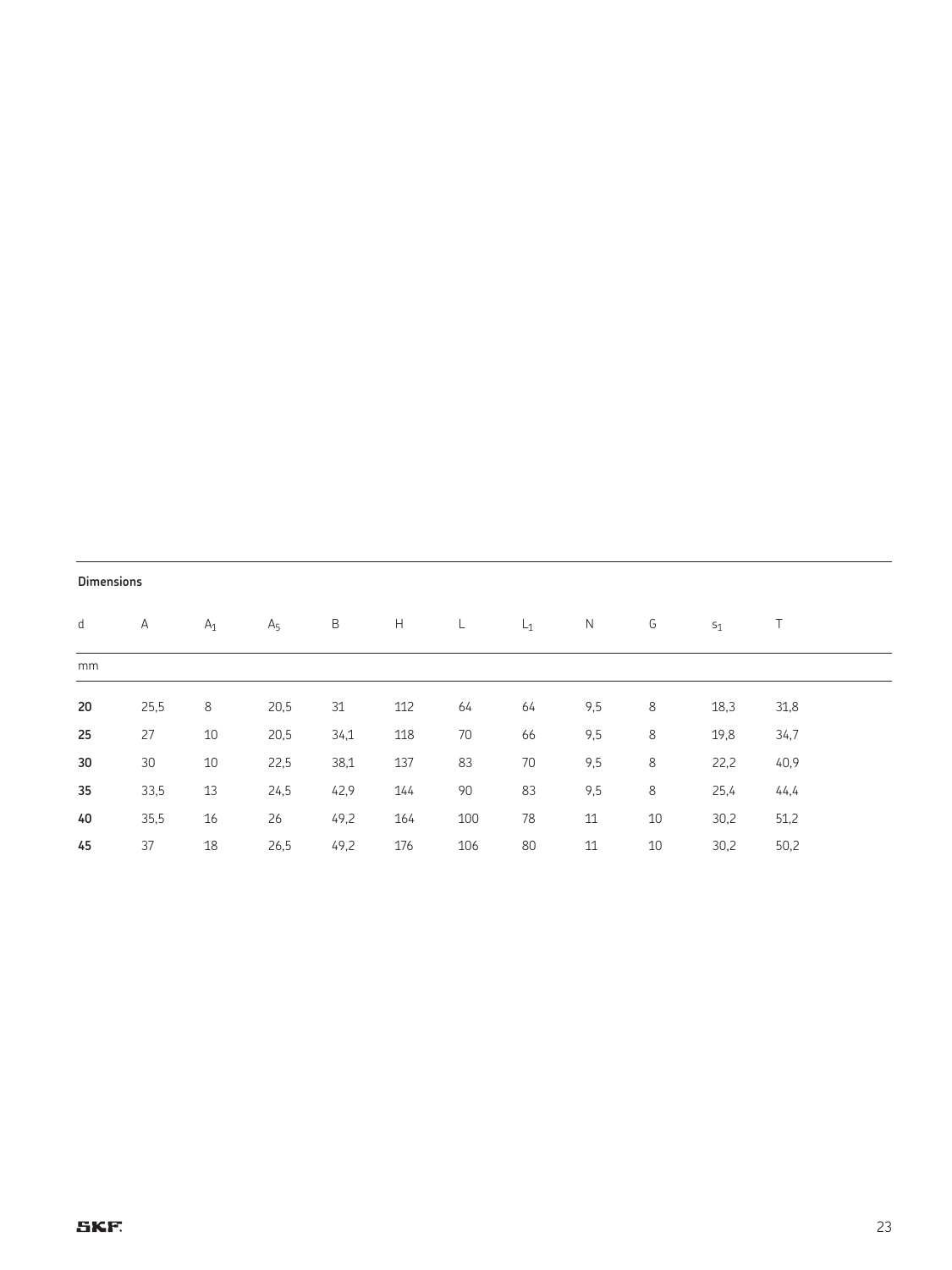

|    | <b>Principal dimensions</b> |    | <b>Basic load ratings</b><br>dynamic static |       | <b>Fatique load</b><br>limit | Limiting speed<br>with shaft | Mass | <b>Designations</b> |
|----|-----------------------------|----|---------------------------------------------|-------|------------------------------|------------------------------|------|---------------------|
| d  | $H_1$                       | J  | С                                           | $C_0$ | $P_u$                        | tolerance h6                 |      |                     |
| mm |                             |    | kN                                          |       |                              | r/min                        | kg   |                     |
| 20 | 30,2                        | 52 | 12,7                                        | 6,55  | 0,28                         | 8500                         | 0,54 | <b>UCPA 204/H</b>   |
| 25 | 36,5                        | 56 | 14                                          | 7,8   | 0,335                        | 7000                         | 0,76 | <b>UCPA 205/H</b>   |
| 30 | 42,8                        | 66 | 19,5                                        | 11,2  | 0,475                        | 6 3 0 0                      | 0,99 | <b>UCPA 206/H</b>   |
| 35 | 47,6                        | 80 | 25,5                                        | 15,3  | 0,655                        | 4300                         | 1,45 | <b>UCPA 207/H</b>   |
| 40 | 49,2                        | 84 | 30,7                                        | 19    | 0,8                          | 3750                         | 1,65 | <b>UCPA 208/H</b>   |
| 45 | 54,2                        | 90 | 33,2                                        | 21,6  | 0,915                        | 3400                         | 1,85 | <b>UCPA 209/H</b>   |
| 50 | 57,2                        | 94 | 35,1                                        | 23,2  | 0,98                         | 3 3 0 0                      | 2,25 | <b>UCPA 210/H</b>   |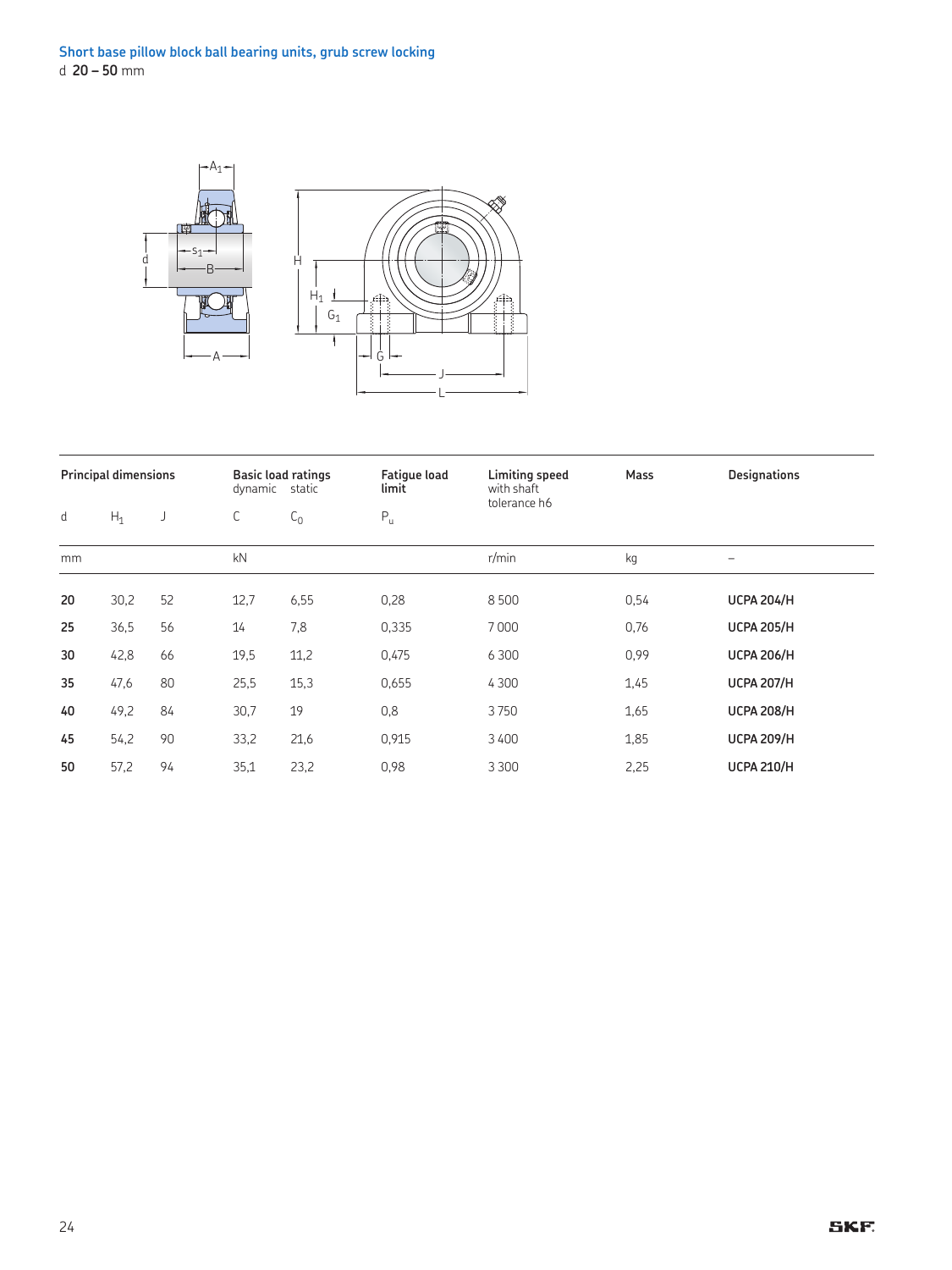|  | <b>Dimensions</b> |  |  |
|--|-------------------|--|--|
|  |                   |  |  |

| d               | Α      | $A_1$ | B    | Н   | L     | G   | $G_1$ | $S_1$ |
|-----------------|--------|-------|------|-----|-------|-----|-------|-------|
| mm              |        |       |      |     |       | -   | mm    |       |
| 20              | 34     | 18    | 31   | 62  | 76    | M10 | 13    | 18,3  |
| 25              | $40\,$ | 21    | 34,1 | 73  | 84    | M10 | 13    | 19,8  |
| 30 <sub>o</sub> | 39     | 19    | 38,1 | 84  | 93,5  | M12 | 18    | 22,2  |
| 35              | 42     | 22    | 42,9 | 93  | 110,5 | M14 | 20    | 25,4  |
| $40\,$          | 45     | 27    | 49,2 | 98  | 116   | M14 | 20    | 30,2  |
| 45              | 45     | 26    | 49,2 | 106 | 120   | M14 | 25    | 30,2  |
| 50              | 51     | 27    | 51,6 | 113 | 130   | M16 | 25    | 32,6  |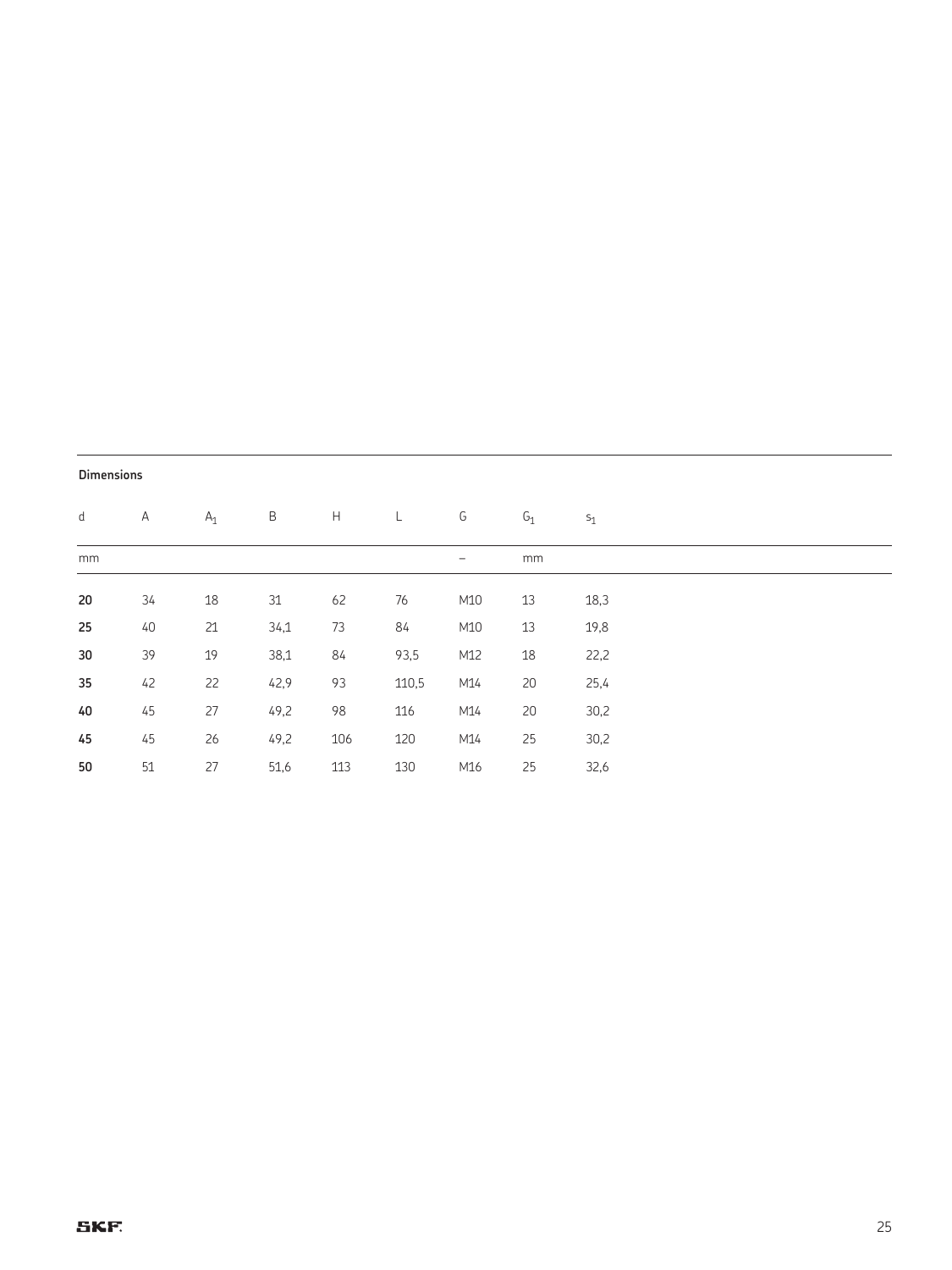

|    | <b>Principal dimensions</b> |     | dynamic | <b>Fatigue load</b><br><b>Basic load ratings</b><br>limit<br>static |       | Limiting speed<br>with shaft<br>tolerance h6 | <b>Mass</b> | <b>Designations</b><br>Ball bearing unit | Adapter<br>sleeve <sup>1</sup> |
|----|-----------------------------|-----|---------|---------------------------------------------------------------------|-------|----------------------------------------------|-------------|------------------------------------------|--------------------------------|
| d  | $H_1$                       | J   | С       | $C_0$                                                               | $P_u$ |                                              |             |                                          |                                |
| mm |                             |     | kN      |                                                                     |       | r/min                                        | kg          |                                          |                                |
| 20 | 36,5                        | 105 | 14      | 7,8                                                                 | 0,335 | 5850                                         | 0,82        | <b>UKP 205 K/H</b>                       | H 2305                         |
| 25 | 42,9                        | 121 | 19,5    | 11,2                                                                | 0,475 | 5000                                         | 1,25        | <b>UKP 206 K/H</b>                       | H 2306                         |
| 30 | 47,6                        | 127 | 25,5    | 15,3                                                                | 0,655 | 4300                                         | 1,6         | <b>UKP 207 K/H</b>                       | H 2307                         |
| 35 | 49,2                        | 137 | 30,7    | 19                                                                  | 0,8   | 3750                                         | 2,1         | <b>UKP 208 K/H</b>                       | H 2308                         |
| 40 | 54                          | 146 | 33,2    | 21,6                                                                | 0,915 | 3400                                         | 2,4         | <b>UKP 209 K/H</b>                       | H 2309                         |
| 45 | 57,2                        | 159 | 35,1    | 23,2                                                                | 0,98  | 3 3 0 0                                      | 2,9         | <b>UKP 210 K/H</b>                       | H 2310                         |
| 50 | 63,5                        | 171 | 43,6    | 29                                                                  | 1,25  | 3000                                         | 3,75        | <b>UKP 211 K/H</b>                       | H 2311                         |
| 55 | 69,8                        | 184 | 52,7    | 36                                                                  | 1,53  | 2700                                         | 4,7         | <b>UKP 212 K/H</b>                       | H 2312                         |
| 60 | 76,2                        | 203 | 57,2    | 40                                                                  | 1,7   | 2 3 5 0                                      | 6,4         | <b>UKP 213 K/H</b>                       | H 2313                         |

<sup>1)</sup> Order adapter sleeve separately.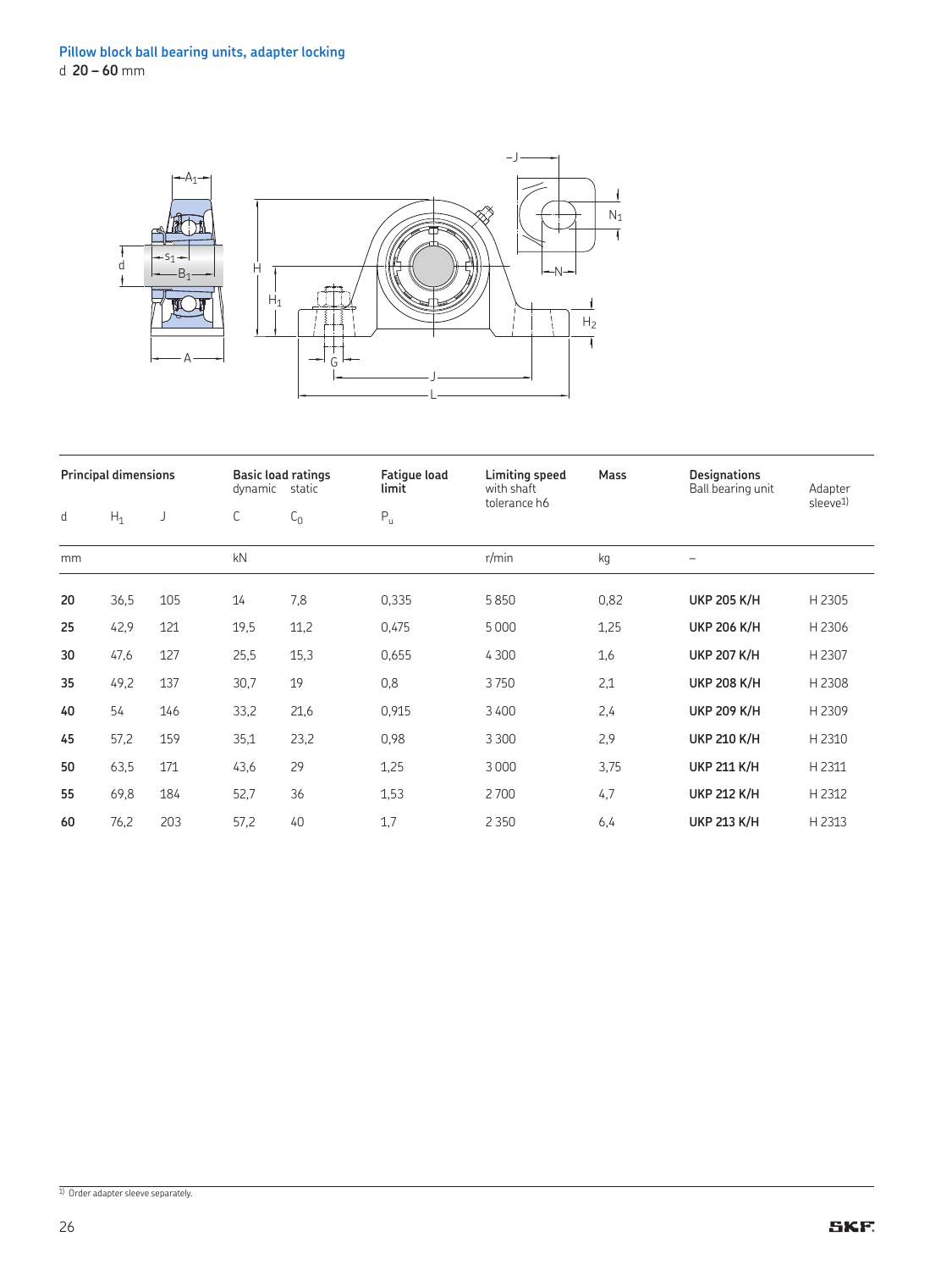|    | <b>Dimensions</b> |        |       |                           |                |       |    |        |        |         |  |  |  |
|----|-------------------|--------|-------|---------------------------|----------------|-------|----|--------|--------|---------|--|--|--|
| d  | $\mathsf A$       | $A_1$  | $B_1$ | $\boldsymbol{\mathsf{H}}$ | H <sub>2</sub> | L     | N  | $N_1$  | G      | $S_1^2$ |  |  |  |
| mm |                   |        |       |                           |                |       |    |        |        |         |  |  |  |
| 20 | 38                | 22     | 35    | 70,5                      | $16\,$         | 139,5 | 18 | 13     | $10\,$ | 20,5    |  |  |  |
| 25 | 45                | 24     | 38    | 83,5                      | 16,5           | 165   | 21 | $17\,$ | 14     | 22,5    |  |  |  |
| 30 | 46                | 27     | 43    | 93,5                      | 18,5           | 166,5 | 21 | $17$   | 14     | 24,8    |  |  |  |
| 35 | 49                | 29     | 46    | 101                       | 20,5           | 184   | 21 | $17\,$ | 14     | 27,5    |  |  |  |
| 40 | 51                | 29     | 50    | 108                       | 19             | 189,5 | 21 | $17\,$ | 14     | 29      |  |  |  |
| 45 | 56                | $31\,$ | 55    | 116                       | 19             | 206,5 | 22 | 20     | 16     | 31,1    |  |  |  |
| 50 | 59                | 35     | 59    | 126                       | 22             | 219   | 22 | 20     | 16     | 32,5    |  |  |  |
| 55 | 62                | 36     | 62    | 141,5                     | 22             | 239,5 | 25 | 20     | 16     | 33,8    |  |  |  |
| 60 | 72                | 35     | 65    | 153,5                     | 25,5           | 265   | 30 | 25     | 20     | 35,3    |  |  |  |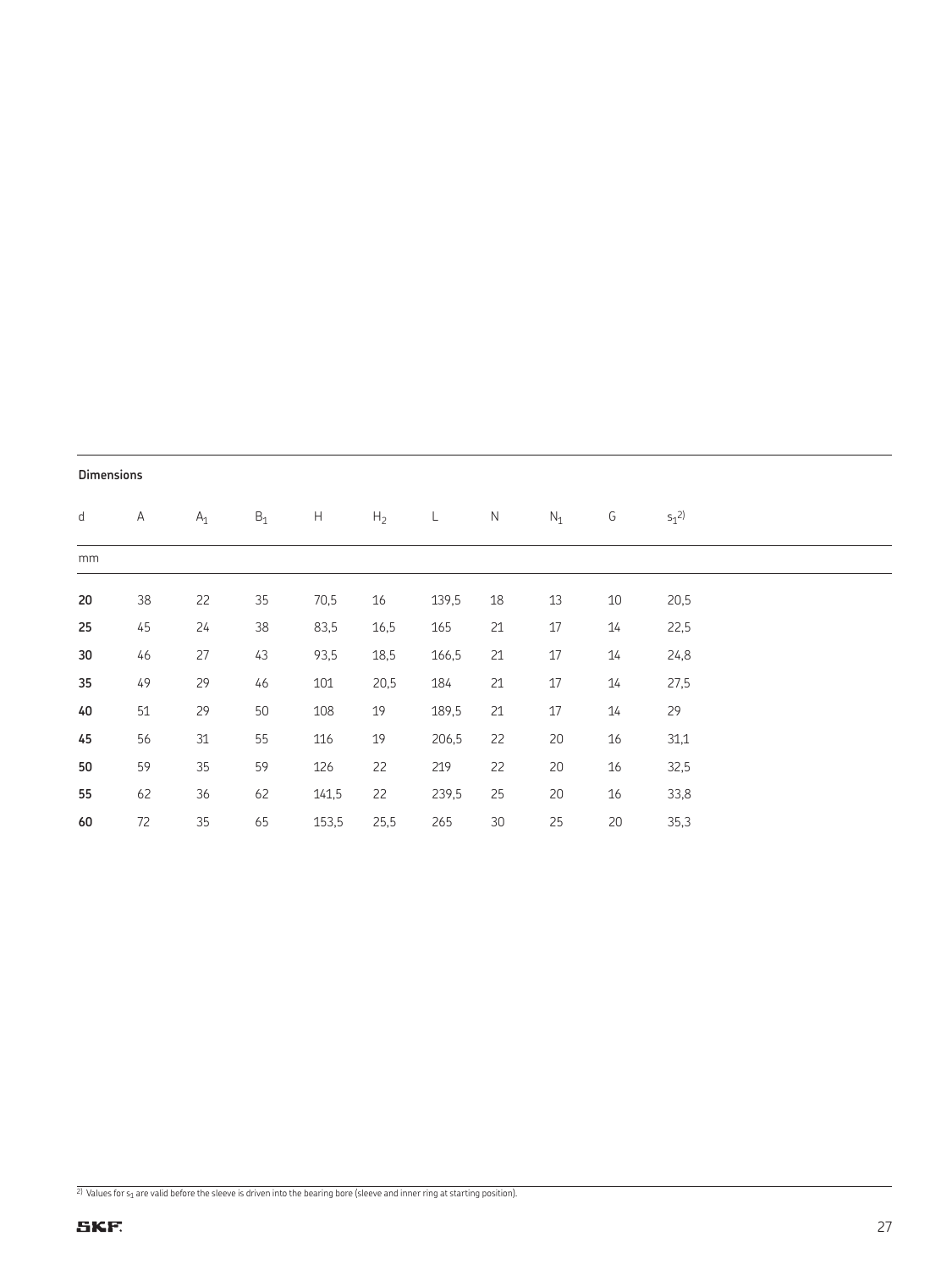

|    | <b>Principal dimensions</b> | <b>Basic load ratings</b><br>dynamic static |       | <b>Fatique load</b><br>limit | Limiting speed<br>with shaft | Mass | <b>Designations</b><br>Ball bearing | Adapter             | Associated     |
|----|-----------------------------|---------------------------------------------|-------|------------------------------|------------------------------|------|-------------------------------------|---------------------|----------------|
| d  | J                           | С                                           | $C_0$ | $\mathsf{P}_\mathsf{u}$      | tolerance h6                 |      | unit                                | sleeve <sup>1</sup> | end cover      |
| mm |                             | kN                                          |       |                              | r/min                        | kg   |                                     |                     |                |
| 20 | 70                          | 14                                          | 7,8   | 0,335                        | 5850                         | 0,77 | <b>UKF 205 K/H</b>                  | H 2305              | <b>ECY 205</b> |
| 25 | 83                          | 19,5                                        | 11,2  | 0,475                        | 5000                         | 1,15 | <b>UKF 206 K/H</b>                  | H 2306              | <b>ECY 206</b> |
| 30 | 92                          | 25,5                                        | 15,3  | 0,655                        | 4 3 0 0                      | 1,45 | <b>UKF 207 K/H</b>                  | H 2307              | <b>ECY 207</b> |
| 35 | 102                         | 30,7                                        | 19    | 0,8                          | 3750                         | 1,9  | <b>UKF 208 K/H</b>                  | H 2308              | <b>ECY 208</b> |
| 40 | 105                         | 33,2                                        | 21,6  | 0,915                        | 3400                         | 2,25 | <b>UKF 209 K/H</b>                  | H 2309              | <b>ECY 209</b> |
| 45 | 111                         | 35,1                                        | 23,2  | 0,98                         | 3 3 0 0                      | 2,6  | <b>UKF 210 K/H</b>                  | H 2310              | <b>ECY 210</b> |
| 50 | 130                         | 43,6                                        | 29    | 1,25                         | 3000                         | 3,6  | <b>UKF 211 K/H</b>                  | H 2311              | <b>ECY 211</b> |
| 55 | 143                         | 52,7                                        | 36    | 1,53                         | 2700                         | 4,2  | <b>UKF 212 K/H</b>                  | H 2312              | <b>ECY 212</b> |
| 60 | 149                         | 57,2                                        | 40    | 1,7                          | 2 3 5 0                      | 5,45 | <b>UKF 213 K/H</b>                  | H 2313              | <b>ECY 213</b> |

1) Order adapter sleeve separately.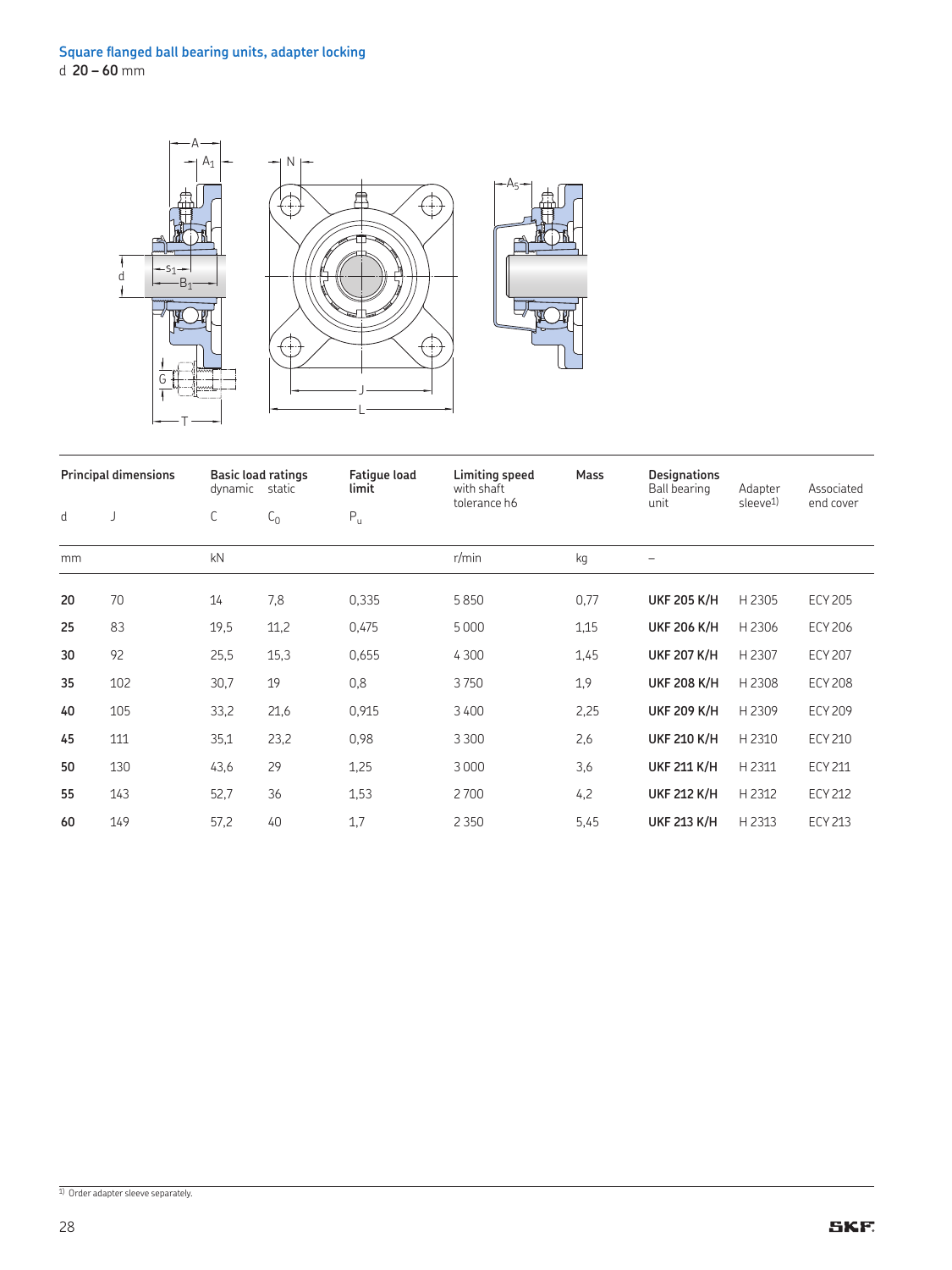| <b>Dimensions</b> |             |                |                |        |           |            |        |         |        |
|-------------------|-------------|----------------|----------------|--------|-----------|------------|--------|---------|--------|
| d                 | $\mathsf A$ | $\mathsf{A}_1$ | A <sub>5</sub> | $B_1$  | $\lfloor$ | $\hbox{N}$ | G      | $s_1^2$ | $\top$ |
| mm                |             |                |                |        |           |            |        |         |        |
| 20                | 27          | $13\,$         | 20,5           | 35     | 95        | 12         | $10$   | 20,5    | 36,5   |
| 25                | $30\,$      | $14\,$         | 22,5           | 38     | 108       | 12         | $10\,$ | 22,5    | 40,5   |
| 30                | 32          | 15             | 24,5           | 43     | 118       | 14         | 12     | 24,8    | 43,8   |
| 35                | 35,5        | 15             | 26             | 46     | 130       | 16         | $14$   | 27,5    | 48,5   |
| $40\,$            | 38          | $16\,$         | 26,5           | $50\,$ | 137       | 16         | 14     | 29      | $51\,$ |
| 45                | 39,5        | 16             | 33             | 55     | 143       | 16         | 14     | 31,1    | 53,1   |
| 50                | 43          | 18             | 37,5           | 59     | 162       | 19         | 16     | 32,5    | 57,5   |
| 55                | 47,5        | $18\,$         | 39             | 62     | 175       | 19         | 16     | 33,8    | 62,8   |
| 60                | 50          | 22             | 39             | 65     | 187       | 19         | 16     | 35,3    | 65,3   |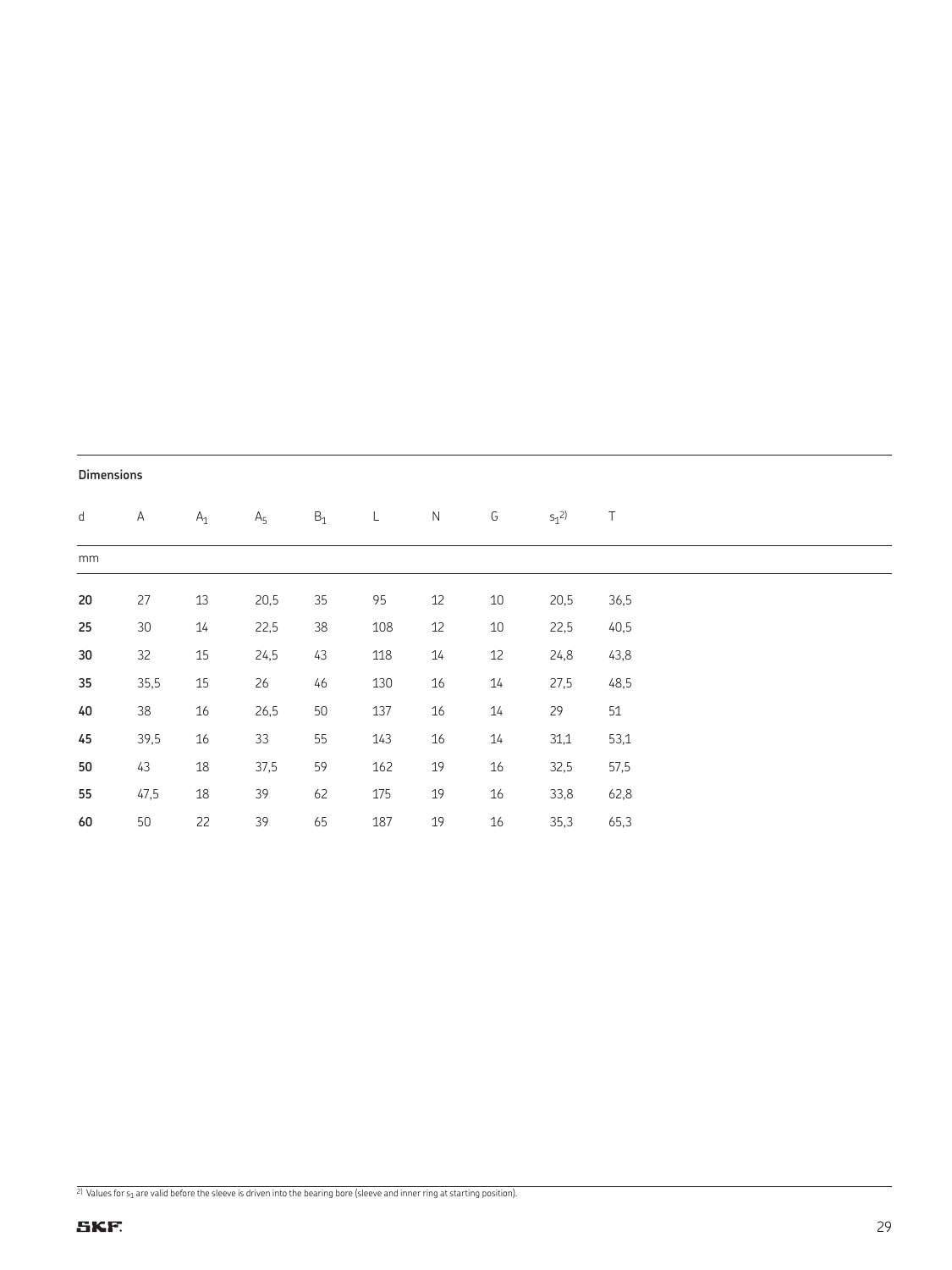## **Oval flanged ball bearing units, adapter locking**

d **20 – 60** mm



|    | <b>Principal dimensions</b> | <b>Basic load ratings</b><br>dynamic static |       | <b>Fatigue load</b><br>limit | Limiting speed<br>with shaft tolerance h6 | Mass           | <b>Designations</b><br>Ball bearing | Adapter               | Associated     |
|----|-----------------------------|---------------------------------------------|-------|------------------------------|-------------------------------------------|----------------|-------------------------------------|-----------------------|----------------|
| d  | J                           | C                                           | $C_0$ | $\mathsf{P}_\mathsf{u}$      |                                           |                | unit                                | sleeve <sup>1</sup> ) | end cover      |
| mm |                             | kN                                          |       |                              | r/min                                     | kg             |                                     |                       |                |
| 20 | 99                          | 14                                          | 7,8   | 0,335                        | 5850                                      | 0,67           | <b>UKFL 205 K/H</b>                 | H 2305                | <b>ECY 205</b> |
| 25 | 117                         | 19,5                                        | 11,2  | 0,475                        | 5000                                      | 0,97           | <b>UKFL 206 K/H</b>                 | H 2306                | <b>ECY 206</b> |
| 30 | 130                         | 25,5                                        | 15,3  | 0,655                        | 4 3 0 0                                   | 1,25           | <b>UKFL 207 K/H</b>                 | H 2307                | <b>ECY 207</b> |
| 35 | 144                         | 30,7                                        | 19    | 0,8                          | 3750                                      | 1,6            | <b>UKFL 208 K/H</b>                 | H 2308                | <b>ECY 208</b> |
| 40 | 148                         | 33,2                                        | 21,6  | 0,915                        | 3400                                      | $\overline{c}$ | <b>UKFL 209 K/H</b>                 | H 2309                | <b>ECY 209</b> |
| 45 | 157                         | 35,1                                        | 23,2  | 0,98                         | 3 3 0 0                                   | 2,4            | <b>UKFL 210 K/H</b>                 | H 2310                | <b>ECY 210</b> |
| 50 | 184                         | 43,6                                        | 29    | 1,25                         | 3000                                      | 3,3            | <b>UKFL 211 K/H</b>                 | H 2311                | <b>ECY 211</b> |
| 55 | 202                         | 52,7                                        | 36    | 1,53                         | 2700                                      | 4              | <b>UKFL 212 K/H</b>                 | H 2312                | <b>ECY 212</b> |
| 60 | 210                         | 57,2                                        | 40    | 1,7                          | 2 3 5 0                                   | 5              | <b>UKFL 213 K/H</b>                 | H 2313                | <b>ECY 213</b> |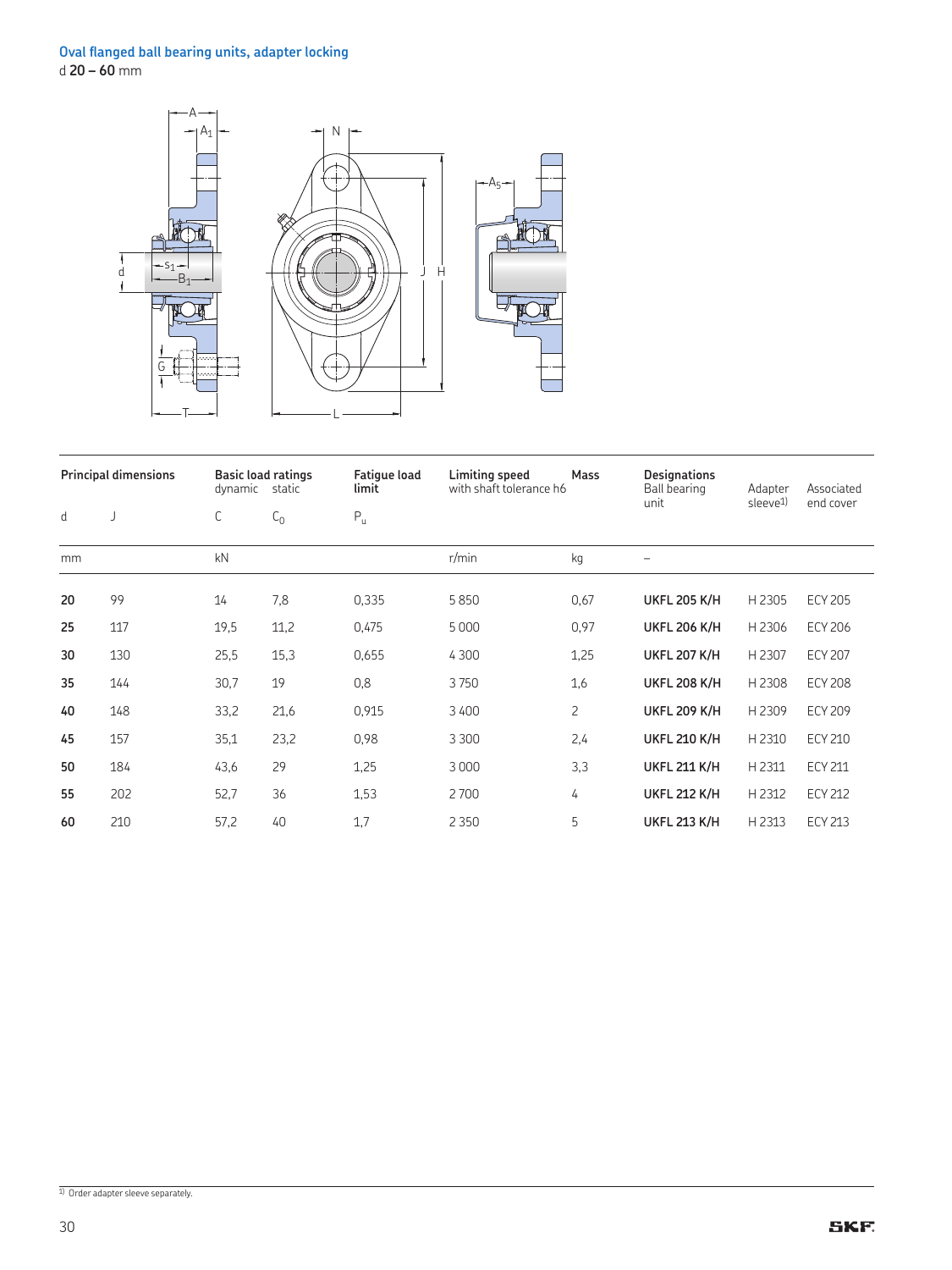|    | <b>Dimensions</b> |        |                |       |                           |              |             |        |         |      |  |  |  |
|----|-------------------|--------|----------------|-------|---------------------------|--------------|-------------|--------|---------|------|--|--|--|
| d  | $\mathsf A$       | $A_1$  | A <sub>5</sub> | $B_1$ | $\boldsymbol{\mathsf{H}}$ | $\mathsf{L}$ | $\mathsf N$ | G      | $S_1^2$ | Τ    |  |  |  |
| mm |                   |        |                |       |                           |              |             |        |         |      |  |  |  |
| 20 | 27                | 13     | 20,5           | 35    | 130                       | 68           | $16\,$      | 14     | 20,5    | 36,5 |  |  |  |
| 25 | 30                | 13     | 22,5           | 38    | 147,5                     | 80           | $16\,$      | 14     | 22,5    | 40,5 |  |  |  |
| 30 | 32                | $14\,$ | 24,5           | 43    | 161                       | 90           | $16\,$      | 14     | 24,8    | 43,8 |  |  |  |
| 35 | 34                | $14$   | 26             | 46    | 174,5                     | 100          | $16\,$      | $14$   | 27,5    | 48,5 |  |  |  |
| 40 | 35                | 15     | 26,5           | 50    | 188                       | 108          | 19          | $16\,$ | 29      | 51   |  |  |  |
| 45 | 39                | 15     | 33             | 55    | 197                       | 115          | 19          | 16     | 31,1    | 53,1 |  |  |  |
| 50 | 41,5              | $18\,$ | 37,5           | 59    | 224                       | 130          | 19          | 16     | 32,5    | 57,5 |  |  |  |
| 55 | 45                | 18     | 39             | 62    | 250                       | 140          | 23          | 20     | 33,8    | 62,8 |  |  |  |
| 60 | 47                | 20     | 39             | 65    | 258                       | 155          | 23          | 20     | 35,3    | 65,3 |  |  |  |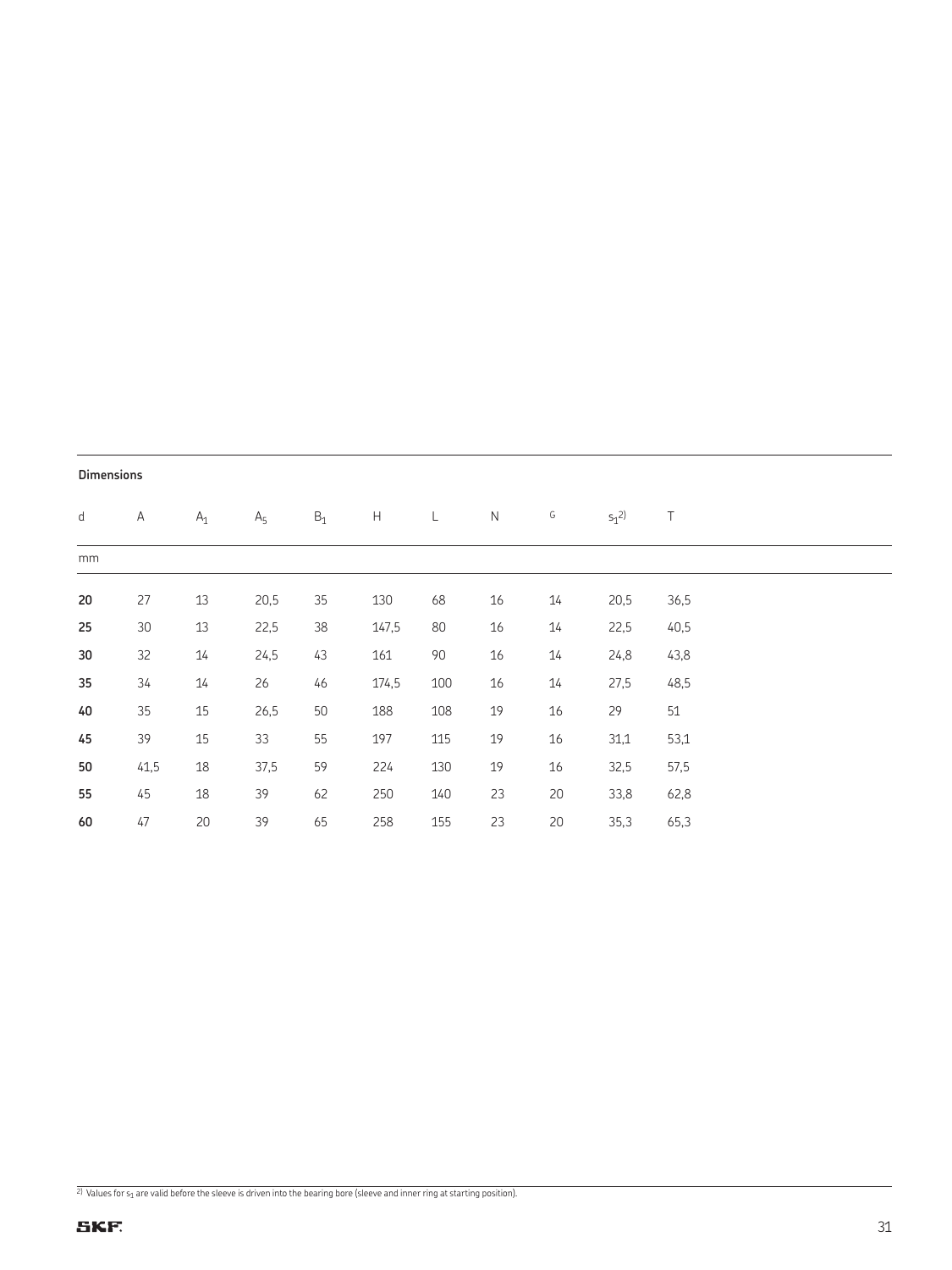## **Round flanged ball bearing units, adapter locking**

d **20 – 60** mm



|    | <b>Principal dimensions</b> |     |                | <b>Basic load ratings</b><br>dynamic static |       | <b>Fatique load</b><br>limit | Limiting speed<br>with shaft | Mass | <b>Designations</b><br>Ball bearing<br>Adapter<br>unit<br>sleeve <sup>1</sup> |        | Associated     |
|----|-----------------------------|-----|----------------|---------------------------------------------|-------|------------------------------|------------------------------|------|-------------------------------------------------------------------------------|--------|----------------|
| d  | $D_{a}$                     | J   | $\mathsf{J}_1$ | С                                           | $C_0$ | $\mathsf{P}_\mathsf{u}$      | tolerance h6                 |      |                                                                               |        | end cover      |
|    | h <sub>8</sub>              |     |                |                                             |       |                              |                              |      |                                                                               |        |                |
| mm |                             |     |                | kN                                          |       |                              | r/min                        | kg   |                                                                               |        |                |
| 20 | 70                          | 90  | 63,6           | 14                                          | 7,8   | 0,335                        | 5850                         | 1,05 | <b>UKFC 205 K/H</b>                                                           | H 2305 | <b>ECY 205</b> |
| 25 | 80                          | 100 | 70,7           | 19,5                                        | 11,2  | 0,475                        | 5000                         | 1,35 | <b>UKFC 206 K/H</b>                                                           | H 2306 | <b>ECY 206</b> |
| 30 | 90                          | 110 | 77,8           | 25,5                                        | 15,3  | 0,655                        | 4 3 0 0                      | 1,7  | <b>UKFC 207 K/H</b>                                                           | H 2307 | <b>ECY 207</b> |
| 35 | 100                         | 120 | 84,9           | 30,7                                        | 19    | 0,8                          | 3750                         | 2,15 | <b>UKFC 208 K/H</b>                                                           | H 2308 | <b>ECY 208</b> |
| 40 | 105                         | 132 | 93,3           | 33,2                                        | 21,6  | 0,915                        | 3400                         | 2,9  | <b>UKFC 209 K/H</b>                                                           | H 2309 | <b>ECY 209</b> |
| 45 | 110                         | 138 | 97,6           | 35,1                                        | 23,2  | 0,98                         | 3 3 0 0                      | 3,1  | <b>UKFC 210 K/H</b>                                                           | H 2310 | <b>ECY 210</b> |
| 50 | 125                         | 150 | 106,1          | 43,6                                        | 29    | 1,25                         | 3000                         | 4,3  | <b>UKFC 211 K/H</b>                                                           | H 2311 | <b>ECY 211</b> |
| 55 | 135                         | 160 | 113,1          | 52,7                                        | 36    | 1,53                         | 2700                         | 5,1  | <b>UKFC 212 K/H</b>                                                           | H 2312 | <b>ECY 212</b> |
| 60 | 145                         | 170 | 120,2          | 57,2                                        | 40    | 1,7                          | 2 3 5 0                      | 5,75 | <b>UKFC 213 K/H</b>                                                           | H 2313 | <b>ECY 213</b> |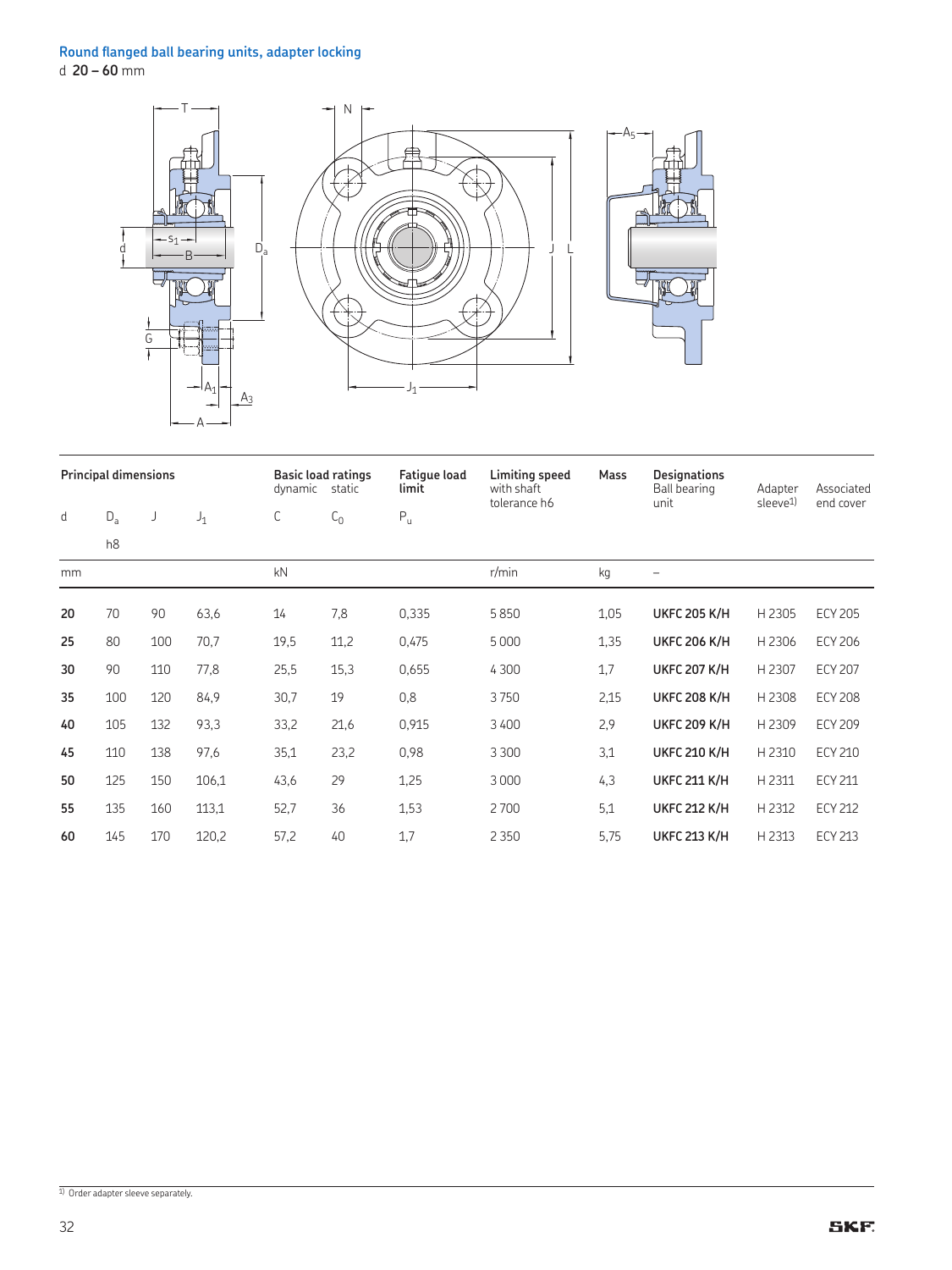| <b>Dimensions</b> |             |                |         |                |                |     |           |        |         |      |
|-------------------|-------------|----------------|---------|----------------|----------------|-----|-----------|--------|---------|------|
| d                 | $\mathsf A$ | $A_1$          | $A_3$   | A <sub>5</sub> | $\mathsf{B}_1$ | L   | ${\sf N}$ | G      | $s_1^2$ | Τ    |
| mm                |             |                |         |                |                |     |           |        |         |      |
| 20                | 27,5        | $\overline{7}$ | 6       | 20,5           | 35             | 115 | $12$      | $10\,$ | 20,5    | 30,5 |
| 25                | 30          | 8              | $\,8\,$ | 22,5           | 38             | 125 | $12$      | $10\,$ | 22,5    | 32,5 |
| 30 <sub>o</sub>   | 32          | 9              | $\,8\,$ | 24,5           | 43             | 135 | $14$      | $12\,$ | 24,8    | 35,8 |
| 35                | 35,5        | 9              | $10\,$  | 26             | 46             | 145 | $14$      | 12     | 27,5    | 38,5 |
| 40                | 37,5        | $14\,$         | $12\,$  | 26,5           | $50\,$         | 160 | $16\,$    | 14     | 29      | 39   |
| 45                | 39          | $14\,$         | $12\,$  | 33             | 55             | 165 | $16\,$    | $14$   | 31,1    | 41,1 |
| 50                | 43          | 15             | $12\,$  | 37,5           | 59             | 185 | 19        | 16     | 32,5    | 45,5 |
| 55                | 47,5        | $15\,$         | $12\,$  | 39             | 62             | 195 | 19        | 16     | 33,8    | 50,8 |
| 60                | 50          | 15             | $14$    | 39             | 65             | 205 | 19        | 16     | 35,3    | 51,3 |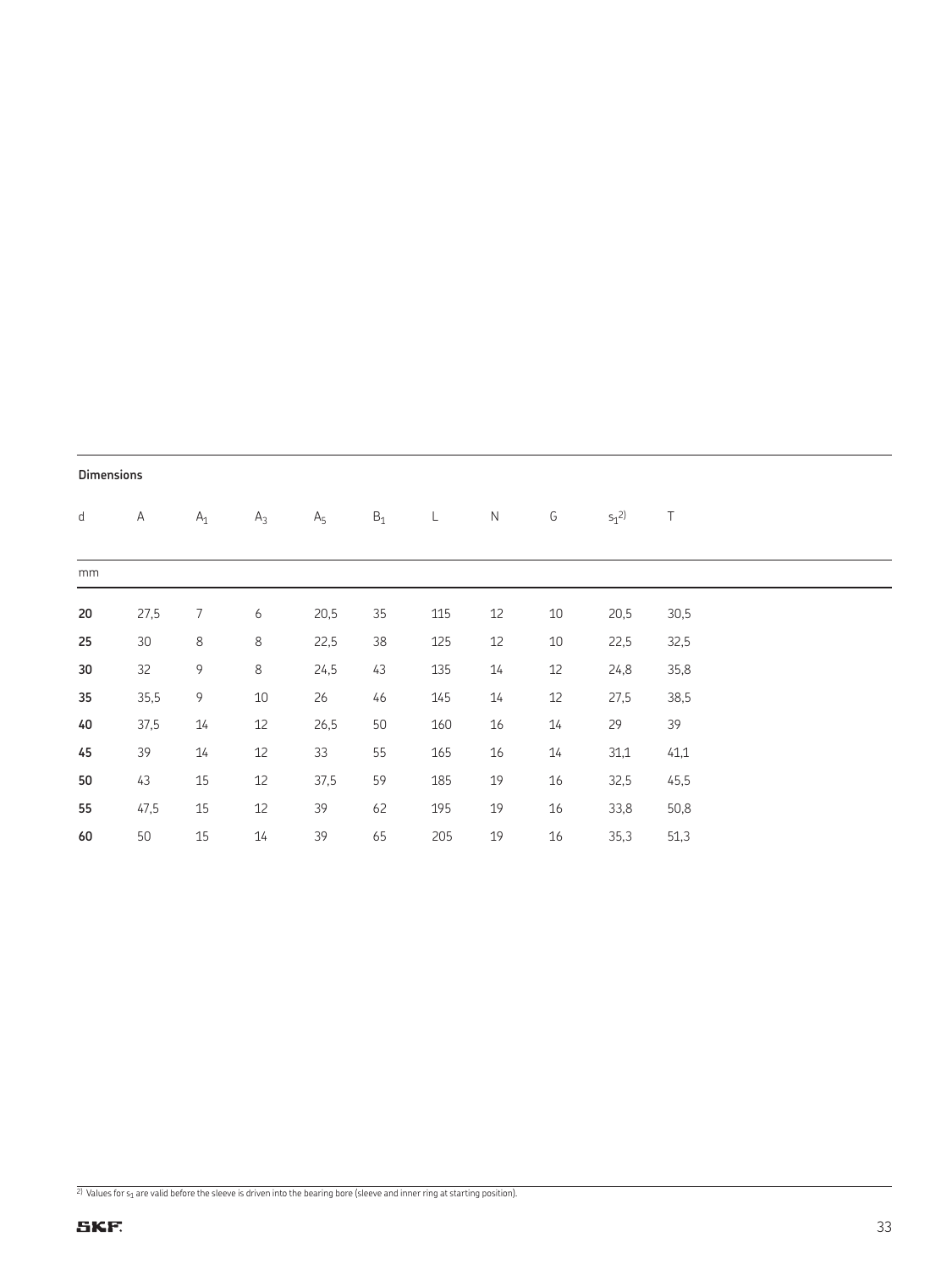

|    | <b>Principal dimensions</b> |       |    | dynamic | <b>Basic load ratings</b><br>static | <b>Fatique load</b><br>limit | Limiting speed<br>with shaft | Mass | <b>Designations</b><br>Ball bearing unit | Adapter<br>sleeve <sup>1</sup> | Associated<br>end cover |
|----|-----------------------------|-------|----|---------|-------------------------------------|------------------------------|------------------------------|------|------------------------------------------|--------------------------------|-------------------------|
| d  | $H_1$                       | $A_1$ | Ν  | С       | $C_0$                               | $P_u$                        | tolerance h6                 |      |                                          |                                |                         |
| mm |                             |       |    | kN      |                                     |                              | r/min                        | kg   |                                          |                                |                         |
| 20 | 76                          | 12    | 19 | 14      | 7,8                                 | 0,335                        | 5850                         | 0,84 | <b>UKT 205 K/H</b>                       | H 2305                         | <b>ECY 205</b>          |
| 25 | 89                          | 12    | 22 | 19,5    | 11,2                                | 0,475                        | 5000                         | 1,3  | <b>UKT 206 K/H</b>                       | H 2306                         | <b>ECY 206</b>          |
| 30 | 89                          | 12    | 22 | 25,5    | 15,3                                | 0,655                        | 4 3 0 0                      | 1,7  | <b>UKT 207 K/H</b>                       | H 2307                         | <b>ECY 207</b>          |
| 35 | 102                         | 16    | 29 | 30,7    | 19                                  | 0,8                          | 3750                         | 2,45 | <b>UKT 208 K/H</b>                       | H 2308                         | <b>ECY 208</b>          |
| 40 | 102                         | 16    | 29 | 33,2    | 21,6                                | 0,915                        | 3400                         | 2,5  | <b>UKT 209 K/H</b>                       | H 2309                         | <b>ECY 209</b>          |
| 45 | 102                         | 16    | 29 | 35,1    | 23,2                                | 0,98                         | 3 3 0 0                      | 2,7  | <b>UKT 210 K/H</b>                       | H 2310                         | <b>ECY 210</b>          |
| 50 | 130                         | 22    | 35 | 43,6    | 29                                  | 1,25                         | 3000                         | 4,05 | <b>UKT 211 K/H</b>                       | H 2311                         | <b>ECY 211</b>          |
| 55 | 130                         | 22    | 35 | 52,7    | 36                                  | 1,53                         | 2700                         | 4,8  | <b>UKT 212 K/H</b>                       | H 2312                         | <b>ECY 212</b>          |
| 60 | 151                         | 26    | 41 | 57,2    | 40                                  | 1,7                          | 2 3 5 0                      | 6,8  | <b>UKT 213 K/H</b>                       | H 2313                         | <b>ECY 213</b>          |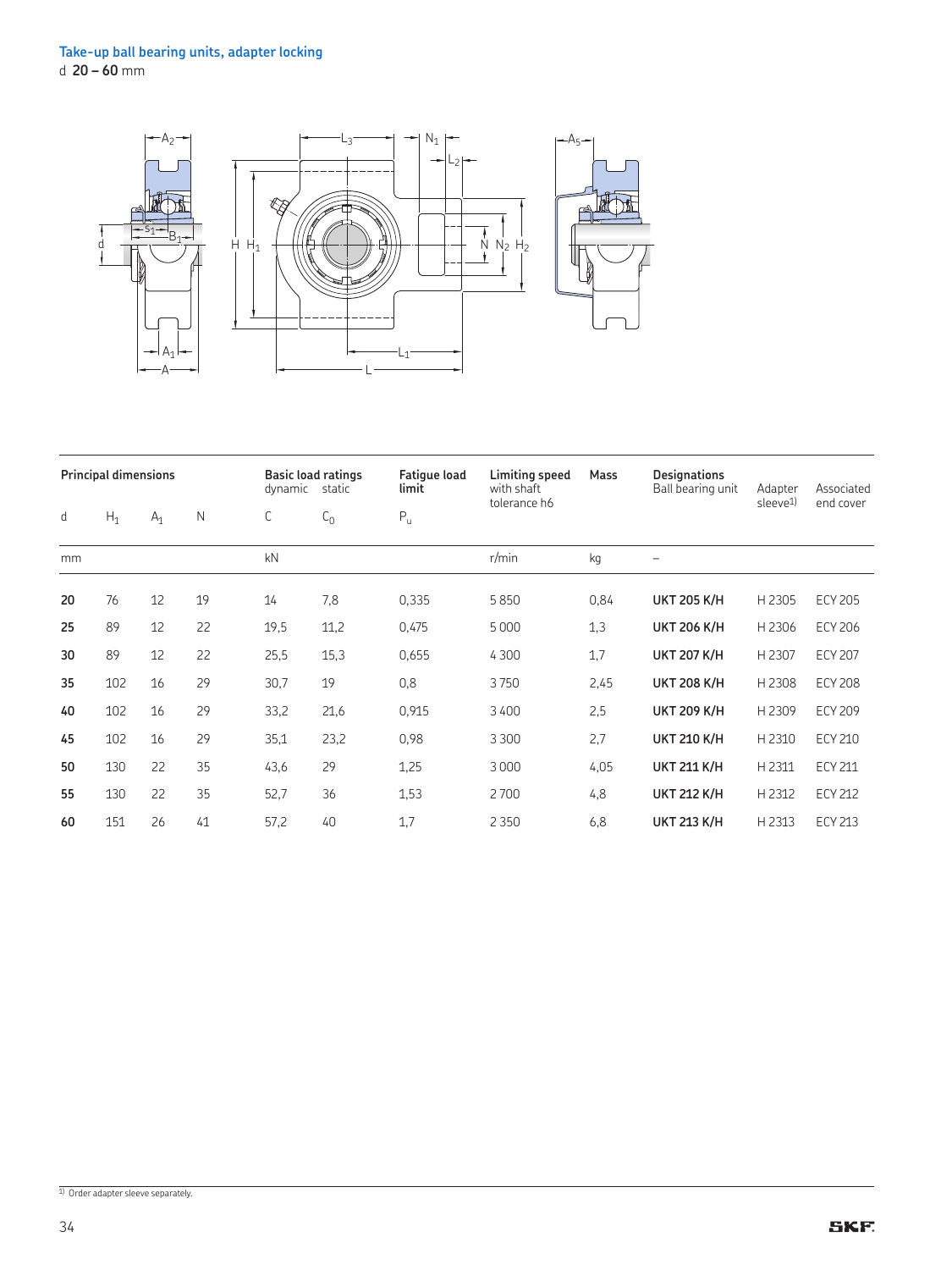| <b>Dimensions</b> |    |                |                |       |     |                |     |     |                |       |       |        |         |
|-------------------|----|----------------|----------------|-------|-----|----------------|-----|-----|----------------|-------|-------|--------|---------|
| d                 | Α  | A <sub>2</sub> | A <sub>5</sub> | $B_1$ | H   | H <sub>2</sub> | L   | 4   | L <sub>2</sub> | $L_3$ | $N_1$ | $N_2$  | $s_1^2$ |
| mm                |    |                |                |       |     |                |     |     |                |       |       |        |         |
| 20                | 32 | 24             | 20,5           | 35    | 89  | 51             | 97  | 62  | $10$           | 51    | 16    | 32     | 20,5    |
| 25                | 37 | 28             | 22,5           | 38    | 102 | 56             | 113 | 70  | $10$           | 57    | 16    | 37,5   | 22,5    |
| 30                | 37 | $30$           | 24,5           | 43    | 102 | 64             | 129 | 78  | 13             | 64    | 16    | 37,5   | 24,8    |
| 35                | 49 | 33             | 26             | 46    | 114 | 83             | 145 | 88  | 16             | 83    | 19    | 49     | 27,5    |
| $40\,$            | 49 | 35             | 26,5           | 50    | 117 | 83             | 145 | 87  | 16             | 83    | 21    | 51     | 29      |
| 45                | 49 | 37             | 33             | 55    | 117 | 83             | 148 | 90  | 16             | 86    | 19    | 49     | 31,1    |
| 50                | 64 | 38             | 37,5           | 59    | 146 | 102            | 172 | 106 | 19             | 95    | 25    | 64,5   | 32,5    |
| 55                | 64 | 42             | 39             | 62    | 146 | 102            | 194 | 119 | 19             | 102   | 32    | 64,5   | 33,8    |
| 60                | 70 | 44             | 39             | 65    | 167 | 111            | 225 | 137 | 21             | 121   | 32    | $70\,$ | 35,3    |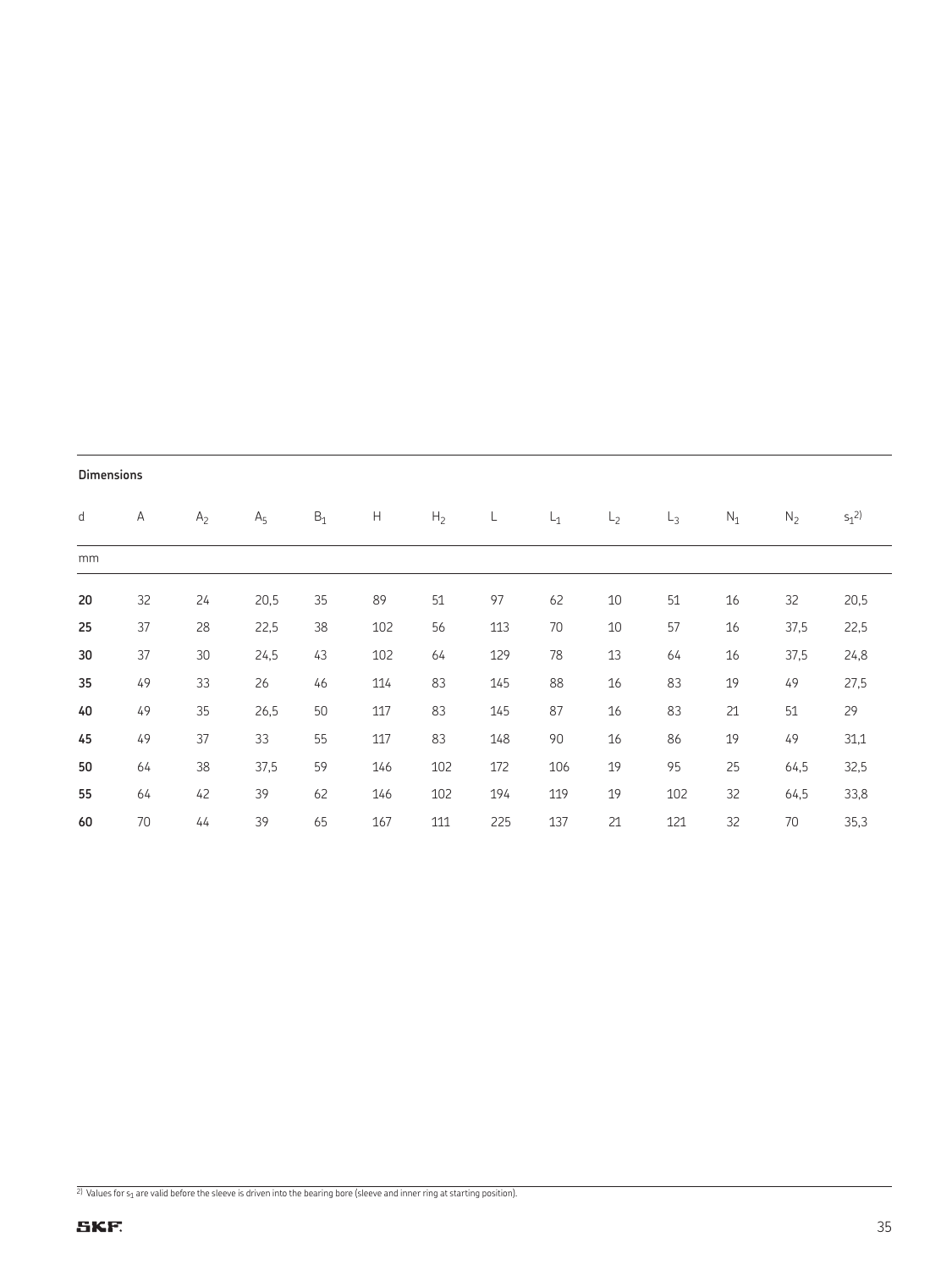### **3-bolt bracket flanged ball bearing units, adapter locking**

d **20 – 40** mm



|    | <b>Principal dimensions</b> |    |       | <b>Basic load ratings</b><br>dynamic<br>static |       | <b>Fatique load</b><br>limit | Limiting speed<br>with shaft | Mass | <b>Designations</b><br>Ball bearing unit | Adapter             | Associated     |
|----|-----------------------------|----|-------|------------------------------------------------|-------|------------------------------|------------------------------|------|------------------------------------------|---------------------|----------------|
| d  | $H_1$                       | J  | $J_1$ | С                                              | $C_0$ | $P_u$                        | tolerance h6                 |      |                                          | sleeve <sup>1</sup> | end cover      |
| mm |                             |    |       | kN                                             |       |                              | r/min                        | kg   | $\qquad \qquad -$                        |                     |                |
| 20 | 45                          | 34 | 27    | 14                                             | 7,8   | 0.335                        | 5850                         | 0,69 | <b>UKFB 205K/H</b>                       | H2305               | <b>ECY 205</b> |
| 25 | 50                          | 40 | 29    | 19,5                                           | 11,2  | 0.475                        | 5000                         | 1,1  | <b>UKFB 206 K/H</b>                      | H 2306              | <b>ECY 206</b> |
| 30 | 55                          | 46 | 32    | 25,5                                           | 15,3  | 0,655                        | 4 3 0 0                      | 1,5  | <b>UKFB 207 K/H</b>                      | H 2307              | <b>ECY 207</b> |
| 35 | 60                          | 50 | 41    | 30,7                                           | 19    | 0,8                          | 3750                         | 1,95 | <b>UKFB 208 K/H</b>                      | H 2308              | <b>ECY 208</b> |
| 40 | 65                          | 54 | 43    | 33,2                                           | 21,6  | 0.915                        | 3400                         | 2,3  | <b>UKFB 209 K/H</b>                      | H 2309              | <b>ECY 209</b> |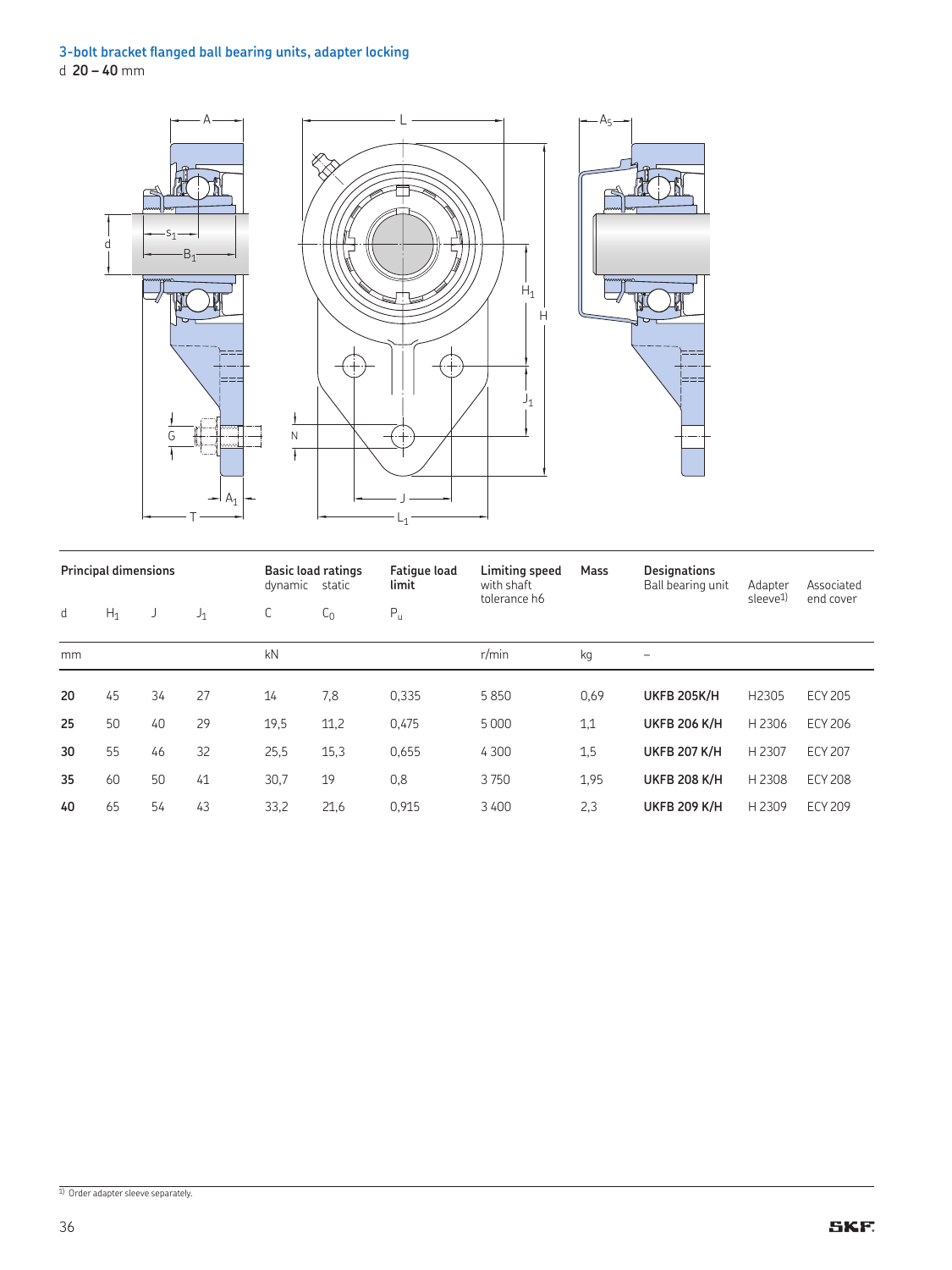| <b>Dimensions</b> |      |       |                |       |     |     |       |     |    |         |      |
|-------------------|------|-------|----------------|-------|-----|-----|-------|-----|----|---------|------|
| d                 | Α    | $A_1$ | A <sub>5</sub> | $B_1$ | H   | L   | $L_1$ | N   | G  | $s_1^2$ | Τ    |
| mm                |      |       |                |       |     |     |       |     |    |         |      |
| 20                | 27   | 10    | 20,5           | 35    | 118 | 70  | 66    | 9,5 | 8  | 12      | 34,7 |
| 25                | 30   | 10    | 22,5           | 38    | 137 | 83  | 70    | 9,5 | 8  | 22,5    | 41,2 |
| 30                | 33,5 | 13    | 24,5           | 43    | 144 | 90  | 83    | 9,5 | 8  | 24,8    | 43,8 |
| 35                | 35,5 | 16    | 26             | 46    | 164 | 100 | 78    | 11  | 10 | 27,5    | 48,5 |
| 40                | 37   | 18    | 26,5           | 50    | 176 | 106 | 80    | 11  | 10 | 29      | 49   |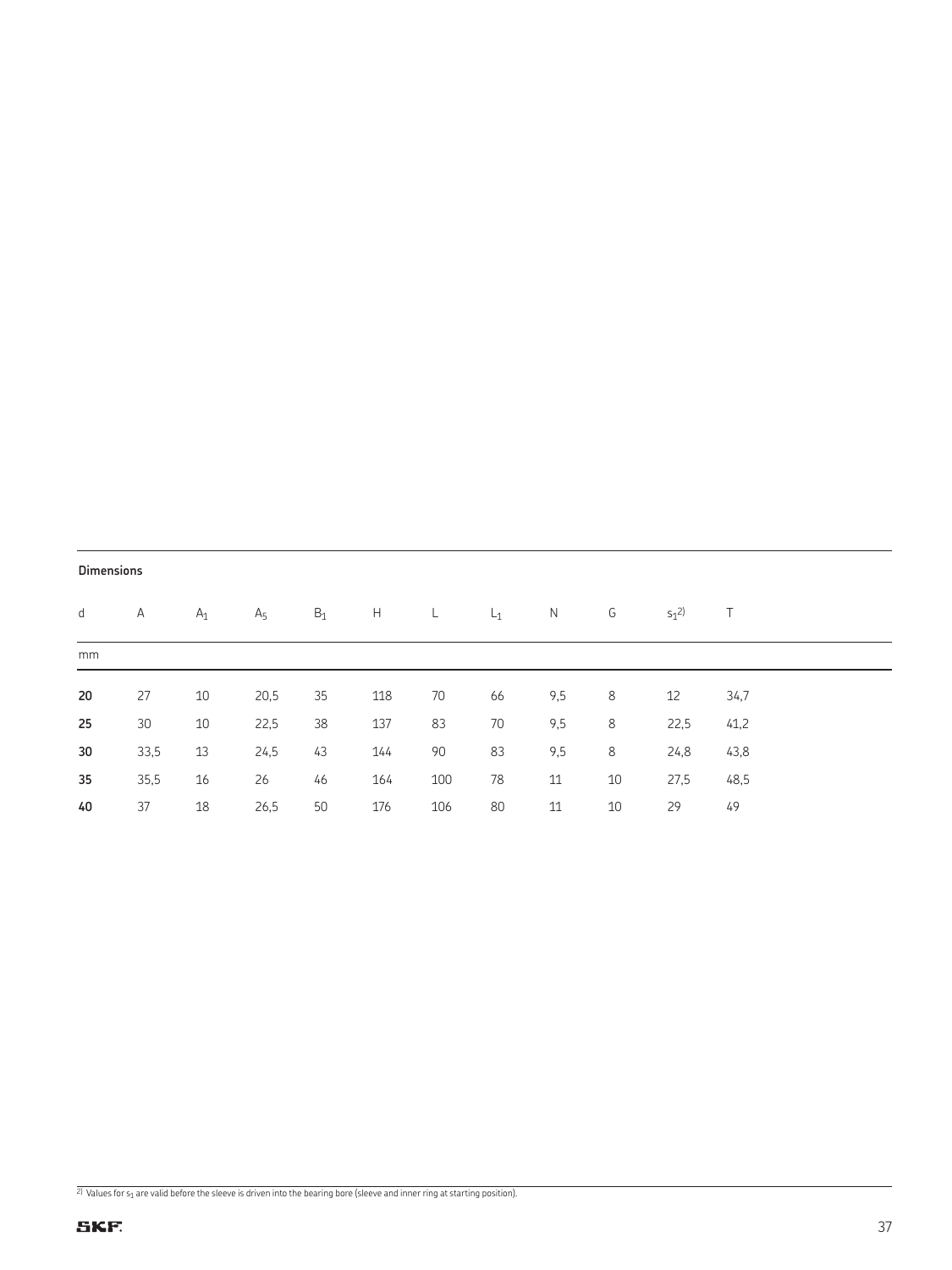

| <b>Principal dimensions</b> |       | <b>Basic load ratings</b><br>dynamic<br>static |      | <b>Fatique load</b><br>limit | Limiting speed<br>with shaft | Mass         | <b>Designations</b><br>Ball bearing unit | Adapter             |                       |
|-----------------------------|-------|------------------------------------------------|------|------------------------------|------------------------------|--------------|------------------------------------------|---------------------|-----------------------|
| d                           | $H_1$ | J                                              | С    | $C_0$                        | $P_u$                        | tolerance h6 |                                          |                     | sleeve <sup>1</sup> ) |
| mm                          |       |                                                | kN   |                              |                              | r/min        | kg                                       |                     |                       |
| 20                          | 36,5  | 56                                             | 14   | 7,8                          | 0,335                        | 5850         | 0,82                                     | <b>UKPA 205K/H</b>  | H2305                 |
| 25                          | 42,8  | 66                                             | 19,5 | 11,2                         | 0,475                        | 5 0 0 0      | 1,05                                     | <b>UKPA 206K/H</b>  | H2306                 |
| 30                          | 47,6  | 80                                             | 25,5 | 15,3                         | 0,655                        | 4300         | 1,5                                      | <b>UKPA 207 K/H</b> | H 2307                |
| 35                          | 49,2  | 84                                             | 30,7 | 19                           | 0,8                          | 3750         | 1,75                                     | <b>UKPA 208 K/H</b> | H 2308                |
| 40                          | 54,2  | 90                                             | 33,2 | 21,6                         | 0,915                        | 3400         | $\overline{c}$                           | <b>UKPA 209 K/H</b> | H 2309                |
| 45                          | 57,2  | 94                                             | 35,1 | 23,2                         | 0,98                         | 3 3 0 0      | 2,45                                     | <b>UKPA 210 K/H</b> | H 2310                |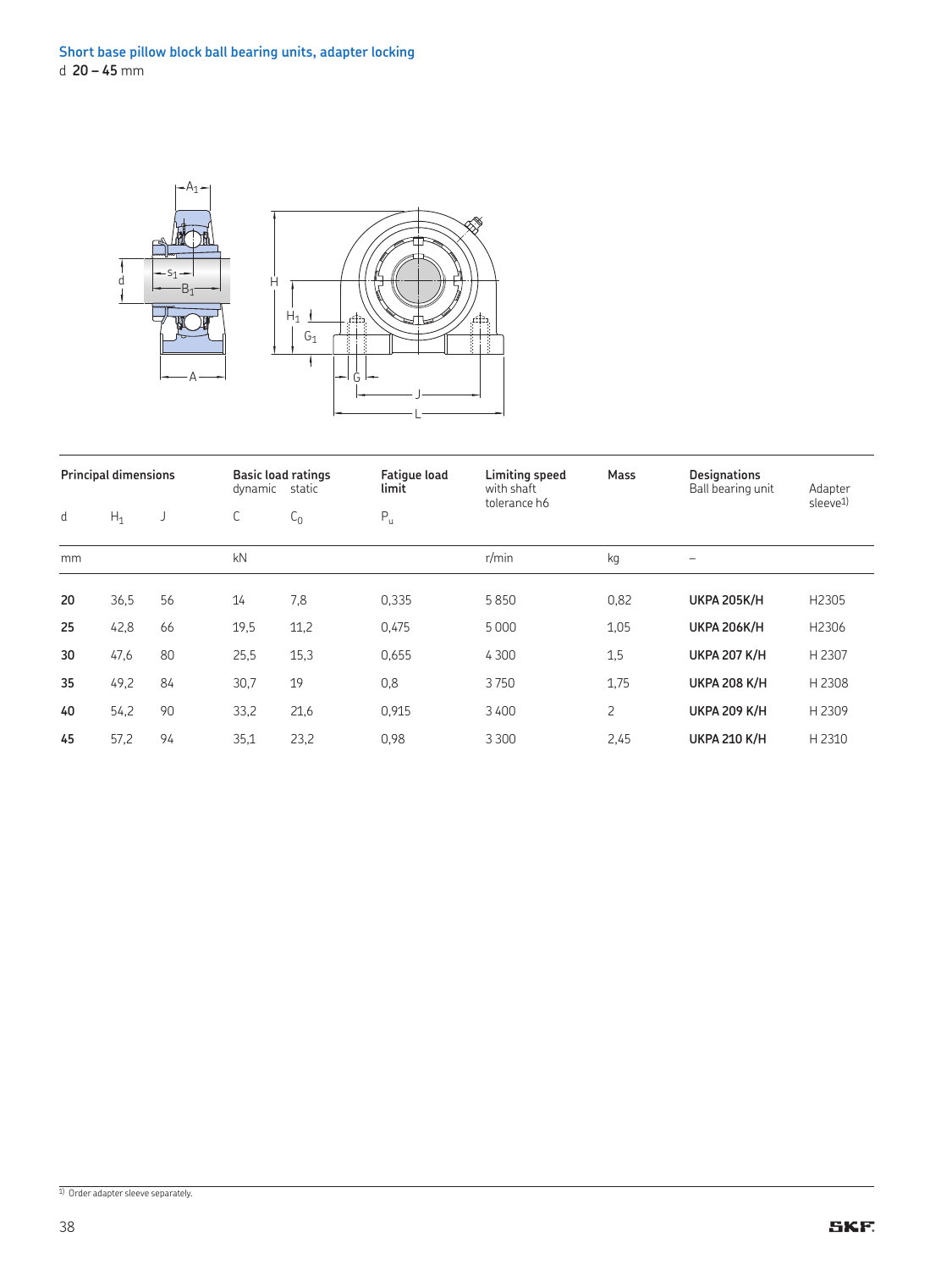| <b>Dimensions</b> |  |
|-------------------|--|
|                   |  |

| ${\sf d}$       | $\mathsf{A}$ | $A_1$ | $B_1$ | H   | $\mathsf{L}$ | G   | $G_1$ | $s_1^2$ |
|-----------------|--------------|-------|-------|-----|--------------|-----|-------|---------|
| mm              |              |       |       |     |              |     | mm    |         |
| 20              | 40           | 21    | 35    | 73  | 84           | M10 | 13    | 12      |
| 25              | 39           | 19    | 38    | 84  | 93,5         | M12 | 18    | 14      |
| 30 <sub>o</sub> | 42           | 22    | 43    | 93  | 110,5        | M14 | 20    | 24,8    |
| 35              | 45           | 27    | 46    | 98  | 116          | M14 | 20    | 27,5    |
| $40\,$          | 45           | 26    | 50    | 106 | 120          | M14 | 25    | 29      |
| 45              | 51           | 27    | 55    | 113 | 130          | M16 | 25    | 31,1    |